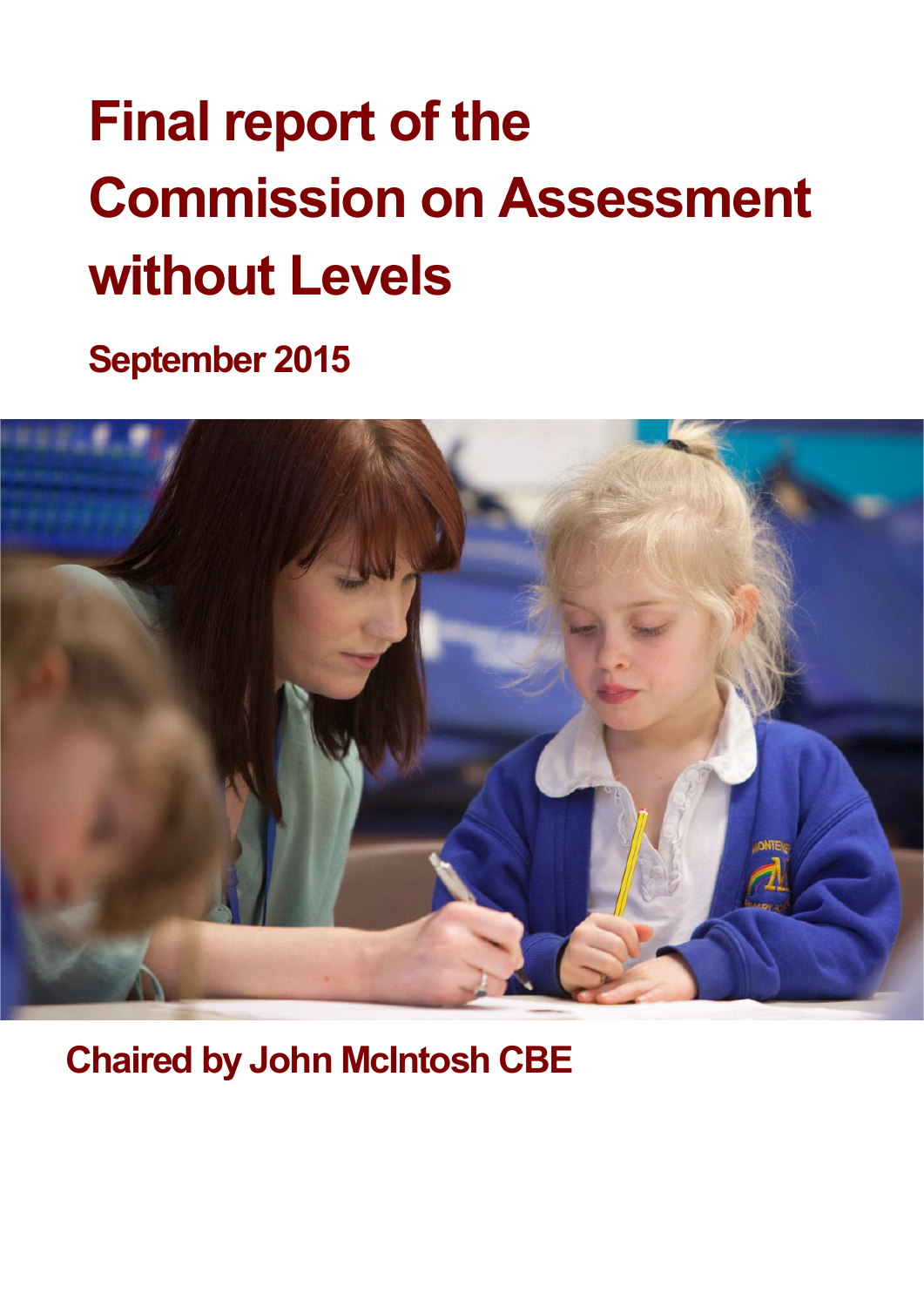# **Contents**

| Foreword from the chair of the commission         | 3  |
|---------------------------------------------------|----|
| <b>Executive summary</b>                          | 5  |
| Introduction                                      | 10 |
| The rationale for the removal of levels           | 12 |
| The purposes and principles of assessment         | 18 |
| The purposes of assessment                        | 18 |
| The principles of assessment                      | 22 |
| Guidance for assessment policies                  | 25 |
| Data collection and reporting                     | 30 |
| Evaluating external assessment systems            | 32 |
| Accountability and inspection                     | 35 |
| Ensuring a fully inclusive approach to assessment | 38 |
| <b>Teacher education</b>                          | 40 |
| Next steps                                        | 43 |
| Annex                                             | 49 |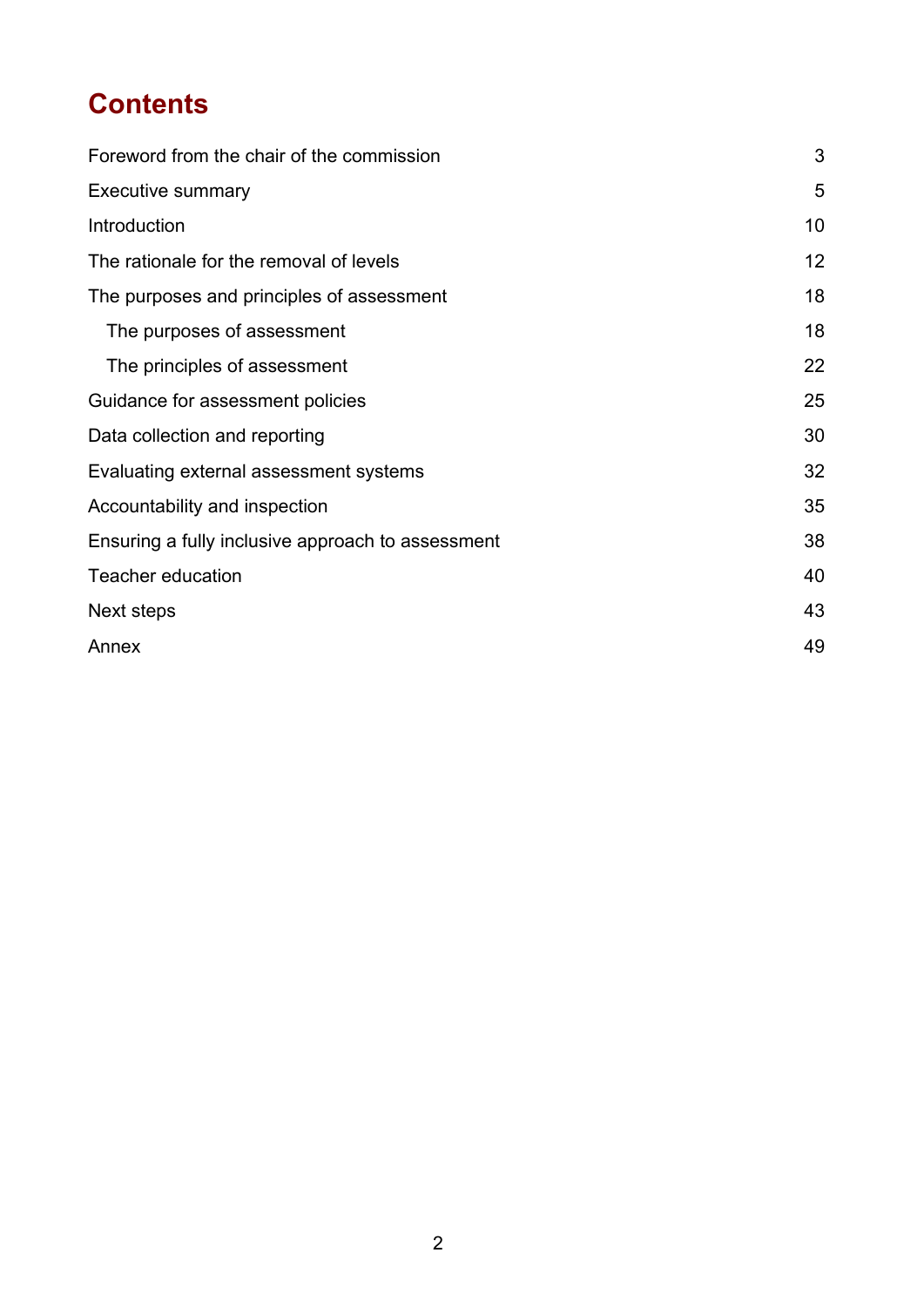# <span id="page-2-0"></span>**Foreword from the chair of the commission**



It was with considerable pleasure that I accepted the invitation to chair the Commission on Assessment Without Levels. Throughout my career in teaching I have always had a strong interest and involvement in the curriculum and have enjoyed the privilege of serving as a member of the National Curriculum Council in the 1990s and more recently as a member of the National Curriculum Review Committee. It goes without saying that assessment goes hand-in-hand with the curriculum; but it is high quality *formative assessment* that goes to the very heart of good teaching.

While few would dispute the need for a robust accountability framework, there is no doubt that the measurement of the performance of schools and of the system as a whole has exerted undue influence on the assessment of individual pupils.

The changes to the National Curriculum and its assessment go well beyond mere changes of content. They invoke very different day-to-day approaches to assessment and signal fundamental shifts in ideas about learning and assessment.

The Commission supports, and has built on, the analysis of the importance of 'curriculum coherence', which was essential to the National Curriculum Review and highlighted in the Expert Panel report<sup>[1](#page-47-0)</sup>. Deriving from Bill Schmidt's work on high-performing systems, this emphasises the alignment of curriculum, assessment, inspection, and other key elements of arrangements<sup>2</sup>. Our analysis similarly places great importance on the necessary alignment of purpose, form and processes within assessment and the alignment of assessment with other key aspects of curriculum and accountability policy.

Our consultations and discussions highlighted the extent to which teachers are subject to conflicting pressures: trying to make appropriate use of assessment as part of the day-today task of classroom teaching, while at the same time collecting assessment data which will be used in very high stakes evaluation of individual and institutional performance. These conflicted purposes too often affect adversely the fundamental aims of the curriculum, particularly regarding breadth of content and depth of learning. Our guidance and recommendations aim to support better curriculum coherence in the system. The successful implementation of the new national curriculum requires a radical cultural and pedagogical change, from one which has been too dominated by the requirements of the national assessment framework and testing regime to one where the focus needs to be on high-quality, in-depth teaching, supported by in-class formative assessment.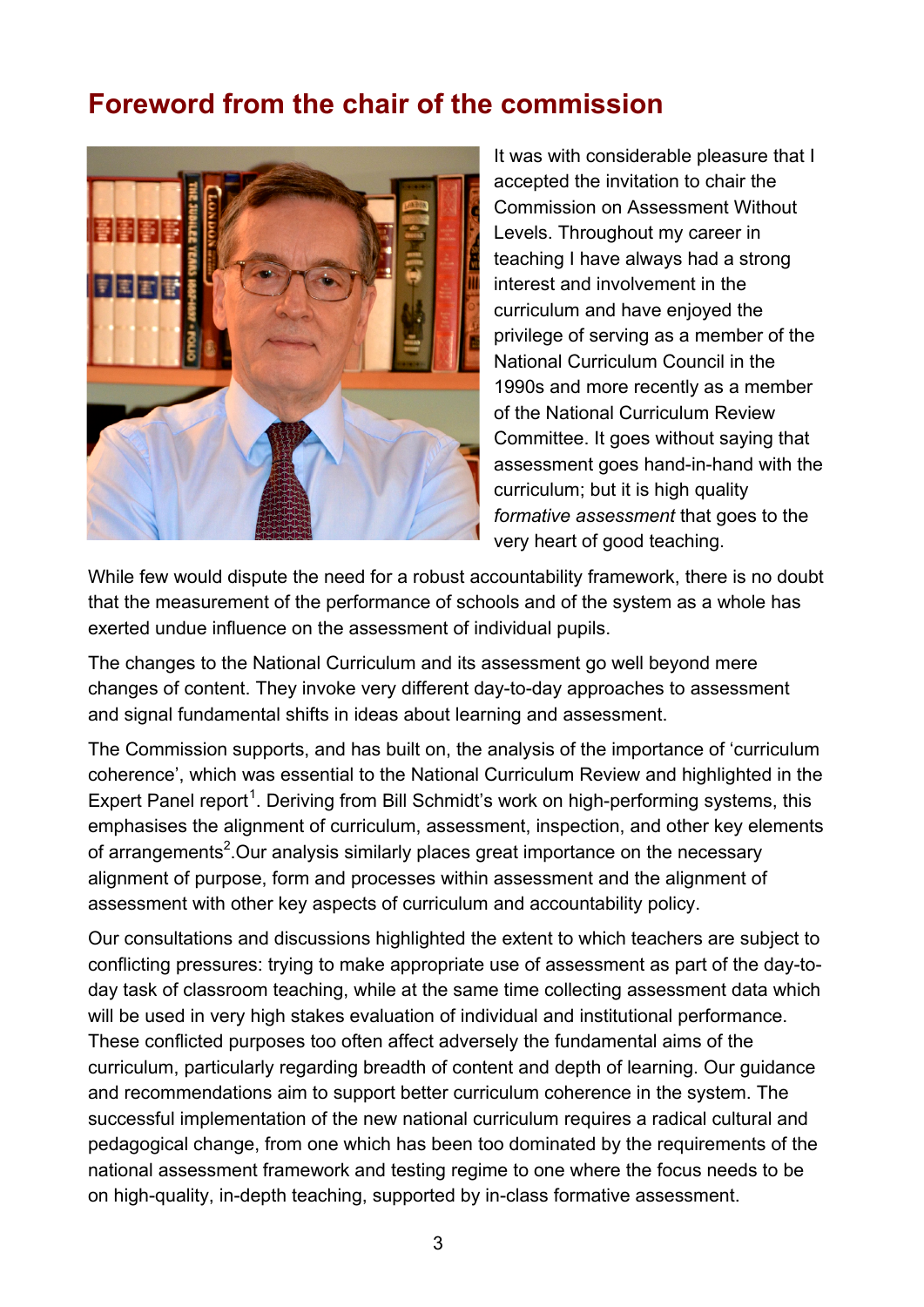There is overwhelming evidence that levels needed to go and the Commission strongly endorses the decision to remove them. However, the system has been so conditioned by levels that there is considerable challenge in moving away from them. We have been concerned by evidence that some schools are trying to recreate levels based on the new national curriculum. Unless this is addressed, we run the risk of failing to put in place the conditions for a higher-attaining, higher-equity system.

Changing the culture of levels is not only the key to implementing the new curriculum, but is the key to raising standards by enriching learning and pupil motivation and enabling teachers to grow professionally and make better use of their time, knowledge and skills. This is an opportunity the profession cannot afford to miss.

During the life of the Commission it has been a pleasure to engage with teachers, school leaders, teaching unions and associations. We have found it extremely helpful to discuss their concerns and their views about how these might be addressed. There is a great deal of common ground among the profession, shared by the Commission, regarding assessment without levels, which we have tried to capture and address in this report.

The Commission has been impressed by the way teacher associations and unions have already responded to the challenge of the new assessment regime and the opportunity it presents to re-focus assessment as part of sound classroom practice. We believe they have a very important part to play in its implementation.

The report does not provide schools with a template for assessment without levels but offers guidance and support to help schools in designing their own assessment policies, in parallel with their curriculum policies.

I should like to express my gratitude to members of the Commission for their time and expertise, to the secretariat at the Department for Education for their very professional and unstinting support, and to all others who have contributed to the work of the Commission.

form Metrousn.

John McIntosh CBE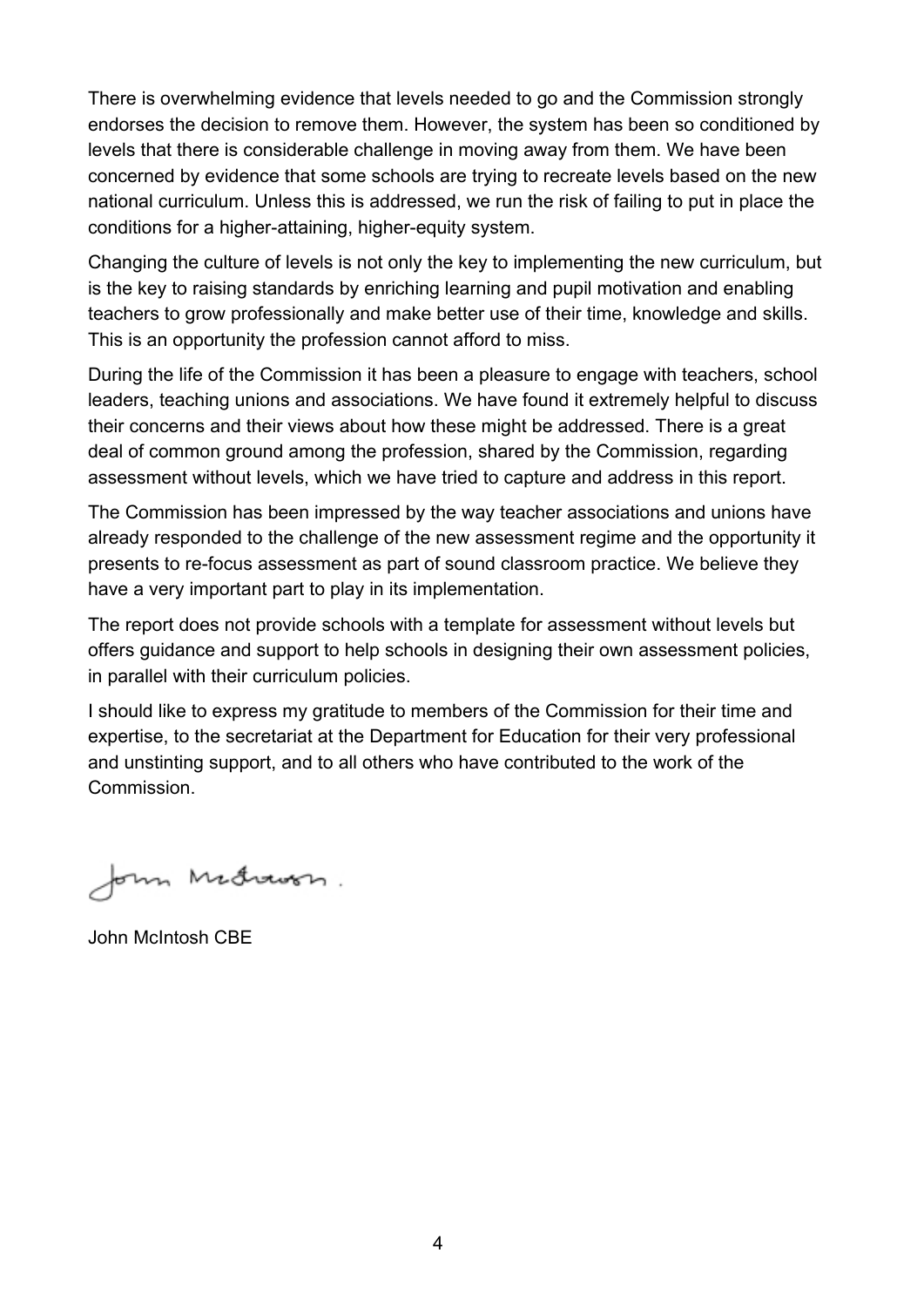# <span id="page-4-0"></span>**Executive summary**

### **Introduction**

Attainment targets and levels were introduced with the national curriculum in 1988. When the new national curriculum was published in 2014, new forms of assessment were developed to align with its content and principles. From September 2015, national curriculum levels will no longer be used for statutory assessments.The Commission on Assessment Without Levels was set up to provide advice and support to schools in developing new approaches to their own in-school assessment and to ensure they have information to make informed choices about what might work for their pupils, staff and curriculum.

### **The rationale for the removal of levels**

Despite being intended only for use in statutory national assessments, too frequently levels also came to be used for in-school assessment between key stages in order to monitor whether pupils were on track to achieve expected levels at the end of key stages. This distorted the purpose of in-school assessment, particularly day-to-day formative assessment. The Commission believes that this has had a profoundly negative impact on teaching.

Too often levels became viewed as thresholds and teaching became focused on getting pupils across the next threshold instead of ensuring they were secure in the knowledge and understanding defined in the programmes of study. Depth and breadth of understanding were sometimes sacrificed in favour of pace. Levels also used a 'best fit' model, which meant that a pupil could have serious gaps in their knowledge and understanding, but still be placed within the level. This meant it wasn't always clear exactly which areas of the curriculum the child was secure in and where the gaps were.

# **The purposes and principles of assessment**

The overriding principle of good assessment is that it should be clearly tied to its intended purpose. There are three main forms of assessment: in-school formative assessment, which is used by teachers to evaluate pupils' knowledge and understanding on a day-today basis and to tailor teaching accordingly; in-school summative assessment, which enables schools to evaluate how much a pupil has learned at the end of a teaching period; and nationally standardised summative assessment, which is used by the Government to hold schools to account. Good formative assessment ranges from the probing question put to a pupil as they think something through; quick recap questions at the opening of a lesson; scrutiny of the natural work of pupils; right through to formal tests.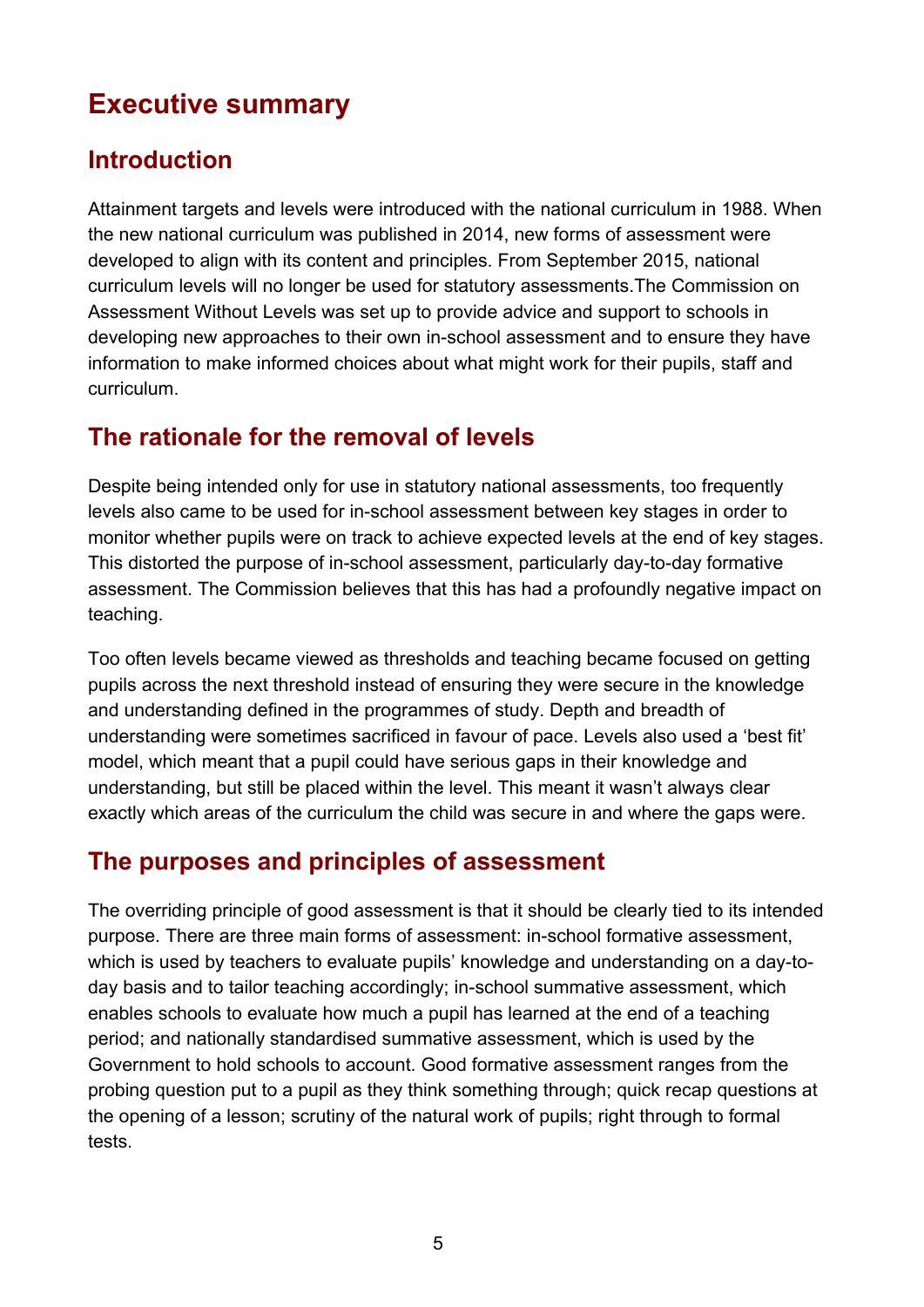To use each form of assessment to best effect, it is important that teachers and school leaders understand their various purposes. Schools must be clear why pupils are being assessed, what the assessment is intended to achieve and how the assessment information will be used. The Commission has not sought to prescribe any specific model of assessment, but to highlight the principles which should underpin any approach. These principles are presented in the form of questions that school leaders and teachers can ask themselves when developing their approach to in-school formative and summative assessment.

### **Guidance for assessment policies**

The guidance is intended for schools to use when writing an assessment policy. It does not prescribe specific content, but provides questions which schools can ask to provide assurance that the policies they develop will be clear and effective. The guidance should be used alongside the 'Purposes and Principles of Assessment Without Levels' to encourage schools to consider how they can best use assessment for teaching and learning.

The starting point for any assessment policy should be the school's principles of assessment. It should be clear what the aims of assessment are and how they can be achieved without adding unnecessarily to teacher workload. The policy should set out the arrangements for the governance, management and evaluation of assessment within the school in order to ensure that it is a live document, which is reviewed regularly.

A good assessment policy will be clear about how assessment outcomes will be used, with a view to collecting data only where necessary and ensuring assessment outcomes are communicated effectively to pupils, parents and other teachers. It should also outline arrangements for ensuring teachers are able to conduct assessment, confidently and competently, by explaining how access to professional development will be provided.

### **Data collection and reporting**

The Department for Education's Workload Challenge consultation demonstrated that many teachers found data entry and data management in their school burdensome. Data management systems are often complicated and demand a large amount of teachers' time to design and use them. The Commission believes that much of this time is taken up unnecessarily and could be better spent in the classroom.

The fundamental question for teachers and school leaders to consider in evaluating systems for collecting and reporting assessment data is what purposes the data is intended to support. Formative assessment is intended to inform teaching and learning. There is no intrinsic value in recording formative assessment; what matters is that it is acted on.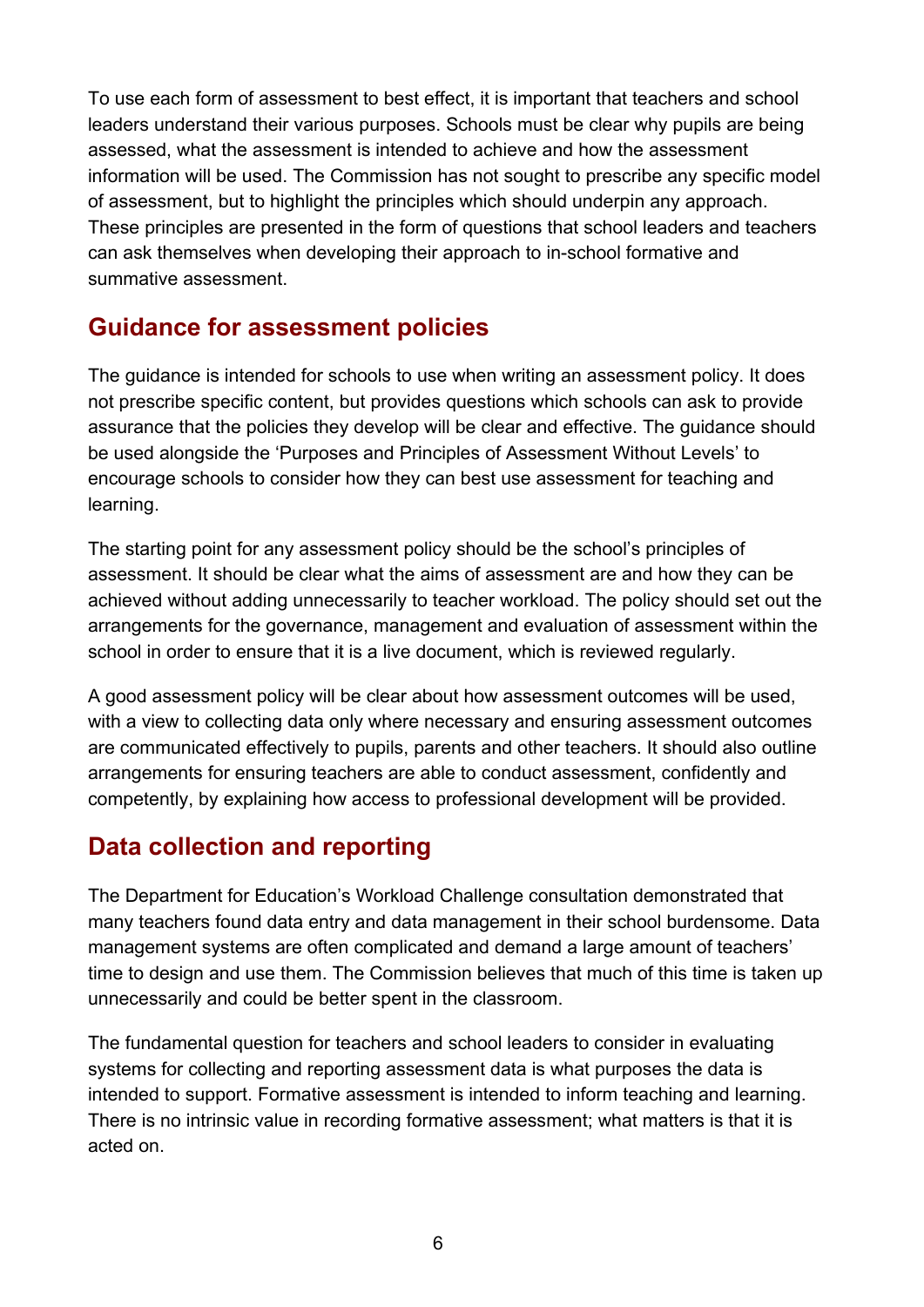The purpose of in-school summative assessment is to evaluate pupils' learning and progress at the end of a period of teaching. When considering how to collect and report summative assessment information, the Commission recommends schools ask themselves what uses the assessments are intended to support, what the quality of the assessment information will be, how much time it would take teachers to record the information, and how frequently it is appropriate to collect and report it.

### **Evaluating external assessment systems**

The Commission recognises that many schools may consider using assessment systems that have been developed by external providers. Schools should develop their approach to assessment before considering external assessment systems in order that products can be evaluated according to how they fit with the school's aims, assessment policy and curriculum.

To help schools evaluate the potential value of external assessment products, the Commission recommends that schools ask themselves whether the product supports the school's policy on assessment, the extent to which it will support delivery of that policy, whether the assessment approach on which the product is based is credible, and whether the product provides good value. Any product is likely to be just one element of the school's assessment. It should only be adopted if it presents the best way to support delivery of the school's assessment policy.

# **Accountability and inspection**

The Commission has repeatedly heard that schools' approaches to assessment and data management are driven by expectations of what Ofsted inspectors are looking for. In this section Ofsted provide clarification on their position and respond to common myths about their requirements around data collection and reporting.

Ofsted is only one part of the national accountability framework. Schools should not seek to devise a system that they think inspectors will want to see; it should be one that works for pupils, with the sole aim of supporting their achievement. Inspectors will look at the effectiveness of a school's curriculum and assessment system in terms of the impact on pupils' achievement through the key judgement areas of the Common Inspection Framework.

Ofsted is very clear that unnecessary or extensive collections of marked pupils' work are not required for inspection purposes. It is also clear that it does not expect performance data to be presented in a particular format. Data should be provided to inspectors in the format that the school would ordinarily use to monitor the progress of its pupils. Pupils' work will of course continue to be an important consideration when evaluating outcomes for pupils and the effectiveness of teaching and learning.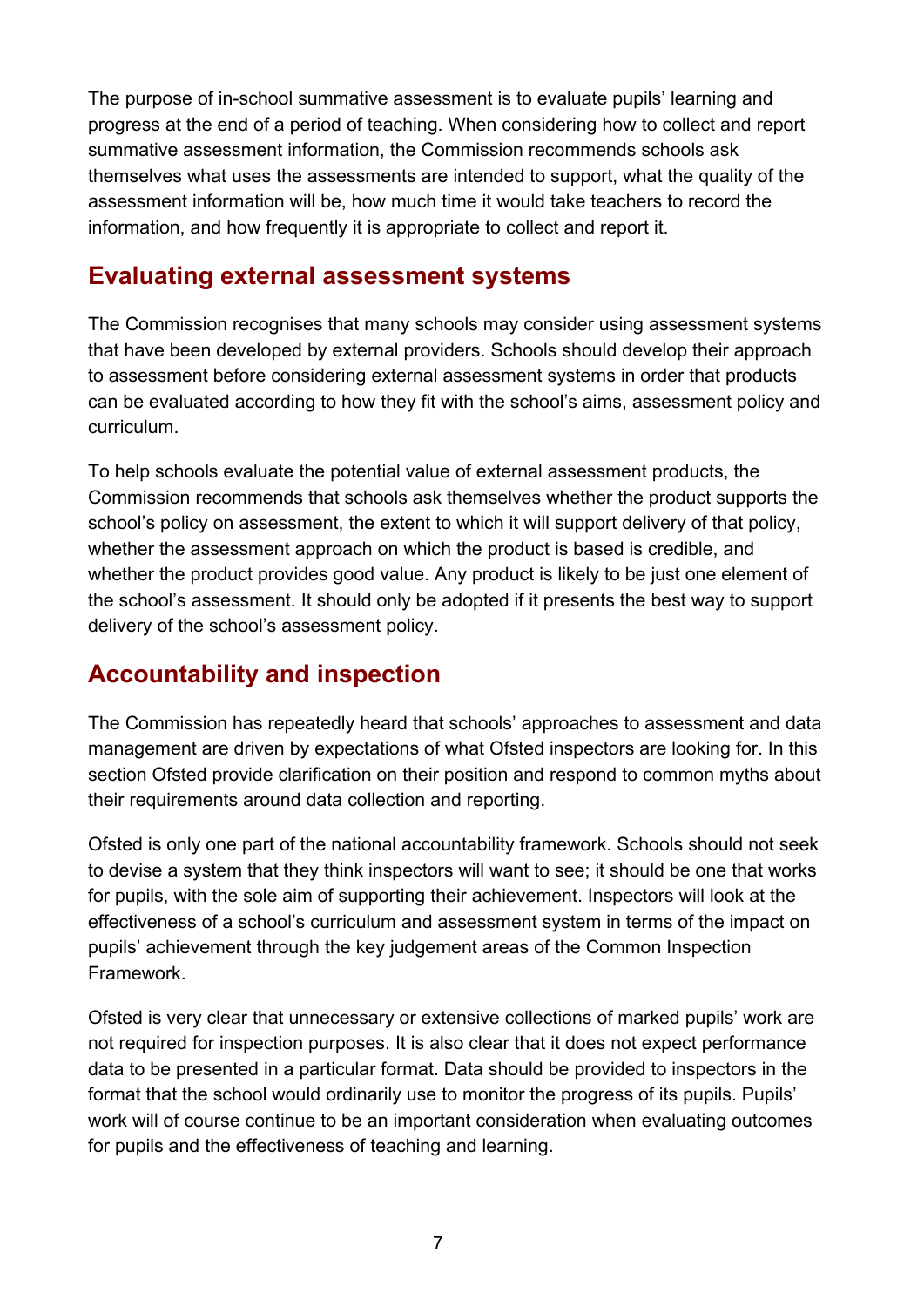# **Ensuring a fully inclusive approach to assessment**

The principles of assessment without levels apply to all pupils, including those with special educational needs (SEN) and disabilities. However, there are some further points of guidance that schools may find helpful to ensure their approaches to assessment are appropriate for pupils with SEN and disabilities.

Assessment should be inclusive of all abilities. It should be used diagnostically to contribute to the early and accurate identification of children and young people's special educational needs and any requirements for support and intervention. For pupils with recognised SEN and disabilities, assessment should consider long-term wider outcomes such as higher education, employment and independent living. Schools should consider meaningful ways of measuring all aspects of progress including communication, social skills, physical development, resilience and independence.

High expectations should apply equally to pupils with SEN and disabilities as to all other pupils. However, this should account for the amount of effort the pupil puts in as well as the outcomes achieved. Assessment methods may need to be adapted for some pupils with SEN and disabilities, for example by using visual stimuli and alternative means of communication.

### **Teacher education**

The Carter Review of Initial Teacher Training (ITT) identified assessment as the area of greatest weakness in current training programmes. The Commission agrees that the quality of assessment training is currently too weak and reiterates the importance of schools taking up opportunities to train staff in assessment.

The Commission also agrees with the Carter Review that the link between ITT and professional development is often weak in the system. The Commission believes that beyond ITT every teacher should have the opportunity to become skilled and confident at assessing pupils' learning. Furthermore, there should be an explicit expectation that school leaders and the Ofsted inspectorate develop a rigorous and shared understanding of all aspects of assessment.

Within a changing landscape of teaching school alliances, school clusters, local authorities and academy groups, there is an opportunity for leading teachers to support local assessment practice. The Commission recognises the importance of system leaders enabling collaborative professional development across local regions and suggests that high quality professional development endorsed by assessment experts from higher education institutions could be developed for delivery locally via regional groups such as teaching schools and local authorities.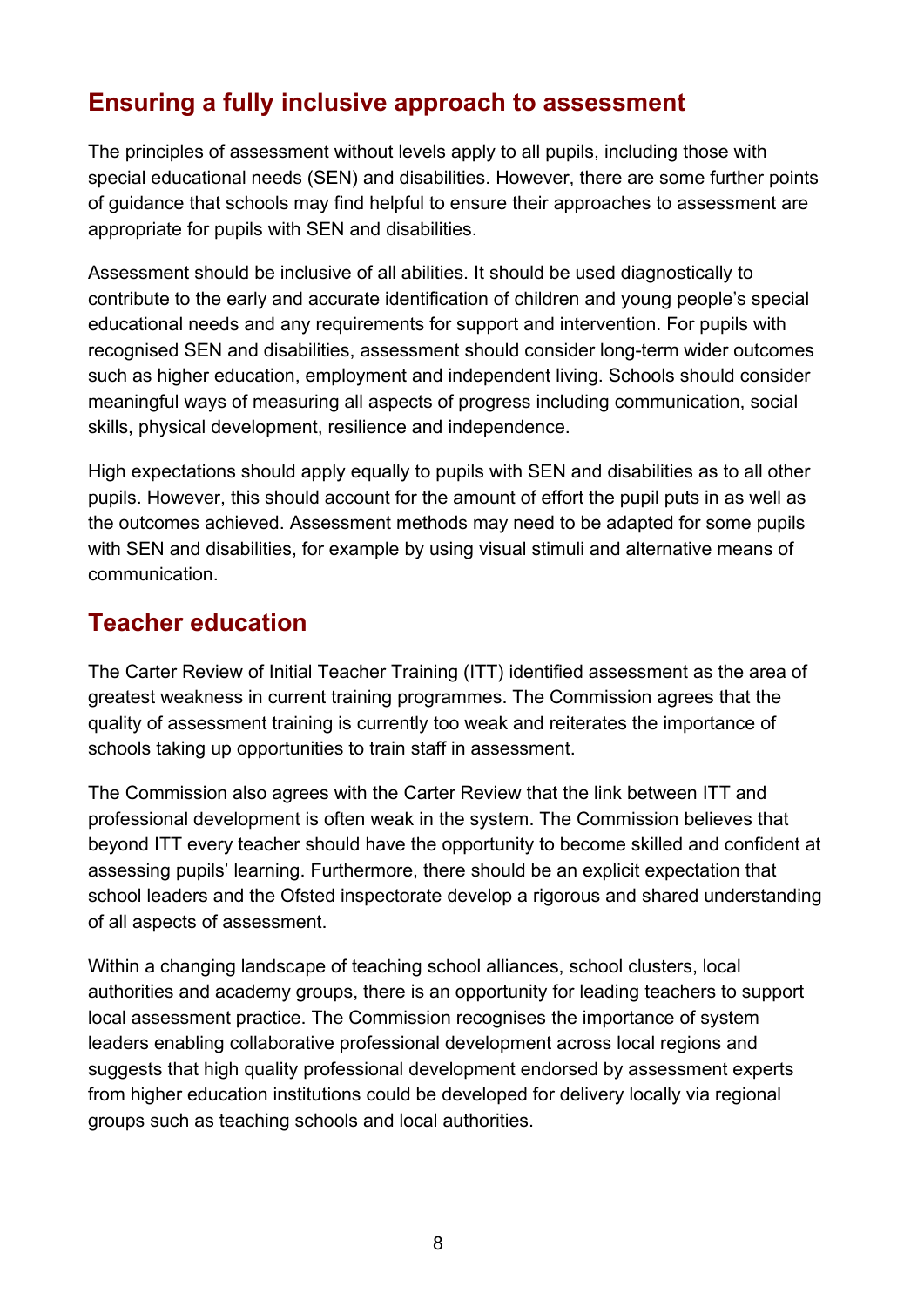### **Next steps and recommendations**

The Commission hopes this report will be helpful in supporting schools on their journey towards developing new systems of assessment, but recognises that further support may be needed to embed and share good practice. With this in mind, the Commission has made the following recommendations:

- 1. The Commission recommends the appointment of a standing committee on assessment, supported by a panel of experts. The committee could call on the experts to provide advice when required, to oversee the next phase of implementation and to have continuing stewardship of assessment development.
- 2. The Commission recommends that any Government review of initial teacher training ensures that assessment is included in the core content for teacher training. It also recommends that the Government requires a suitable training course for one person within each Teaching School alliance, who will become a Specialist Leader in Education on assessment to provide professional development on assessment more widely.
- 3. The Commission recommends the establishment of a national item bank of assessment questions to be used both for formative assessment in the classroom, to help teachers evaluate understanding of a topic or concept, and for summative assessment, by enabling teachers to create bespoke tests for assessment at the end of a topic or teaching period. The Commission also recommends the creation of a dedicated online forum where teachers can share their ideas on assessment.
- 4. The Commission recommends the development of a training module that can be used for both senior leaders in schools and Ofsted inspectors to ensure a shared understanding of the principles and purposes of assessment, what good practice looks like and how it can be demonstrated in schools.
- 5. The Commission welcomes the Department for Education's decision to establish a review group on school data management and recommends that this group helps to build the evidence base to understand what drives data management practices and provides further practical advice to schools on reducing the workload burden.
- 6. The Commission welcomes the Department for Education's decision to establish an expert group on assessment for pupils who are working below the level of the national curriculum tests. The Commission recommends this includes a review of P-Scales to ensure they remain fit for purpose.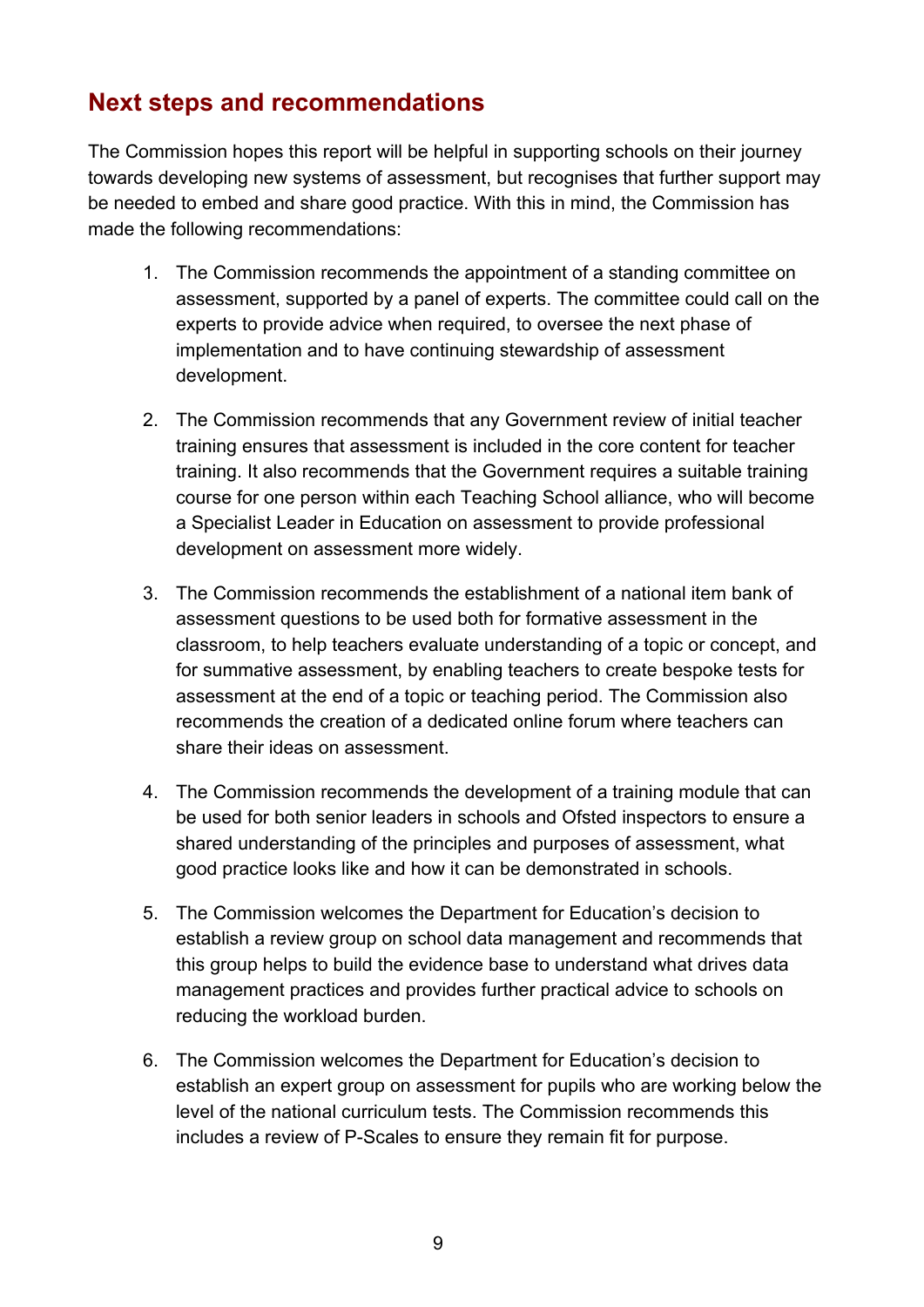# <span id="page-9-0"></span>**Introduction**

Attainment Targets and levels were introduced with the national curriculum in 1988. A new national curriculum was published in 2014 and statutory assessment arrangements will change in summer 2016 to align with its content and principles. From September 2015, levels will no longer be used for statutory assessments. Although Attainment Targets remain in the national curriculum orders, they now refer explicitly to ensuring all pupils know, apply and understand the matters, skills and processes specified in the relevant programme of study.

From summer 2016 the results of national curriculum tests at Key Stage 1 and 2 will be reported in the form of scaled scores<sup>3</sup>. The Department for Education has also confirmed plans to provide further information on arrangements for statutory teacher assessment by September 2015. The Department has been clear, however, that schools should have the freedom to develop their own approaches to in-school assessment between key stages and that this should not necessarily emulate statutory assessment for accountability purposes.

The Commission on Assessment Without Levels was set up by the Minister for School Reform in February 2015 to support schools with developing new approaches to assessment following the removal of levels. After the first meeting in March, the Commission published its terms of reference and a statement of intended outputs. This report is the culmination of the Commission's work and delivers the outputs that the Commission committed to six months ago.

The Commission decided at the outset not to prescribe any particular model for in-school assessment. In the context of curriculum freedoms and increasing autonomy for schools, it would make no sense to prescribe any one model for assessment. Curriculum and assessment are inextricably linked. Schools should be free to develop an approach to assessment which aligns with their curriculum and works for their pupils and staff.

With freedom, however, comes responsibility. Developing a successful approach to assessment depends on a clear understanding of the purposes and principles of assessment. To support schools in developing the best approach to assessment for their curriculum, pupils and staff, the Commission has focused its attention on advice which will build understanding and expertise and will guide schools through the thinking required to develop effective new approaches to assessment.

The report starts by explaining the rationale for removing levels and highlights some of the problems that assessment with levels led to. The next section lays out the purposes and principles of assessment. This section can be used on its own for teacher training and development. It encourages schools to think about their approaches to assessment in the light of the various purposes assessment serves for pupils, parents, teachers, school leaders and Ofsted.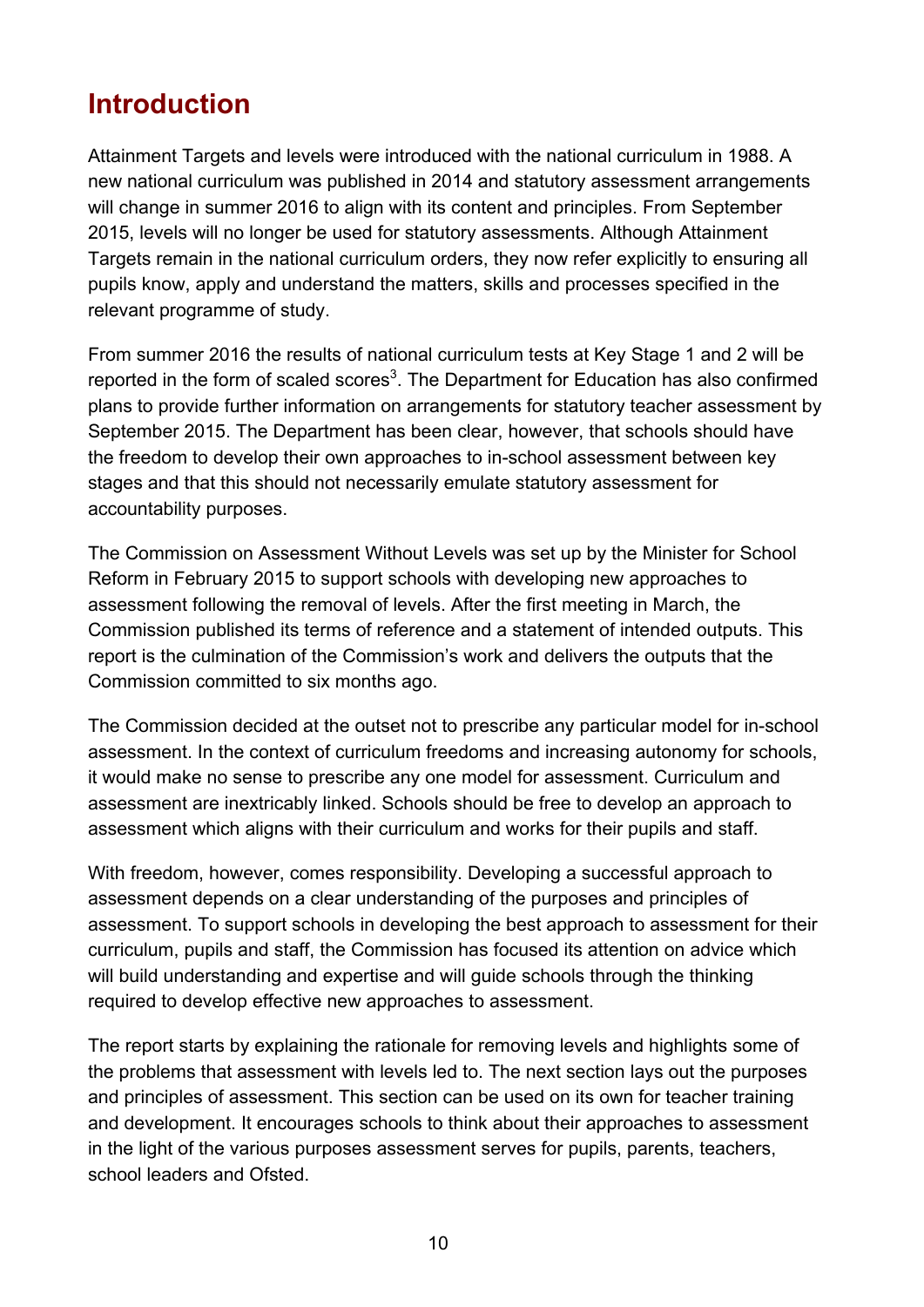The fundamental principles of assessment are framed as questions which schools can ask themselves as they think through which systems will work for them.

Next comes the guidance for assessment policies. This can also be used separately as a guide which schools can work through to develop a policy on assessment. It is intended for use in in-service training or as a practical support for staff with responsibility for assessment in schools. It summarises the essential components of an assessment policy and again offers questions which encourage schools to think about what these should look like in their context.

In recognition of the demands it places on teacher workload, more detailed advice has been provided on collecting and reporting assessment data. This is followed by information on factors schools may want to take into account if considering purchasing external assessment systems.

The subsequent section on inspection and accountability has been written in collaboration with Ofsted. The Commission acknowledges the importance of Ofsted's role in influencing and evaluating assessment practice. This section demonstrates the consistency between the Commission's advice and Ofsted's approach to inspection, as reflected in the 2015 Ofsted handbook.

The report includes a section designed to ensure that schools take pupils with special educational needs (SEN) and disabilities into account when developing their approach to assessment without levels. The principles of assessment without levels apply equally to all pupils, including those with SEN and disabilities, but it is important that any potential differences in application are considered as new systems of assessment are developed.

Throughout the report, the Commission has provided examples of good practice. The Commission is aware that there is much excellent practice emerging in schools throughout the country, but it is early days in the transition to life without levels and much of this practice is still in development. The Commission would encourage schools to continue sharing ideas and build a continuing dialogue about good practice in assessment.

The penultimate section of the report focuses on teacher education. It highlights the importance of ensuring that initial teacher training and continuous professional development include modules on assessment. Effective change can only be delivered if supported by high-quality training and development opportunities.

In the final section, the Commission outlines the next steps for embedding new approaches to assessment without levels and makes some recommendations for further actions. Whilst the report has been written primarily for an audience of teachers, school leaders, governors and other stakeholders this section includes a small number of recommendations addressed to the Government to ensure that the right support is in place to help schools continue on their journey of embedding effective assessment without levels once the Commission has disbanded.<sup>4</sup>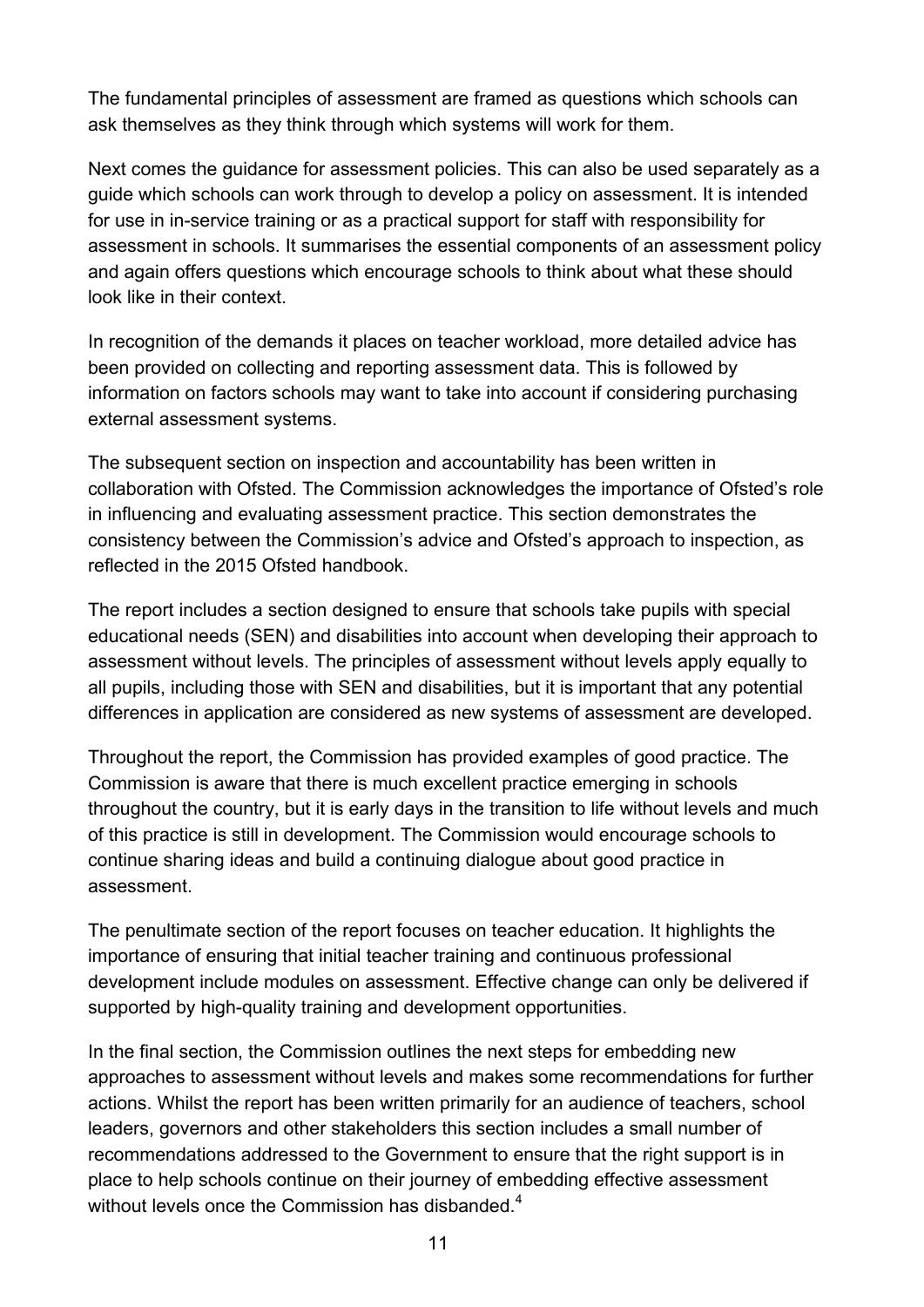# <span id="page-11-0"></span>**The rationale for the removal of levels**

Despite a wider set of original purposes, the pressure generated by the use of levels in the accountability system led to a curriculum driven by Attainment Targets, levels and sub-levels, rather than the programmes of study. Levels came to dominate all forms of assessment. Not only were they used for both statutory national curriculum tests and statutory reporting of teacher assessment, but they also came to be used too frequently for in-school assessment between key stages in order to monitor whether pupils were on track to achieve expected levels at the end of key stages.

The Commission believes that this has had a profoundly negative impact on teaching and learning. Alongside the Government's changes to ways of reporting national curriculum test outcomes and statutory teacher assessment, the freedom for schools to develop their own approaches to in-school assessment means that the three forms of assessment – formative assessment, in-school summative assessment and nationally standardised summative assessment<sup>5</sup> – can be appropriately tied to their different purposes. Overall this will better serve the needs of pupils and promote a higher quality of teaching, learning and assessment.

### **The problems with levels**

### **Accuracy and consistency of assessment**

Although levels were intended to be used to assess pupils against the whole programme of study, the results of almost any assessment were translated into a level or sublevel and used as a measure of overall attainment. This either required aggregating a wide variety of data into a single number, which did not represent pupil performance accurately, or meant that levels were being assigned to individual pieces of work, regardless of how much of the programme of study they covered.

Too often levels became viewed as thresholds and teaching became focused on getting pupils across the next threshold instead of ensuring they were secure in the knowledge and understanding defined in the programmes of study. In reality, the difference between pupils on either side of a boundary might have been very slight, while the difference between pupils within the same level might have been very different.

Progress became synonymous with moving on to the next level, but progress can involve developing deeper or wider understanding, not just moving on to work of greater difficulty. Sometimes progress is simply about consolidation.

Levels also used a 'best fit' model, which meant that a pupil could have serious gaps in their knowledge and understanding, but still be placed within the level. There were additional challenges in using the best fit model to appropriately assess pupils with uneven profiles of abilities, such as children with autism.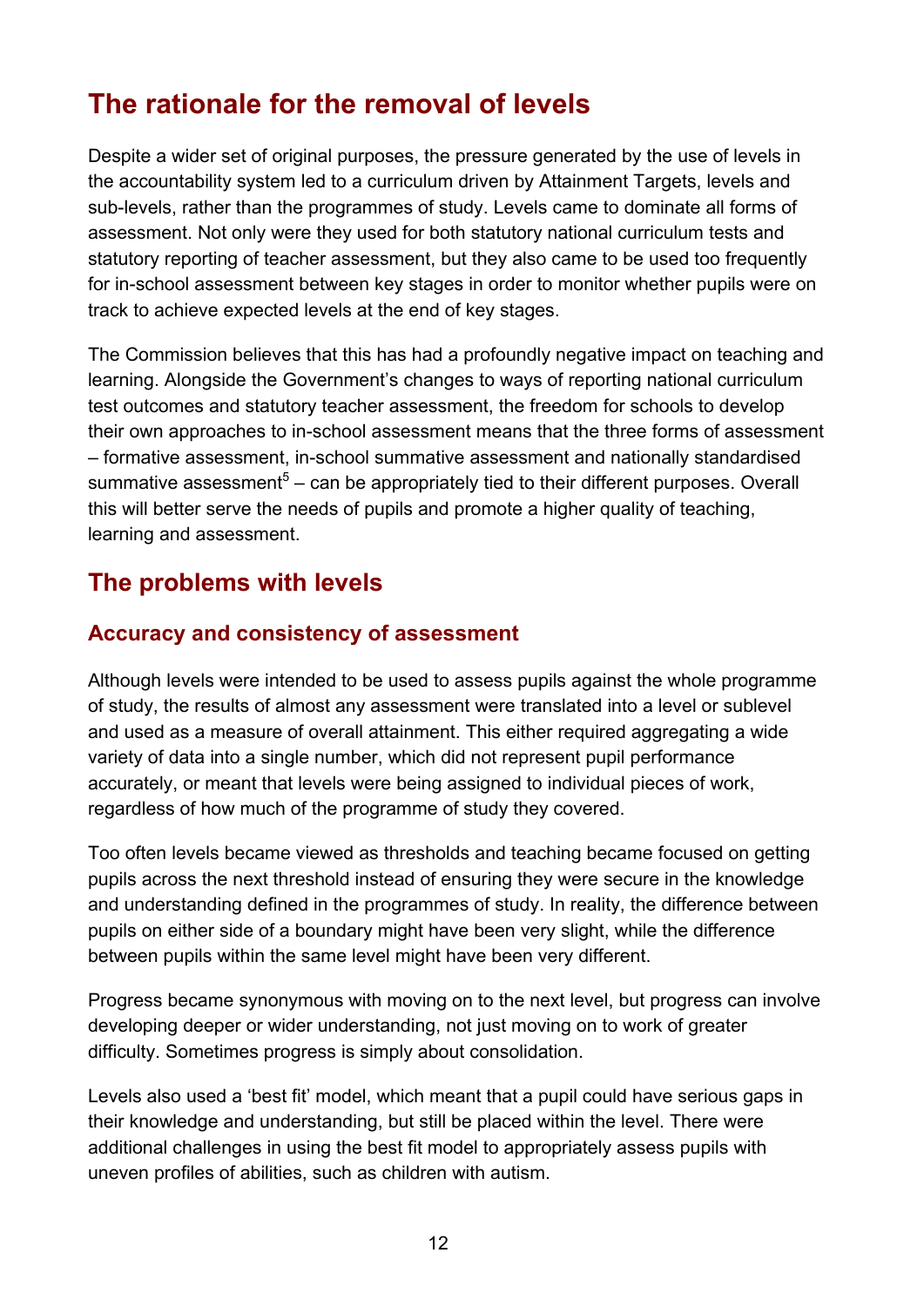Although levels were intended to define common standards of attainment, the level descriptors were open to interpretation. Different teachers could make different judgements. Teachers receiving new pupils frequently disagreed with the levels those pupils had been given by previous teachers. Consequently, the information secondary schools received from primary schools was sometimes felt to be unreliable or unhelpful.

### **Impact on teaching and learning**

Too often levels have dominated lesson planning. Teachers planned lessons which would allow pupils to learn or demonstrate the requirements for specific levels. This encouraged teachers to design and use only classroom assessments that would report a level outcome. As a result, formative classroom assessment was not always being used as an integral part of effective teaching. Instead of using classroom assessments to identify strengths and gaps in pupils' knowledge and understanding of the programmes of study, some teachers were simply tracking pupils' progress towards target levels. The drive for progress across levels also led teachers to focus their attention disproportionately on pupils just below level boundaries.

In addition, levels were often the main focus of conversations with pupils and their parents or carers<sup>6</sup>. Pupils compared themselves to others and often labelled themselves according to the level they were at. This encouraged pupils to adopt a mind-set of fixed ability, which was particularly damaging where pupils saw themselves at a lower level. The disconnect between levels and the content of the national curriculum also meant that telling a parent his or her child was level 4b, did not provide meaningful information about what that child knew and understood or needed to know to progress. Levels were used to measure both end of phase achievement and lesson-by-lesson formative progress, but they had not been designed to fulfil the latter purpose, with the result that formative assessment was often distorted.

### **Assessing knowledge and understanding of the new national curriculum**

Levels did not lend themselves to assessing the underpinning knowledge and understanding of a concept. For example, using certain vocabulary in written work was indicative of a level, but did not necessarily provide evidence of conceptual understanding. The changes to the new national curriculum now provide the basis for a different, more secure assessment based on deeper learning.

*"When considering the school's records for the progress of current pupils, inspectors will recognise that schools are at different points in their move towards adopting a system of assessment without national curriculum levels."*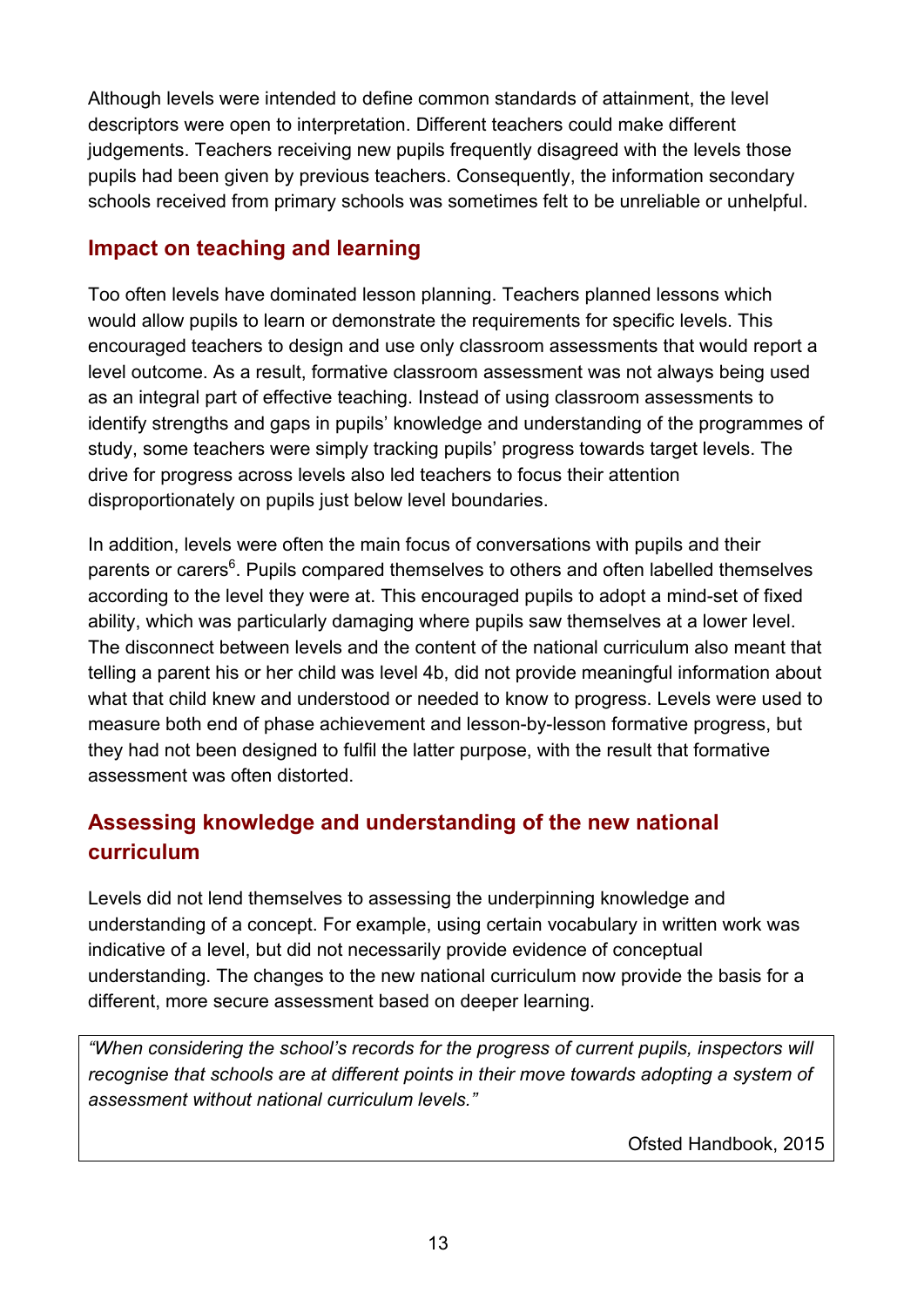# **The benefits of assessment without levels**

Assessment without levels gives schools the opportunity to develop their own approaches to assessment that focus on teaching and learning and are tailored to the curriculum followed by the school.

### **Clarity for pupils, parents and carers**

Without levels, schools can use their own assessment systems to support more informative and productive conversations with pupils and parents. They can ensure their approaches to assessment enable pupils to take more responsibility for their achievements by encouraging pupils to reflect on their own progress, understand what their strengths are and identify what they need to do to improve. Focusing assessment on the content of the school's curriculum will allow for communications with parents and carers to provide a clearer sense of how to support their children to build and consolidate learning.

### **Support for pupils**

By no longer grouping pupils according to levels, teachers can give more focus to providing pupils with feedback which clarifies those aspects of the curriculum where their knowledge and understanding is secure and those areas where there are gaps. Applying a range of formative assessment methods allows teachers to tailor their assessments to the underpinning knowledge and skills being taught, for example by supporting teaching with "effective question and answer" techniques.

Removing the 'label' of levels can help to improve pupils' mind-sets about their own ability. Differentiating teaching according to pupils' levels meant some pupils did not have access to more challenging aspects of the curriculum. In reviewing their teaching and assessment strategies following the removal of levels, teachers can aim to ensure they use methods that allow all pupils access to the whole curriculum.

### **Teacher workload**

The expectation to collect data in efforts to track pupils' progress towards target levels considerably increased teachers' workload. The Commission hopes that teachers will now build their confidence in using a range of formative assessment techniques as an integral part of their teaching, without the burden of unnecessary recording and tracking. For this approach to be adopted effectively, it is essential that it is supported by school leaders. Data collection and reporting is picked up in more detail on page 30.

*"As part of pupils' progress, inspectors will consider the growth in pupils' security, breadth and depth of knowledge, understanding and skills."*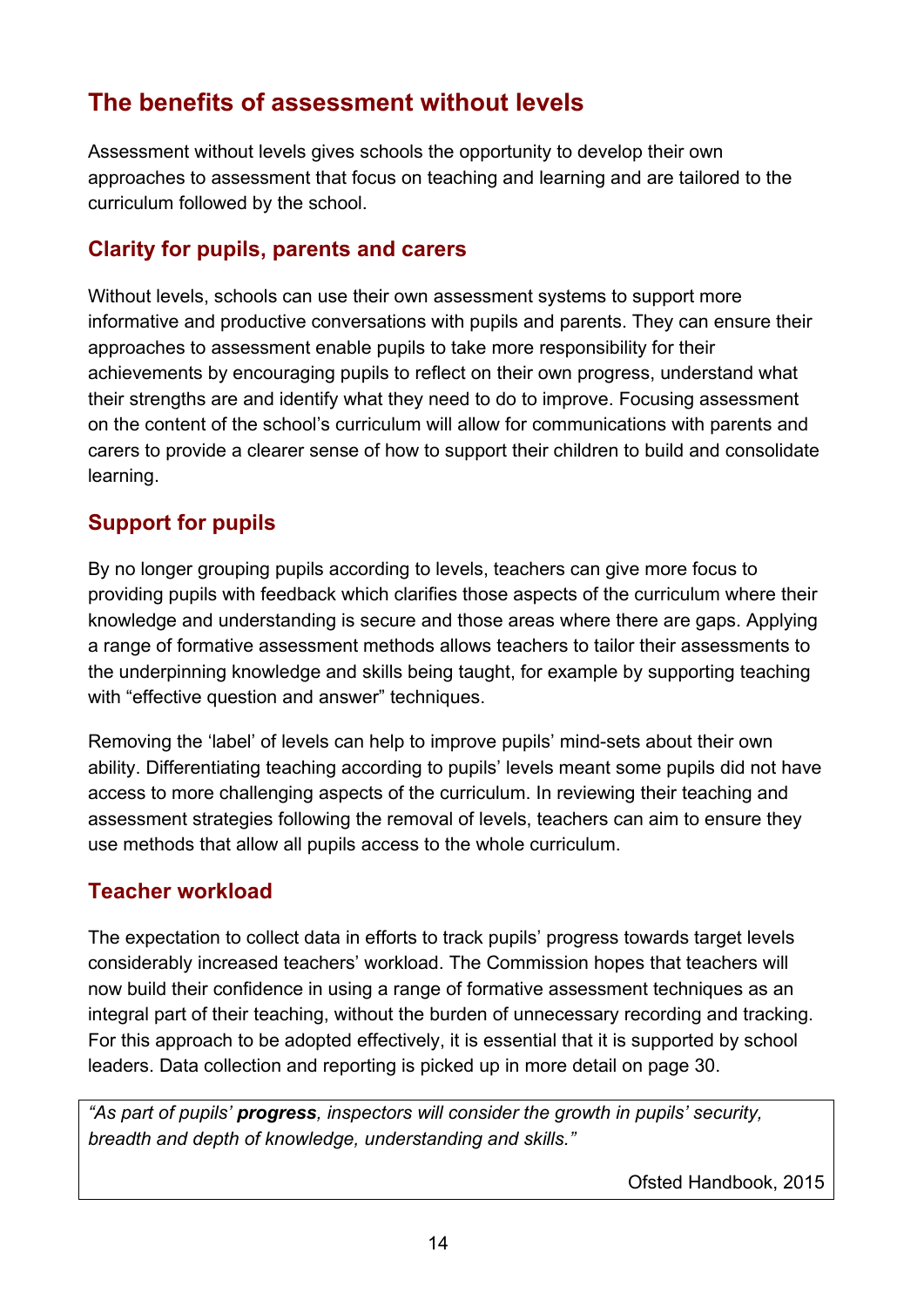### **Formative assessment**

Levels were never designed to capture formative assessment, but they frequently came to be used in this way, which often distorted the purpose of formative assessment and squeezed out certain valuable tasks which were not amenable to levelling.

Whilst summative tasks can be used for formative purposes, tasks that are designed to provide summative data will often not provide the best formative information. Formative assessment does not have to be carried out with the same test used for summative assessment, and can consist of many different and varied tasks and approaches. Similarly, formative assessments do not have to be measured using the same scale that is used for summative assessments.

For this reason, the Commission urges schools to guard against designing or purchasing assessment systems modelled on statutory arrangements for teacher assessment, regardless of how these may change over time.

The Commission encourages schools to make the most of the freedom to develop their own approaches to assessment and explore new methods of recording assessment information.

### **Assessment and the curriculum**

Assessment and pedagogy are inextricably connected. Assessment of pupils' attainment and progress should be directly linked to the curriculum followed by the school. The new national curriculum puts greater emphasis on the specific knowledge pupils should acquire by the end of each key stage and requires greater depth and detail of learning. Removing levels encourages schools to develop approaches to in-school assessment which are better tied to curriculum content, and which do not restrict teaching solely to the specific content in the National Curriculum, but encourage the wider exploration of subjects which results in higher attainment and greater enjoyment.

Similarly, the freedom to choose their own approaches to assessment is consistent with the freedom many schools have to develop and deliver their own curriculum and allows schools to ensure their curriculum and approach to assessment are aligned.

*"Inspectors will make a judgement on the effectiveness of teaching, learning and assessment by evaluating the extent to which the school's engagement with parents, carers and employers helps them to understand how children and learners are doing in relation to the standards expected and what they need to do to improve,"*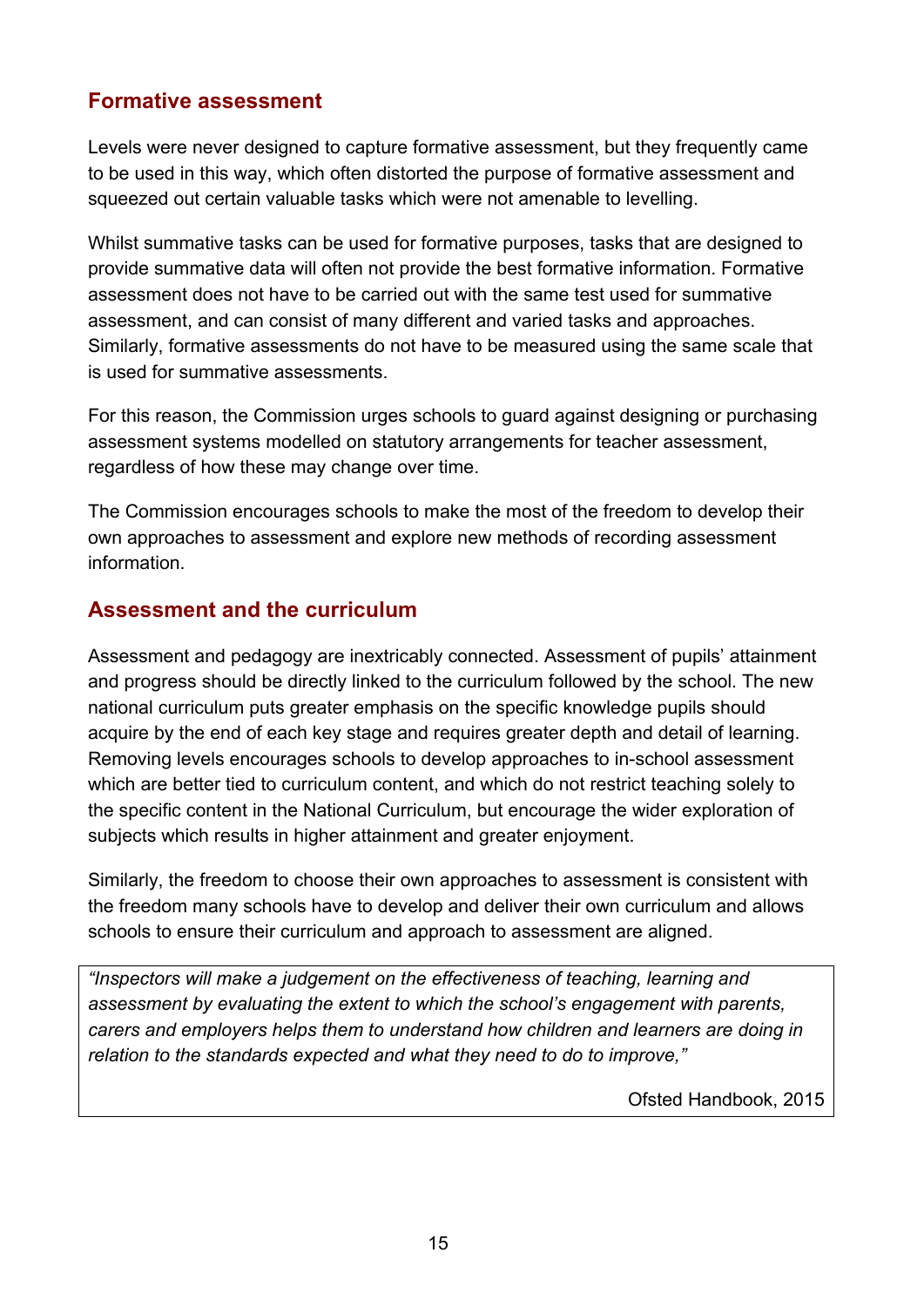# **Adapting to change**

The Commission recognises that the transition to assessment without Attainment Targets and levels will be challenging, and that schools will have to develop and manage their assessment systems during a period of change. However, the Commission strongly believes that a much greater focus on high quality formative assessment as an integral part of teaching and learning will have multiple benefits: improving the quality of teaching, contributing to raised standards and reinforcing schools' freedoms to deliver education in the ways that best suit the needs of their pupils and strengths of their staff.

The effectiveness of this transition will rest on high quality continuing professional development and initial teacher education. The Commission has expressed further recommendations to address this essential issue in the Teacher Education section on page 40.

#### **Good practice**

Ensuring assessment directly evaluates pupils' knowledge and understanding of curriculum requirements helps to create a virtuous circle of teaching and assessment. Teachers assess pupils' understanding of a topic and identify where there are gaps. This tells the teacher what to focus on in future lessons and prompts the teacher to consider how his or her teaching approach can be adapted to improve pupils' understanding. This, in turn, informs the teacher's thinking about which assessments to use to evaluate whether the new approach has been effective. In this manner, good teaching and assessment continually reinforce each other and generate continuous improvement.

The challenge for schools to create an approach to assessment which works for pupils with SEN and disabilities, some of whom may be following an alternative curriculum, is often greater. Any assessment methods and tools used should reflect this and support a more suitable approach.

The new national curriculum is founded on the principle that teachers should ensure pupils have a secure understanding of key ideas and concepts before moving onto the next phase of learning. This is particularly beneficial for pupils with special educational needs. It leads to a much more focused approach where early intervention can be provided promptly to address any concerns about pupils' progress. Teachers become much better informed about pupils' understanding of concepts and ideas and can build a more accurate picture of their individual needs. This is an example of how formative assessment can be used for diagnostic purposes.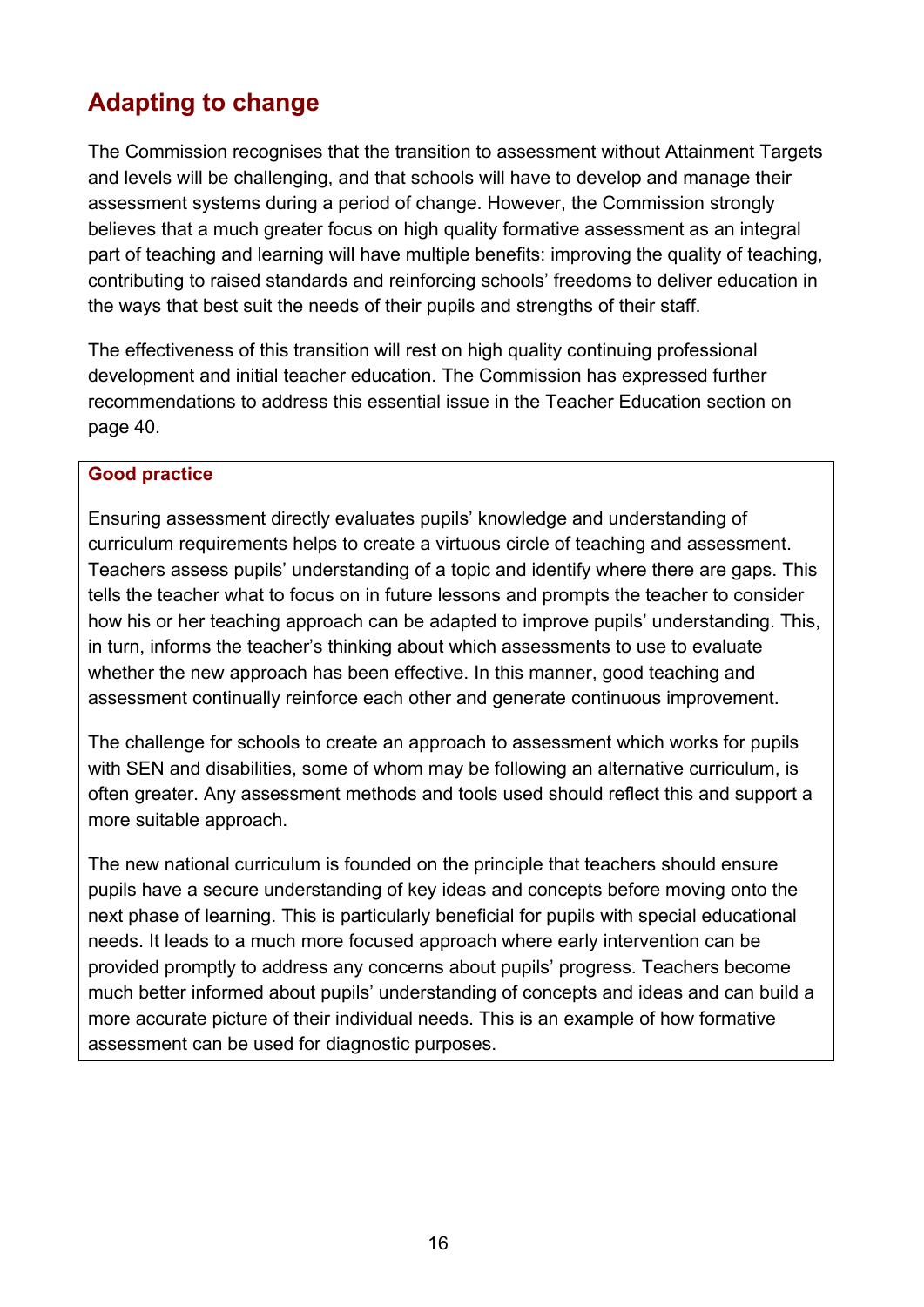# **Mastery in assessment**

The word mastery is increasingly appearing in assessment systems and in discussions about assessment. Unfortunately, it is used in a number of different ways and there is a risk of confusion if it is not clear which meaning is intended.

Many schools seem to have adopted the word 'mastery' to denote a high level of performance against curriculum expectations. 'Mastery' has also been associated with particular teaching approaches; for example with the recent promotion of Mathematics Mastery and the observation that this approach is characteristic of high-performing East Asian countries<sup>7</sup>. Here, 'mastery' denotes a focus on achieving a deeper understanding of fewer topics, through problem-solving, questioning and encouraging deep mathematical thinking. Also sometimes associated with this 'mastery' approach is a belief that all children can achieve a high standard and that the purpose of assessment is not differentiation, but ensuring all children have grasped fundamental, necessary content.

'Mastery learning' is a specific approach in which learning is broken down into discrete units and presented in logical order. Pupils are required to demonstrate mastery of the learning from each unit before being allowed to move on to the next, with the assumption that all pupils will achieve this level of mastery if they are appropriately supported. Some may take longer and need more help, but all will get there in the end.

Assessment is built into this process. Following high-quality instruction, pupils undertake formative assessment that shows what they have learned well and what they still need to work on, and identifies specific 'corrective' activities to help them do this. After undertaking these corrective activities (or alternative enrichment or extension activities for those who have already achieved mastery), pupils retake a parallel assessment. A large amount of high-quality research has evaluated mastery learning and found consistent and positive impacts on learning (e.g. Kulik et al, 1990; Guskey, 2012)<sup>8</sup>.

The new national curriculum is premised on this kind of understanding of mastery, as something which every child can aspire to and every teacher should promote. It is about deep, secure learning for all, with extension of able students (more things on the same topic) rather than acceleration (rapidly moving on to new content).Levels were not consistent with this approach because they encouraged undue pace and progression onto more difficult work while pupils still had gaps in their knowledge or understanding. In developing new approaches to assessment, schools have the opportunity to make "mastery for all" a genuine goal.

#### **Good practice**

In mathematics lessons, teachers can assess mastery through formative questions that focus on the different aspects of the concept being assessed. The questions can be used to uncover a pupil's reasoning behind the answers. It can sometimes be helpful for teachers to focus on the wrong answers, which can be used to explore the concept in greater depth and to identify and address any misconceptions.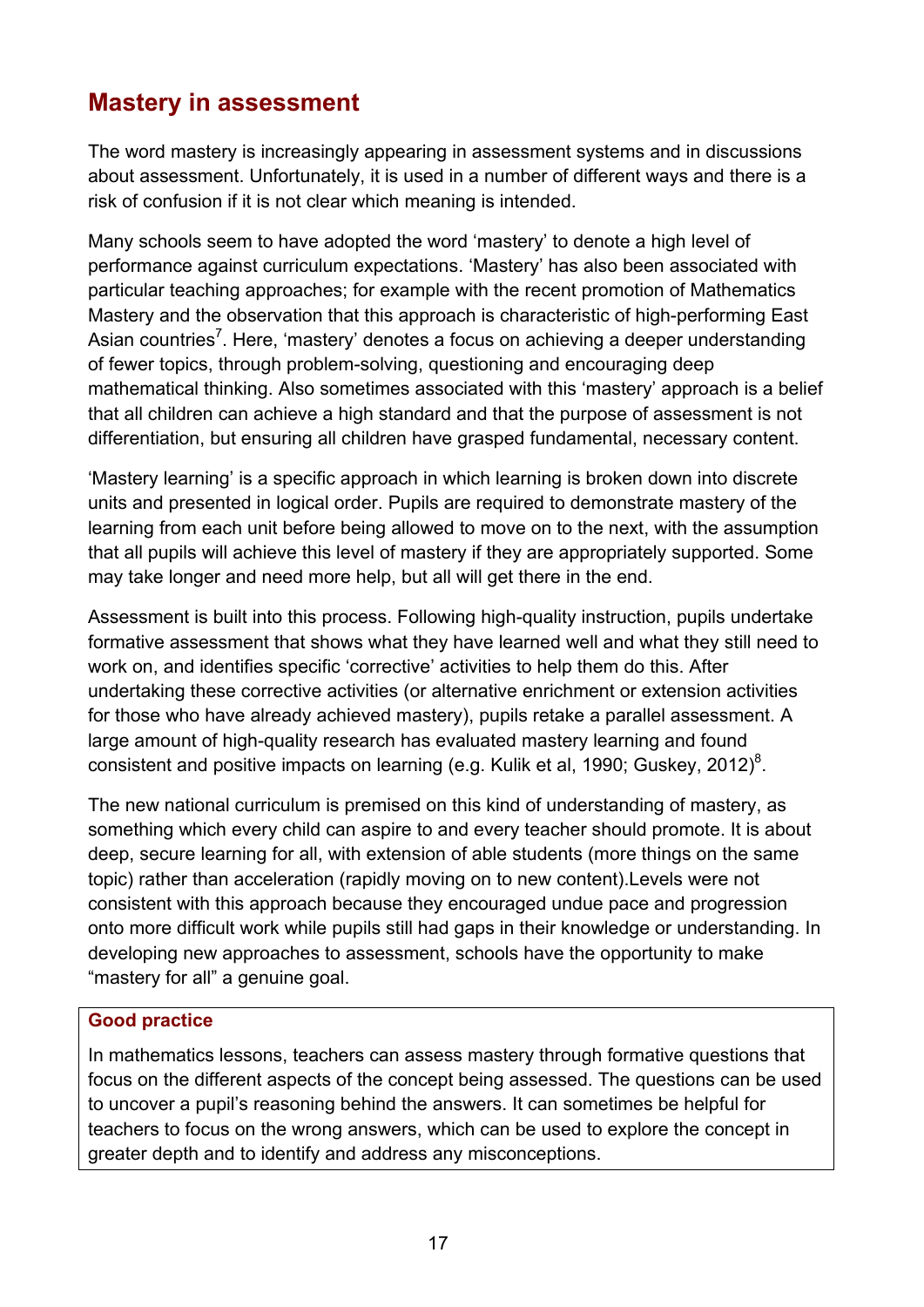# <span id="page-17-0"></span>**The purposes and principles of assessment**

Schools have the freedom to choose their own approaches to formative and summative assessment, according to what best suits their pupils, curriculum and staff. This provides an opportunity for schools to challenge and improve their assessment systems and to build greater expertise in assessment.

The Commission's purposes and principles of assessment have been developed as a starting point for schools developing or selecting their approach to assessment without levels. They can also be used to evaluate approaches already in use and may provide ideas for improvements. The Commission does not seek to prescribe any specific assessment systems, but to highlight the principles which should underpin any approach.

### <span id="page-17-1"></span>**The purposes of assessment**

Effective assessment will be clearly tied to its purpose. Before designing or selecting an assessment method, schools should be clear:

- Why pupils are being assessed
- The things which the assessment is intended to measure
- What the assessment is intended to achieve
- How the assessment information will be used

Different forms of assessment may serve different purposes for different people and organisations, including pupils, parents, teachers and support staff, school leaders, school governors, the Government and Ofsted.

### **There are three broad overarching forms of assessment, each with its own purposes**

Day-to-day in-school formative assessment, for example:

- *Question and answer during class*
- *Marking of pupils' work*
- *Observational assessment*
- *Regular short re-cap quizzes*
- *Scanning work for pupil attainment and development*

In-school summative assessment, for example:

- *End of year exams*
- *Short end of topic or unit tests*
- *Reviews for pupils with SEN and disabilities*

Nationally standardised summative assessment, for example:

- *National Curriculum tests at the end of Key Stage 2*
- *National Curriculum teacher assessments at the end of Key Stage 1*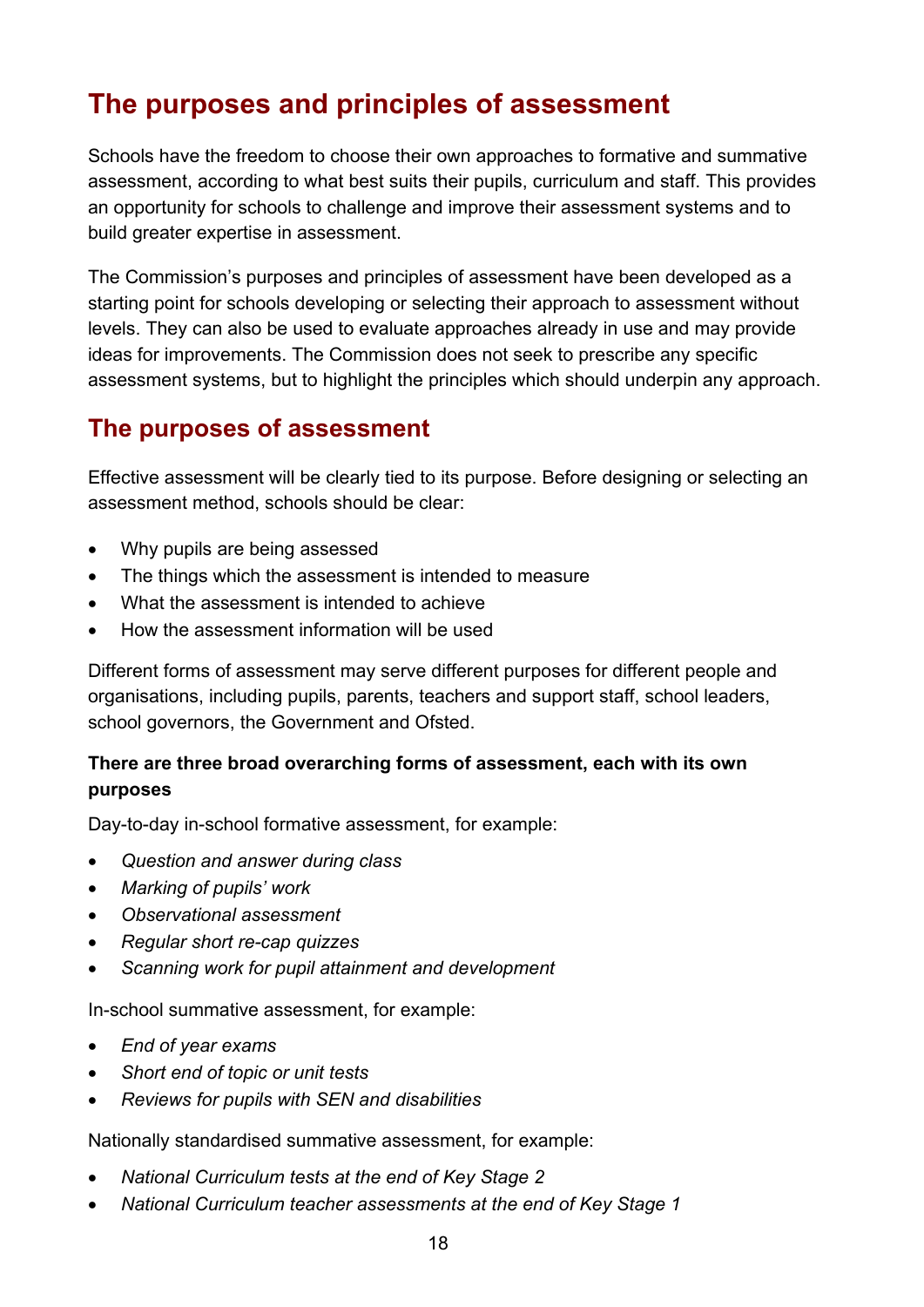### **The primary purposes of day-to-day in-school formative assessment**

### **For pupils:**

In-school formative assessment helps pupils to measure their knowledge and understanding against learning objectives and wider outcomes and to identify where they need to target their efforts to improve.

#### **For parents:**

When effectively communicated by teachers, in-school formative assessments provide parents with a broad picture of where their children's strengths and weaknesses lie and what they need to do to improve. This reinforces the partnership between parents and schools in supporting children's education.

#### **For teachers:**

In-school formative assessment should be an integral part of teaching and learning. It allows teachers to understand pupil performance on a continuing basis. It enables teachers to identify when pupils are struggling, when they have consolidated learning and when they are ready to progress. In this way, it supports teachers to provide appropriate support or extension as necessary. It also enables teachers to evaluate their own teaching of particular topics or concepts and to plan future lessons accordingly.

#### **For school leaders:**

In-school formative assessment provides a level of assurance for school leaders. If school leaders are confident their staff are carrying out effective formative assessment, they can be assured that problems will be identified at the individual level and that every child will be appropriately supported to make progress and meet expectations.

#### **For the Government:**

The Commission believes that the Government should not intervene at the level of formative assessment, which should serve the needs of pupils and teachers.

#### **For Ofsted:**

Ofsted will want to be assured that teachers are making effective use of formative assessment to support teaching and learning. It forms part of Ofsted's wider judgements about the quality of teaching in schools.

*"Ofsted recognises that marking and feedback to pupils, both written and oral, are important aspects of assessment. However, Ofsted does not expect to see any specific frequency, type or volume of marking and feedback; these are for the school to decide through its assessment policy. Marking and feedback should be consistent with that policy, which may cater for different subjects and different age groups of pupils in different ways, in order to be effective and efficient in promoting learning."*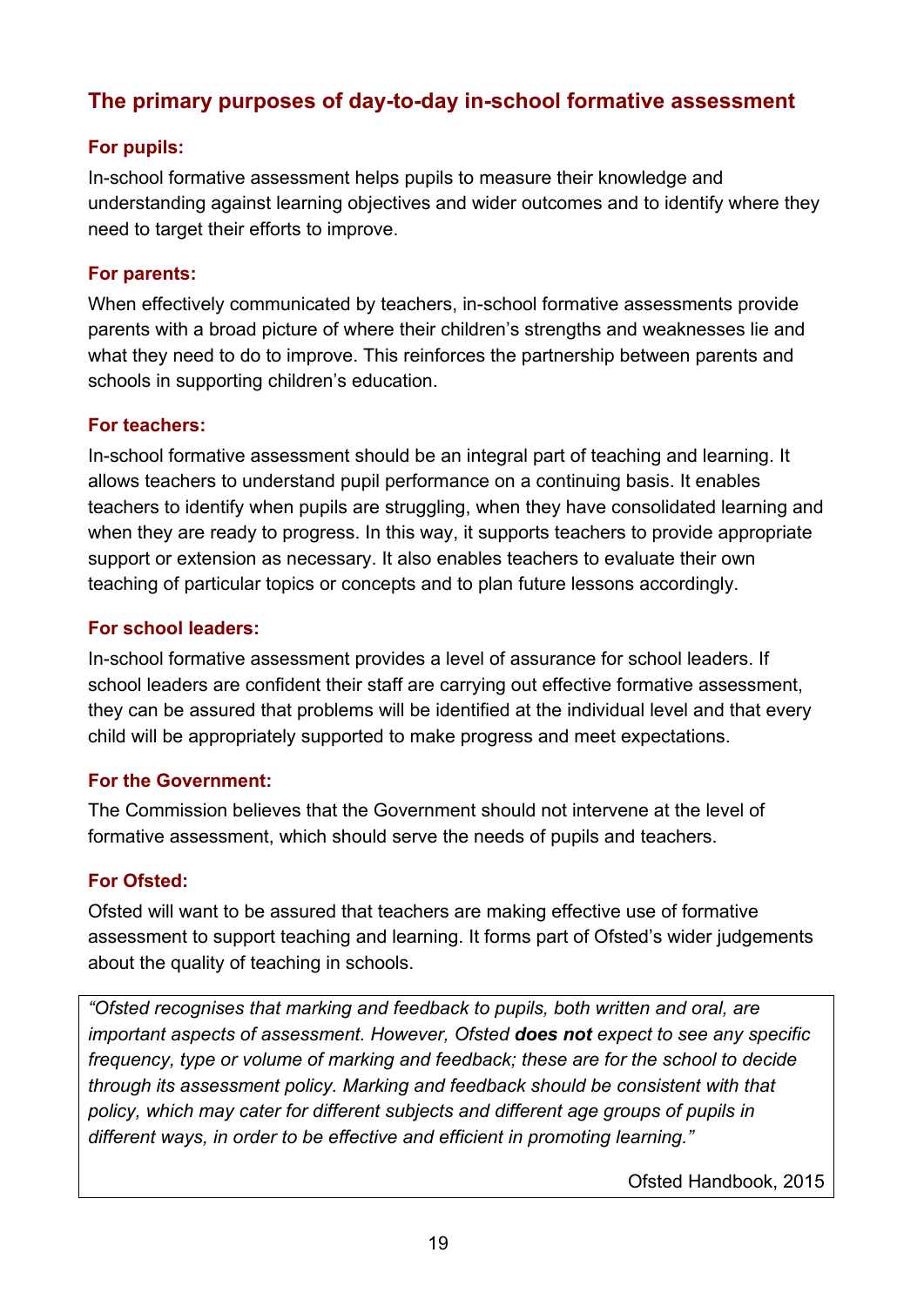### **The primary purposes of in-school summative assessment**

#### **For pupils:**

In-school summative assessment provides pupils with information about how well they have learned and understood a topic or course of work taught over a period of time. It should be used to provide feedback on how they can continue to improve.

#### **For parents:**

In-school summative assessments can be reported to parents to inform them about the achievement, progress and wider outcomes of their children across a period, often a term, half-year or year.

#### **For teachers:**

In-school summative assessment enables teachers to evaluate both pupil learning at the end of an instructional unit or period (based on pupil-level outcomes) and the impact of their own teaching (based on class-level outcomes). Both these purposes help teachers to plan for subsequent teaching and learning.

#### **For school leaders:**

In-school summative assessment enables school leaders to monitor the performance of pupil cohorts, to identify where interventions may be required and to work with teachers to ensure pupils are supported to achieve sufficient progress and expected attainment.

#### **For the Government:**

The Government does not have a role in determining in-school summative assessment. It is for schools to decide which forms of in-school summative assessment best suit their needs and those of their pupils. In-school summative assessment is not designed to support comparisons between schools, except where schools may be operating within a common system (for example, an academy chain).

### **For Ofsted:**

Ofsted will want to be assured that schools are operating effective systems of assessment for monitoring and supporting pupil performance.

*"Ofsted will take a range of evidence into account when making judgements, including published performance data, the school's in-year performance data and work in pupils' books and folders. However, unnecessary or extensive collections of marked pupils' work are not required for inspection."*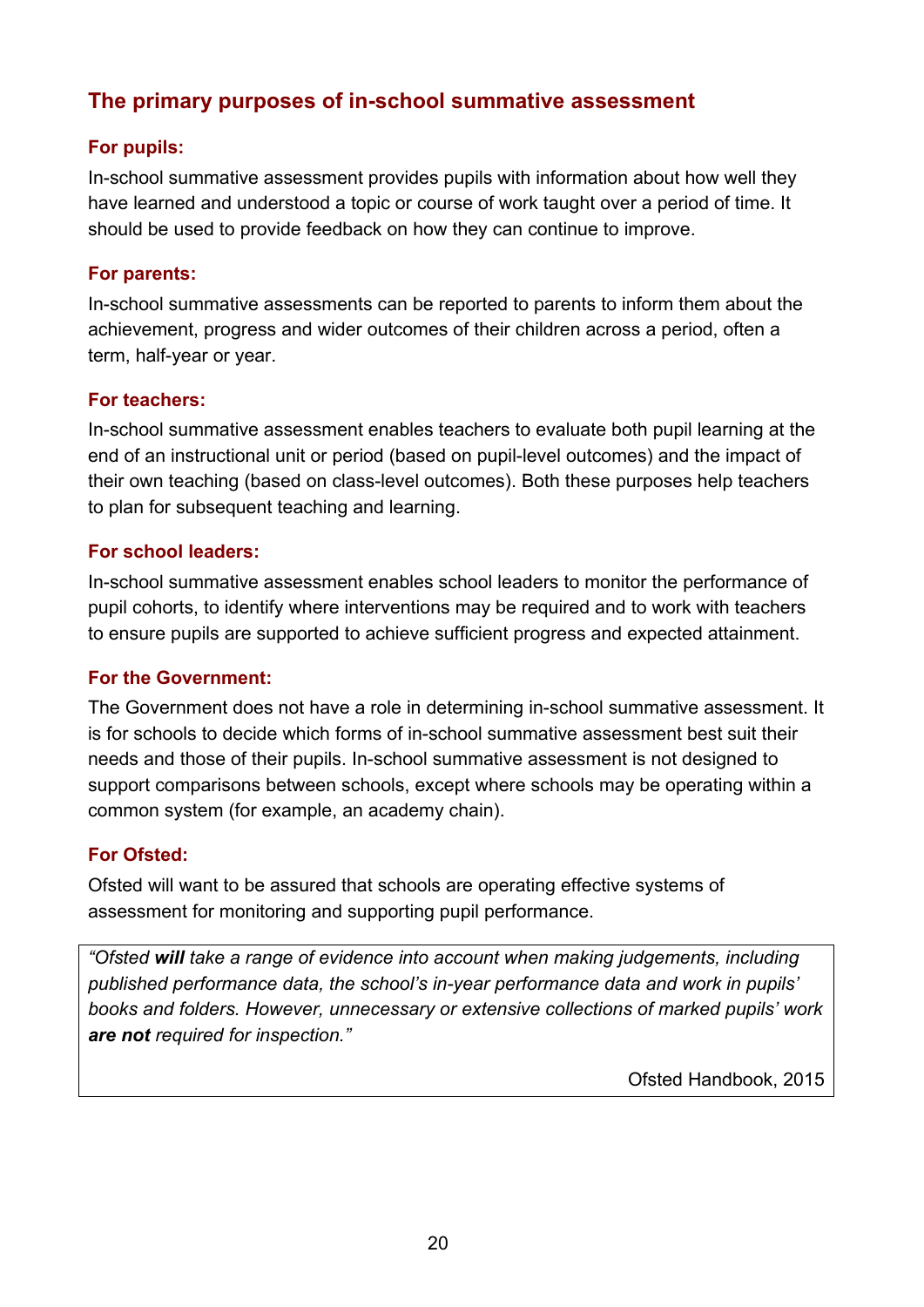### **The primary purposes of nationally standardised summative assessment**

#### **For pupils and parents:**

Nationally standardised summative assessment provides information on how pupils are performing in comparison to pupils nationally.

#### **For parents:**

Nationally standardised summative assessment also provides parents with information on how the school is performing in comparison to schools nationally. This enables parents to hold schools to account and can inform parents' choice of schools for their children.

#### **For teachers:**

Nationally standardised summative assessment helps teachers understand national expectations and assess their own performance in the broader national context.

### **For school leaders and school governors:**

Nationally standardised summative assessment enables school leaders and school governors to benchmark their school's performance against other schools locally and nationally, and make judgements about the school's effectiveness.

#### **For the Government:**

Nationally standardised summative assessment allows the Government to hold providers of education (schools, local authorities, academy chains etc.) to account and to measure the impact of educational policy making.

### **For Ofsted:**

Nationally standardised summative assessment provides a starting point for Ofsted's discussions with schools when making judgements about their performance, as part of Ofsted's wider judgements of a school's overall effectiveness.

### **Good practice**

Different forms of assessment have different strengths and weaknesses. In-class formative assessment is a vital part of teaching and learning and can provide teachers and pupils with useful, real time information about what needs to happen next; nationally standardised tests are not as helpful diagnostically.

On the other hand, standardised tests (such as those that produce a reading age) can offer very reliable and accurate information, whereas summative teacher assessment can be subject to bias<sup>9</sup>. Teachers should be aware of any potential bias in their assessments of pupils and make conscious efforts to guard against it.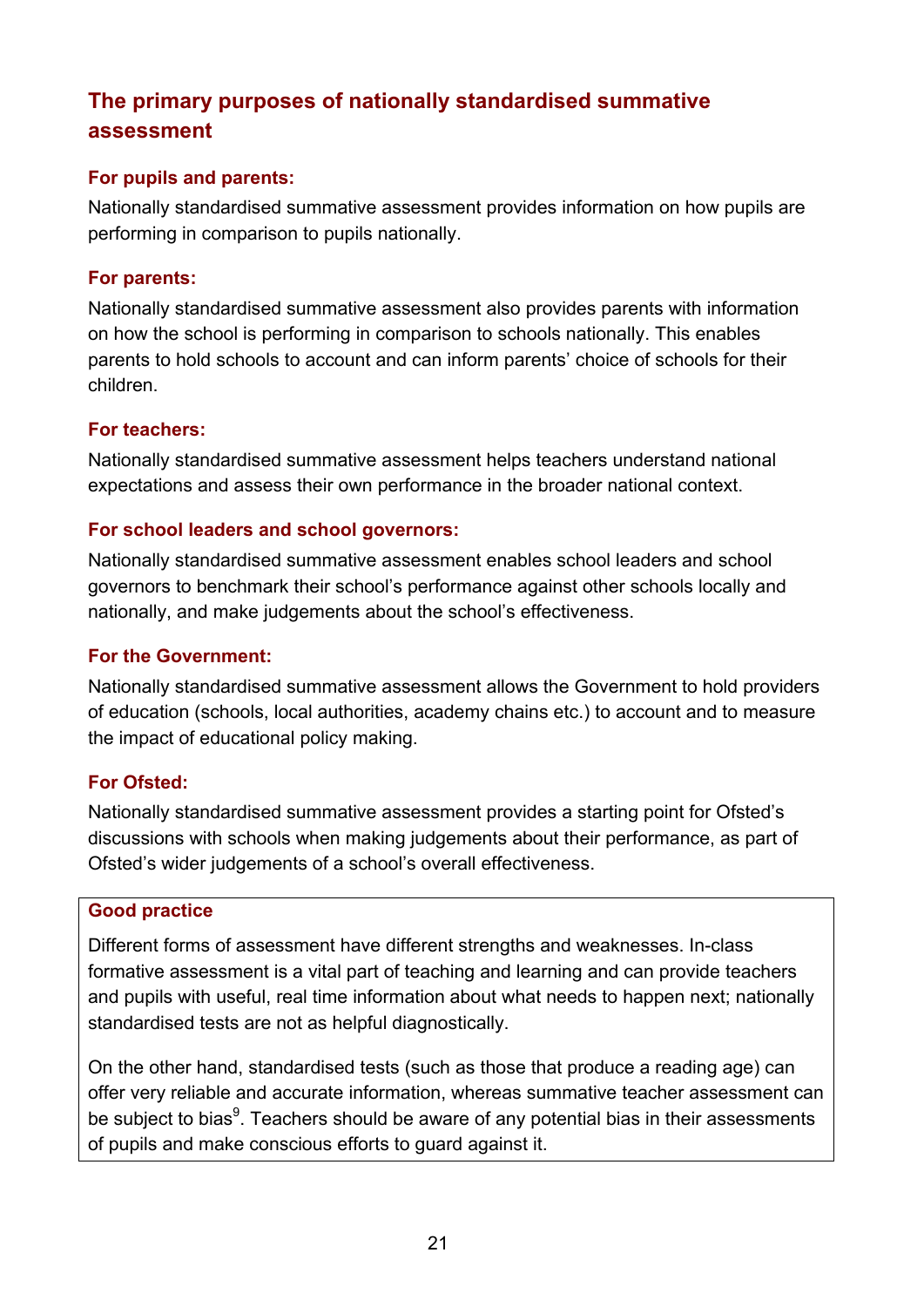# <span id="page-21-0"></span>**The principles of assessment**

The primary principle of assessment is that it should be fit for the purpose intended. Assessment is an integral part of teaching and lies at the heart of promoting pupils' education. It should provide information which is clear, reliable and free from bias.

The Commission on Assessment Without Levels is primarily concerned with supporting schools with in-school formative and summative assessment.

The Commission believes that the guiding principles of these two types of assessment can helpfully be expressed in the form of questions that school leaders and teachers might ask themselves when developing effective approaches to assessment, as set out below.

### **Principles of in-school formative assessment**

- 1. What will this assessment tell me about pupils' knowledge and understanding of the topic, concept or skill?
	- *For example: whether knowledge and understanding is secure enough to move forward, or whether further consolidation work or a different approach is necessary.*
	- *For example: whether a pupil has been able to demonstrate application of a skill with increasing independence or confidence.*
- 2. How will I communicate the information I gain from this assessment to pupils in a way that helps them to understand what they need to do to improve?
	- *For example: whether this is better done orally (e.g. through targeted question and answer), in writing or through an alternative form of communication; and whether it is communicated to individuals, groups or the whole class.*
- 3. How will I ensure pupils understand the purpose of this assessment and can apply it to their own learning?
	- *For example: building in time before the assessment to ensure pupils are prepared for it in a way which clarifies its purpose and after the assessment to support pupils in identifying what they have learned from the assessment about where they need to target their efforts.*
	- *For example: where it may be a challenge for a pupil to understand the purpose of assessment, communicating the outcomes in ways that help the pupil understand their achievements.*
- 4. How will I ensure my approaches to assessment are inclusive of all abilities?
	- *For example: finding alternative ways to enable pupils to demonstrate their understanding through practical application that can be observed or discussion with the pupil and parents.*
- 5. How will I use the information I gain from this assessment to inform my planning for future lessons? How could I improve, adapt or target my teaching as a result?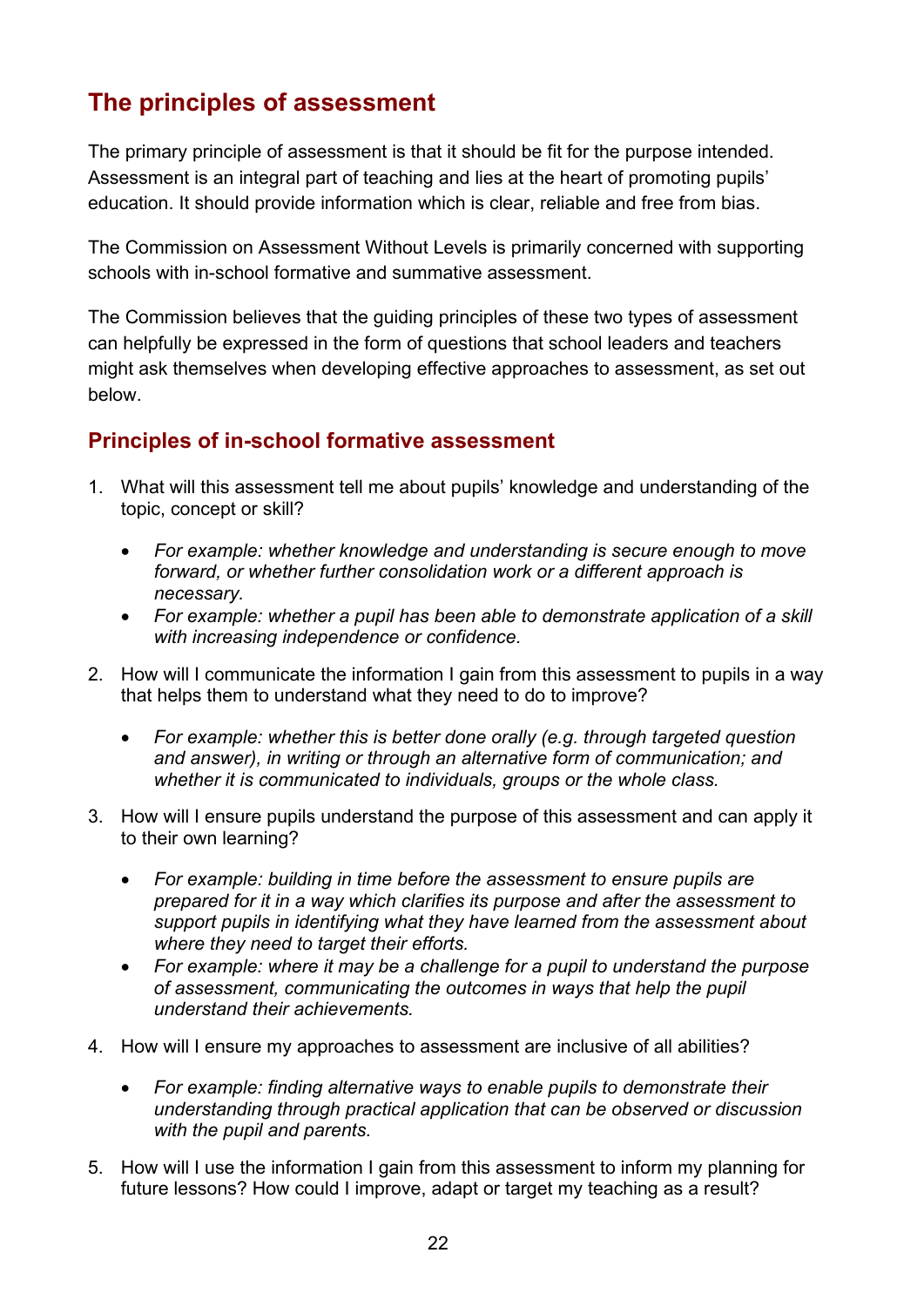- *For example: identifying which pupils to target for additional support or which areas of the topic to recap.*
- 6. What follow up action should I take to plug gaps in knowledge and understanding or to support progression where learning is secure?
	- *For example: assessing whether pupils who have demonstrated secure understanding can apply the concept in an alternative context or exploring ways in which the concept can be taught differently for pupils who have demonstrated less secure understanding.*
	- *For example: providing opportunities for exploring a concept in greater depth before moving on to new work.*
- 7. Is it necessary to record the information gained from this assessment? And if so, how can this be done most efficiently?
	- *For example: do not assume that everything needs to be recorded. Identify which assessment outcomes are essential to record for the teacher pupil, parent or carer and keep it simple.*
	- *For example: do not assume that formative assessment must be recorded using the same scale or terminology as summative assessment.*

### **Principles of in-school summative assessment**

- 1. Who will use the information provided by this assessment?
	- *For example: the teacher responsible for these pupils the following year.*
	- *For example: senior leaders for curriculum or institutional review.*
	- *For example: for reporting to parents.*
- 2. Will it give them the information they need for their purposes?
	- *For example: how secure a pupil was in their knowledge of the previous year's curriculum and how ready they are for progression.*
	- *For example: useful information on levels of independence, confidence and attitudes to learning of pupils with SEN and disabilities.*
- 3. How will it be used to support broader progress, attainment and outcomes for the pupils?
	- *For example: how the information provided by the assessment can support the following year's teacher in differentiating the support given to pupils in the class to achieve the positive outcomes.*
- 4. How should the assessment outcomes be communicated to pupils to ensure they have the right impact and contribute to pupils' understanding of how they can make further progress in the future?
	- *For example: as part of end of year progress meetings, so that attainment marks are supported by the broader context of the child's progress and understanding.*
	- *For example: using visual methods such as learning journals or videos with pupils with SEN and disabilities as part of their personal learning plan reviews.*
- 5. How should the assessment outcomes be communicated to parents to ensure they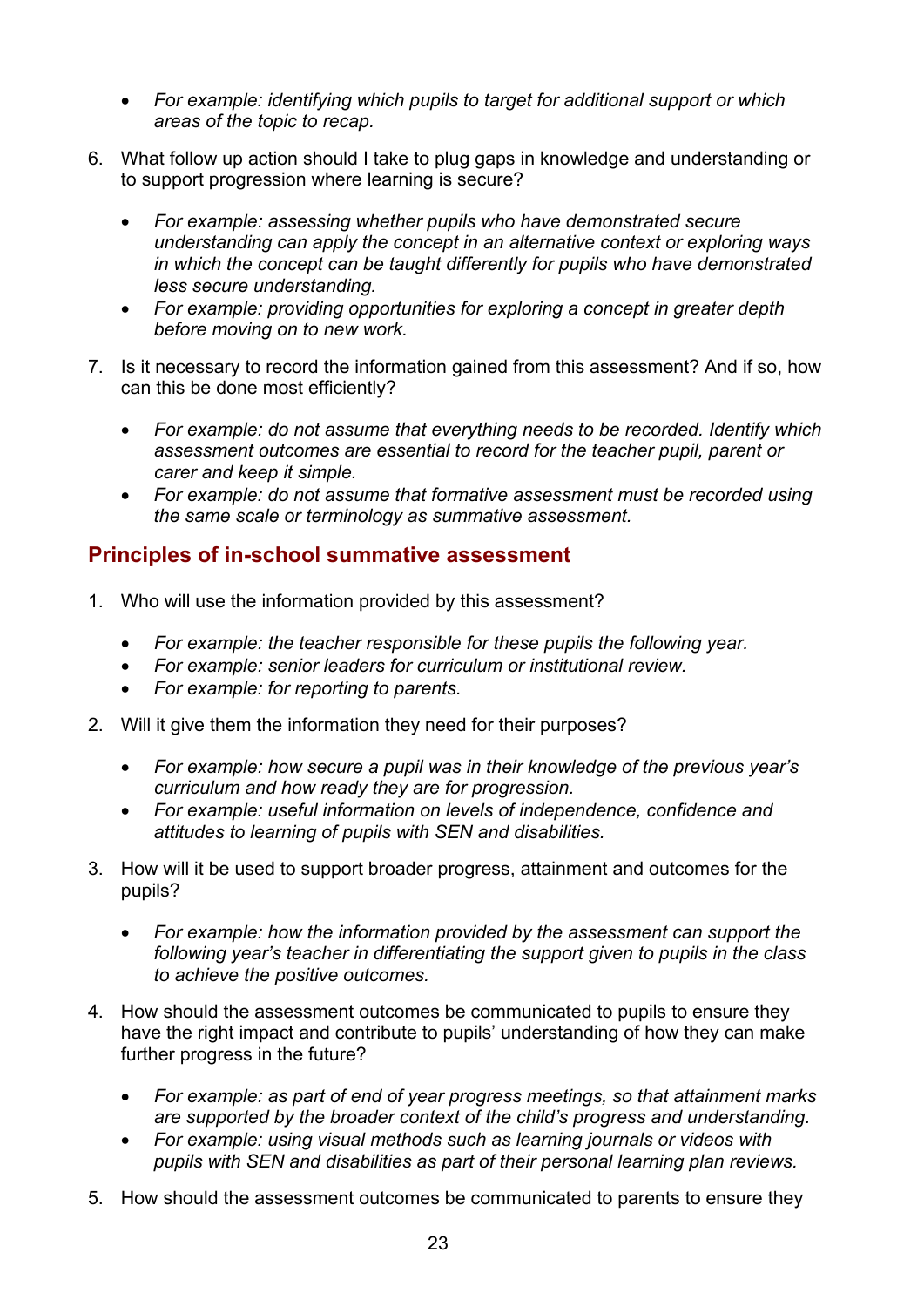understand what the outcomes tell them about their child's attainment, progress and improvement needs?

- *For example: how might you communicate to parents that a child who got 12/40 on the test has actually done quite well, all things considered?*
- *For example: how might you communicate to parents the importance of their child with complex needs building on and applying previously learned knowledge and skills?*
- 6. How should the assessment outcomes be recorded to allow the school to monitor and demonstrate progress, attainment and wider outcomes?
	- *For example: how it can be used to provide evidence for Ofsted of how pupil progress informs teaching, or how it informs school improvement, e.g. curriculum development.*

**Supporting Guidance for the Purposes and Principles of Assessment**

To support schools in answering these questions, the following points of guidance can be taken into account:

- Some types of assessment are capable of being used for more than one purpose. However, this may distort the results, such as where an assessment is used to monitor pupil performance, but is also used as evidence for staff performance management. School leaders should be careful to ensure that the primary purpose of assessment is not distorted by using it for multiple purposes.
- In-school summative assessment should not be driven by nationally collected forms of statutory summative assessment. What works best for national accountability purposes does not necessarily work best for supporting teaching and learning or for monitoring pupil progress.
- An effective in-school summative assessment is one that provides schools with information they can use to monitor and support pupils' progress, attainment and wider outcomes.
- Measuring pupils' progress over a short period is unlikely to be helpful or reliable and it should, therefore, not be necessary to conduct and record in-school summative assessment for monitoring progress more than once a term. Ofsted does not require progress to be recorded with any particular frequency.
- The primary purpose of formative assessment is to inform teaching and learning. Unnecessary recording of formative assessment outcomes should be avoided.
- In-school formative assessment should ensure that pupils have regular opportunities to engage in effective question and answer during class, produce work which exemplifies their learning, demonstrate their learning in a variety of ways and consolidate learning with appropriate homework.
- There is no 'one-size fits all' system for assessment. The best forms of in-school formative and summative assessment will be tailored to the school's own curriculum and the needs of the pupils, parents and staff.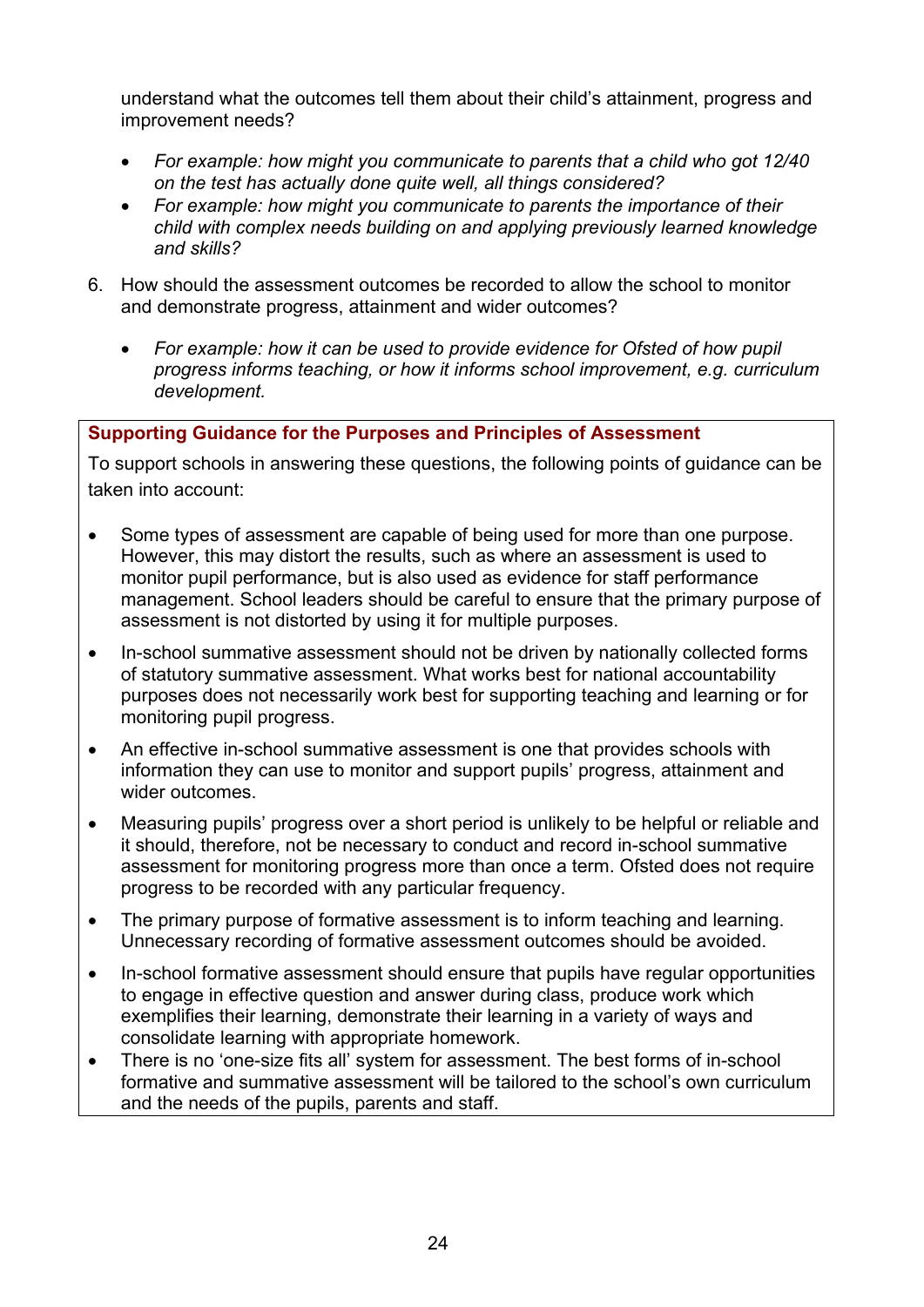# <span id="page-24-0"></span>**Guidance for assessment policies**

The purpose of this guidance is to help schools develop robust assessment policies. It does not seek to provide a template for an ideal assessment policy or to prescribe specific content, but it provides questions which schools can ask to give assurance that the policies they develop will be clear and effective. The guidance should be used alongside the 'Purposes and Principles of Assessment Without Levels' at page 18 to encourage schools to consider how they use assessment for teaching and learning and how this can be embedded in their policies.

A good assessment policy is likely to contain the following components:

# **1. The principles and aims of assessment**

The starting point of any assessment policy should be the school's principles of assessment. The school should outline the different forms of assessment that the school will carry out during the course of a school year and clearly define what the school hopes to achieve in each of them.

In drafting this, schools may want to ask themselves:

- *Have we clearly distinguished the different types of assessment and their purposes as outlined in the 'Purposes and Principles of Assessment Without Levels'?*
- *Have we ensured that the aim of any assessment is not being confused by trying to use it for too many different purposes?*
- *How can we achieve our assessment aims without adding unnecessarily to teacher workload?*
- *What do we know about best practice in assessment in similar schools?*
- *Have we ensured that assessment is for all pupils?*

# **2. Arrangements for the governance, management and evaluation of assessment**

It should be clear who is responsible for maintaining the assessment policy and reviewing or updating it as necessary. It should also be clear how the school will ensure the policy is followed. This may include regular review of classroom practice. The policy should also outline how the effectiveness of the assessment policy will be evaluated.

Schools may want to ask themselves:

- *Who is responsible for ensuring the assessment policy is maintained and followed?*
- *Who is responsible for monitoring the effectiveness of assessment practices in the school?*
- *What are the criteria by which effectiveness of the policy and practices will be judged?*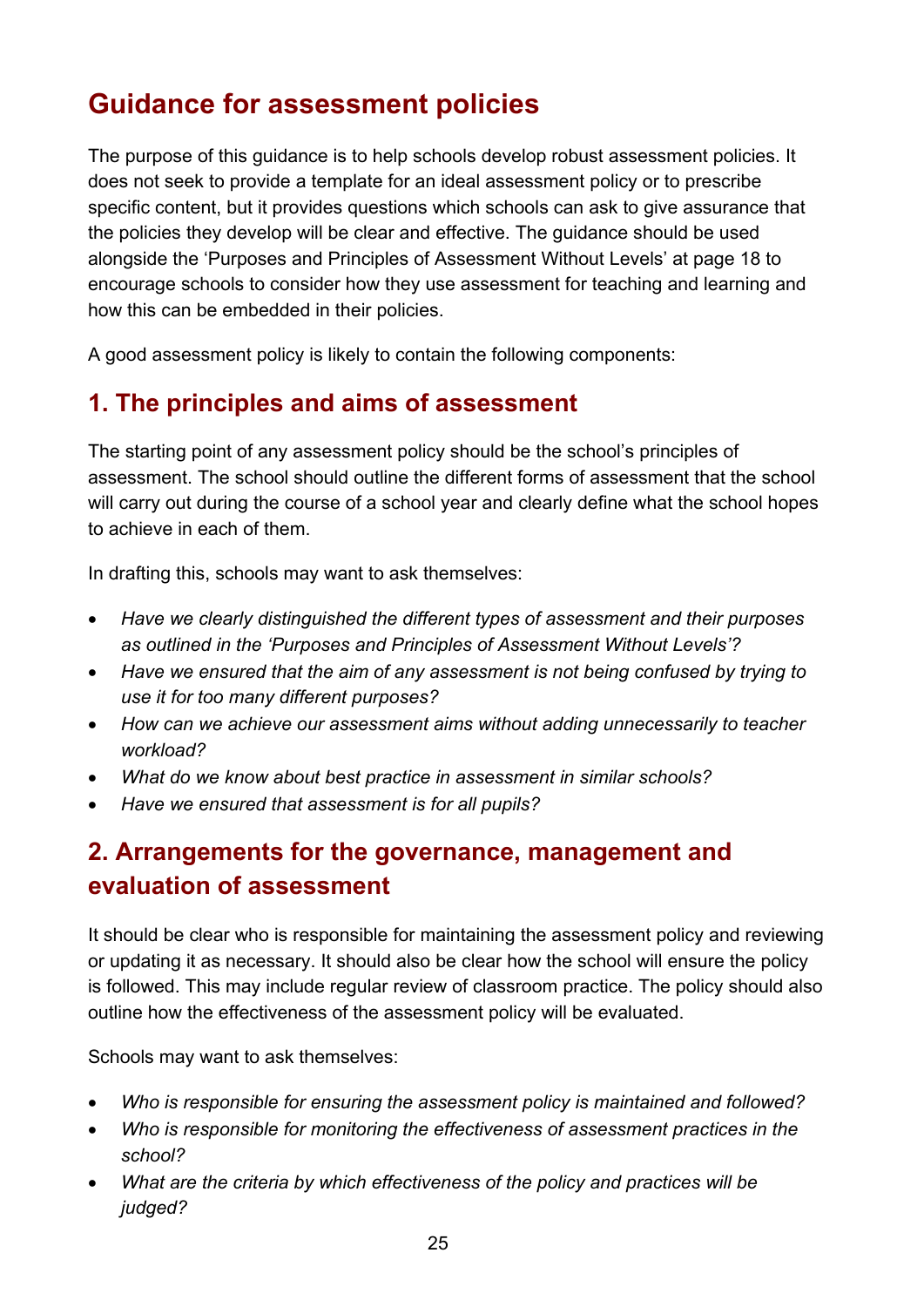• *When might moderation be necessary to help ensure consistency and accuracy of assessment judgements?*

# **3. Information about how assessment outcomes will be collected and used**

A good assessment policy is clear on how the assessment outcomes will be used. The policy should outline when it is necessary to record assessment data and when the purposes of assessment do not require data to be collected. The policy should be careful to avoid any unnecessary addition to teacher workload.

Schools should consider who assessment information will be shared with and for what purposes. This should take account of how the information will be communicated, as well as the workload implications of presenting data in multiple formats. The majority of information will be shared with pupils to aid their understanding of what they need to do to progress. A smaller proportion of information will be shared with parents. Some statutory information will be sent to the Government and some may be used for evaluating teacher and school performance.

If a school uses aspects of assessment data for purposes such as evaluating teacher performance, it should be clear in the relevant pay and appraisal policies how this data will be used.

In drafting a policy, schools may want to ask themselves:

- *Which data will we collect and what is unnecessary to collect?*
- *How will we use the assessment information we have collected?*
- *With whom should it be shared?*
- *How should it best be communicated to ensure it achieves its purpose?*
- *What arrangements can we put in place to ensure it is only ever collected, shared and used appropriately, without causing unnecessary workload?*
- *How can we guard against the potential distortion of assessment outcomes as a result of different uses?*

# **4. Arrangements for ensuring teachers are able to conduct assessment competently and confidently**

An assessment policy should outline how teachers will be kept up to date with developments in assessment practice and how they will be able to develop and improve their practice on a regular basis.

Schools may want to ask themselves:

• *How do we ensure good understanding of assessment and assessment practice amongst all teachers?*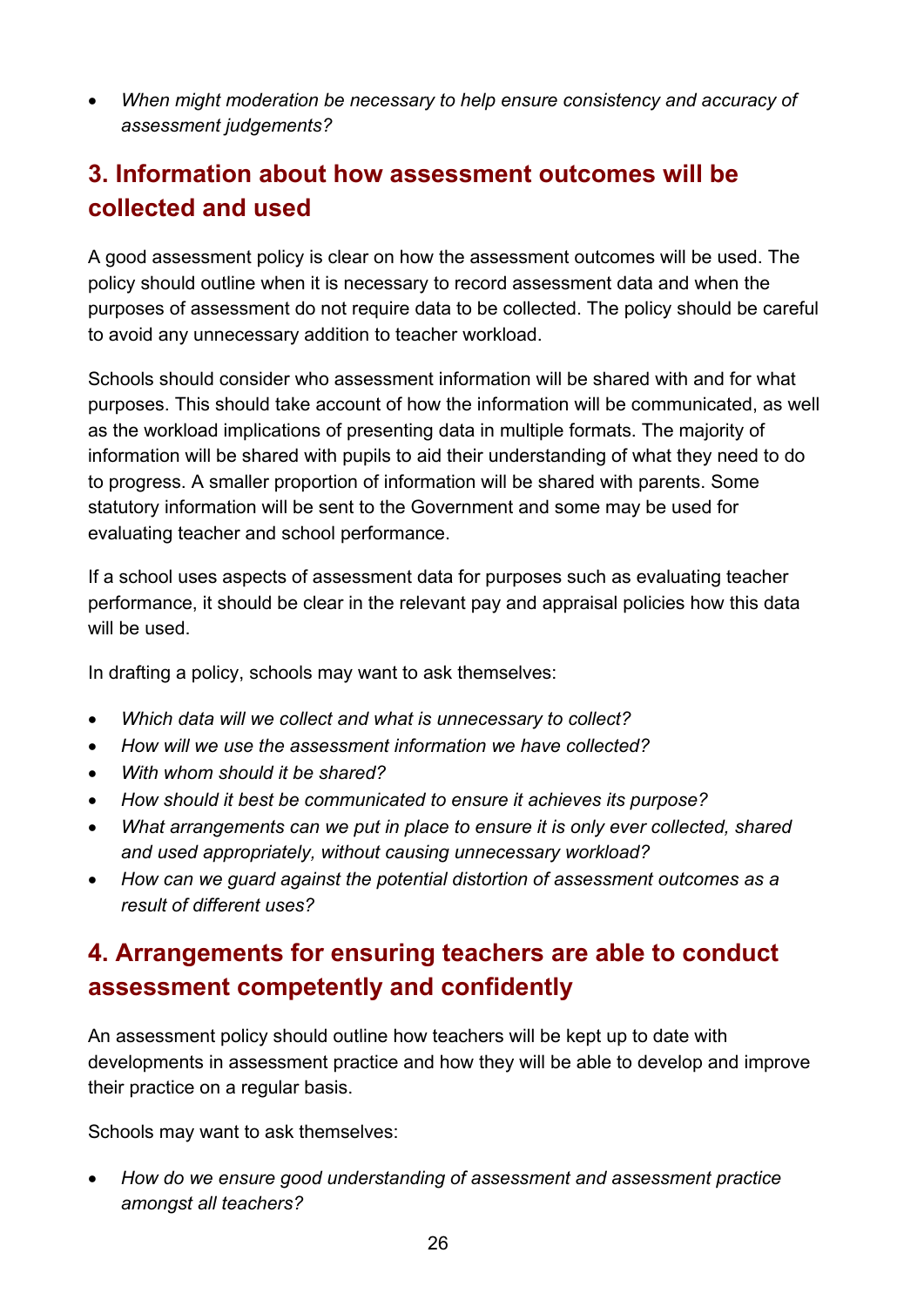- *Who will be responsible for ensuring staff have access to professional development opportunities on assessment?*
- *How will we as a school stay abreast of good practice and what mechanisms will we put in place for sharing it?*

# **5. Detail about the approach to different forms of assessment**

Schools may wish to divide their assessment policy according to the three main forms of assessment: in-school formative assessment; in-school summative assessment; and nationally standardised summative assessment. In doing so, schools may want to take account of the following questions and considerations:

### **5.1 Day-to-day in-school formative assessment**

• *What are the school's ideas regarding ability and how assessment supports learning? What is the evidence base?* 

A good assessment policy will explain the school's ethos in relation to assessment. It might, for example, avoid ideas of fixed ability and emphasise the opportunity for all pupils to succeed if taught and assessed effectively.

• *What should be assessed formatively?*

A good assessment policy will explain how formative assessment is used to assess knowledge, skills and understanding, and to identify gaps and misconceptions.

• *What methods of formative assessment should we use?*

A good assessment policy will outline the methods of formative assessment; for example the use of rich question and answer sessions during lessons to evaluate pupil understanding and identify gaps or misconceptions.

• *What is the role of pupils in their assessment?*

A good assessment policy should consider the role of the pupil, who may provide useful insight into their own understanding, alongside the value of feedback to enhance pupils' learning.

• *How will our school ensure teachers can accurately assess the progress, attainment and wider outcomes of pupils with SEN and disabilities, including those with complex needs?*

A good assessment policy will explain how the school will ensure pupils with SEN and disabilities are assessed appropriately and effectively in line with the purposes and principles of inclusive assessment.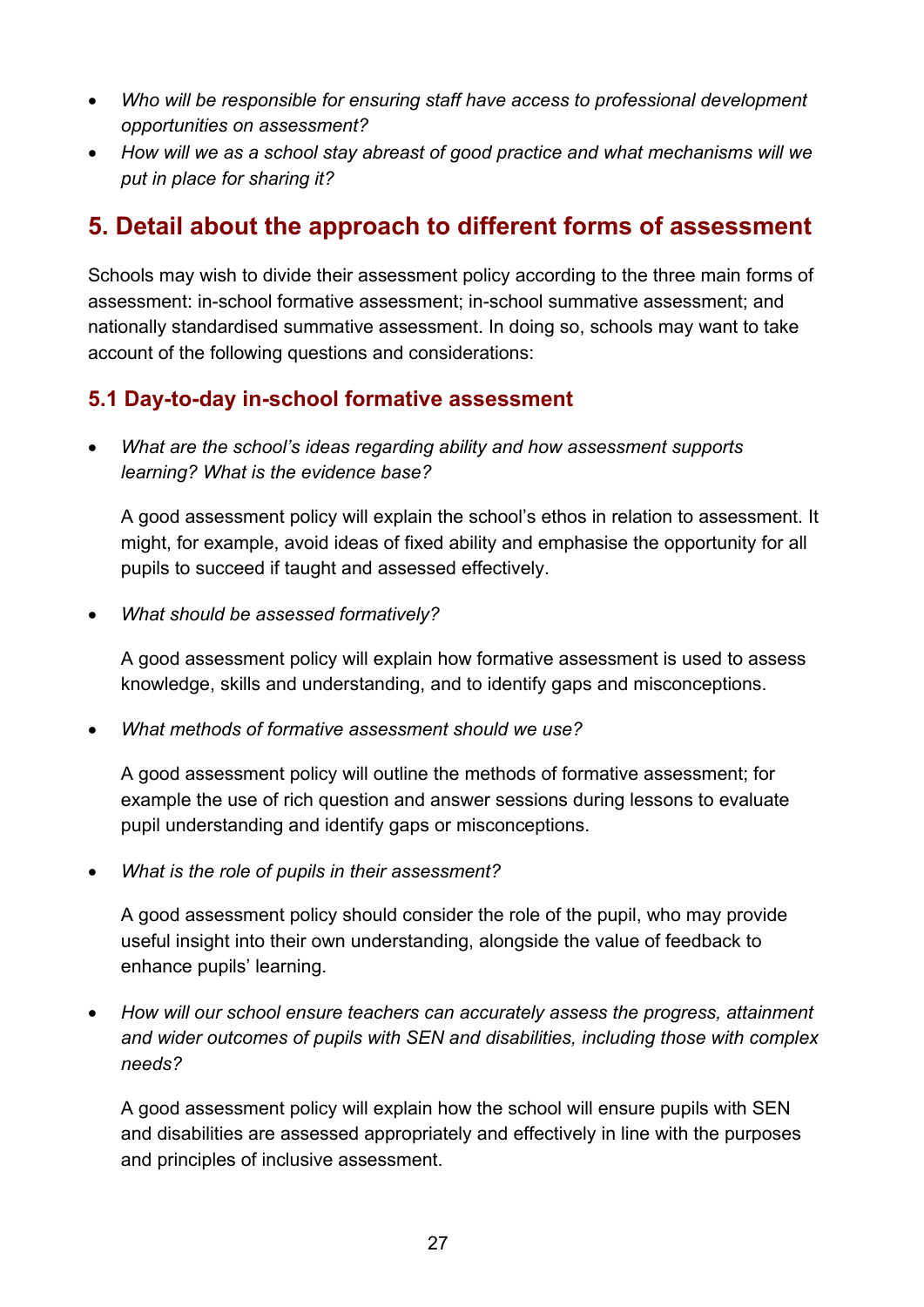### **5.2 In-school summative assessment**

• *How is assessment used to (a) inform parents of pupils' development and progress, (b) foster an effective home-school link, and (c) promote home learning?*

A good assessment policy recognises that both assessment objectives and assessment outcomes can be shared with parents to help them support their children's learning.

• *How does the assessment provide useful information for improving future learning, rather than just for the sake of collecting data?*

A good assessment policy ensures that information produced is based on a variety of evidence, is targeted and appropriate for informing teaching and learning.

• *What is our benchmarking scheme?*

A good assessment policy will explain not just how value-added will be achieved in the short term, but how the school will aim to demonstrate improvement over a long period of time.

• *What is our rationale for using specific external commercial tests or similar?*

A good in-school assessment policy ensures that such tests have been validated, align with the school's assessment principles and are administered in line with the test protocols. A good policy will also ensure that the use of the information provided by the test is well-grounded, ethical and supports teaching and learning.

• *How do we standardise and validate the different assessments we use?*

A good assessment policy may acknowledge the strengths and weaknesses of different types of assessment, and set out how to resolve these, e.g. supporting accuracy of teacher assessment through use of standardised tests.

### **5.3 Nationally standardised summative assessment**

• *Have we covered the statutory assessment requirements for our school?*

### **6. Implementation**

The development of an assessment policy should involve all staff to ensure effective buyin and to help build strong links to teaching and learning. Both this 'Guidance for Assessment Policies' and the Commission's 'Purposes and Principles of Assessment Without Levels' are intended as tools that schools can use for training and development days and for reference during the process of developing an assessment policy.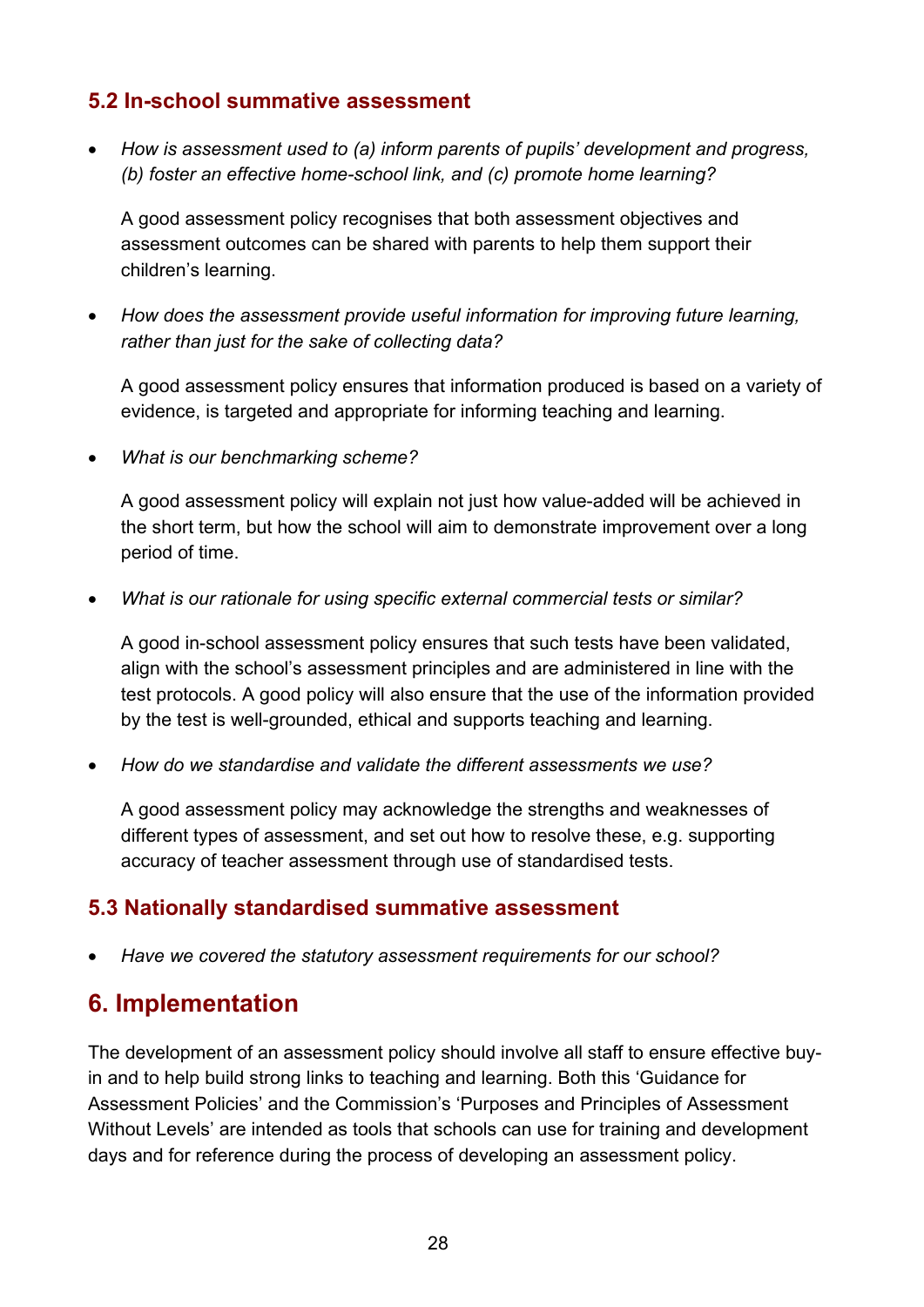As with all policies, schools should engage with pupils and parents for their input or views. Encouraging pupils to understand the purposes and practices of assessment is an important way of helping them to take responsibility for their own learning and progression. Ensuring parents understand the way pupils will be assessed – and the purposes for which they will be assessed – will enable them to support their children effectively and will help to avoid unnecessary pressure on pupils.

Over time, experience will show what works for pupils and staff. The key to success is to ensure that an assessment policy, like all policies, remains a live document against which success can be evaluated to allow for continuous improvement and to provide the flexibility to adapt and amend assessment practice according to what works for the school.

#### **A national item bank**

Some schools use online banks of questions to help with formative assessment. Such banks of question give meaning to the statements contained in assessment criteria and allow pupils to take ownership of their learning by seeing their strengths and weaknesses and improvement over time. Some commercial packages exist with pre-set questions, particularly for maths and science. Other products allow teachers to create their own questions, thus ensuring they align perfectly with the school curriculum.

One of the flaws with national curriculum levels was the way a summative measure came to dominate formative assessment. One way the government could support formative assessment without recreating the problems of levels would be to establish a national item bank of questions based on national curriculum content. Such an item bank could be used for low-stakes assessments by teachers and would help to create a shared language around the curriculum and assessment. It could build on the best practice of schools that are already pioneering this approach. Over time, the bank could also be used to host exemplar work for different subjects and age groups.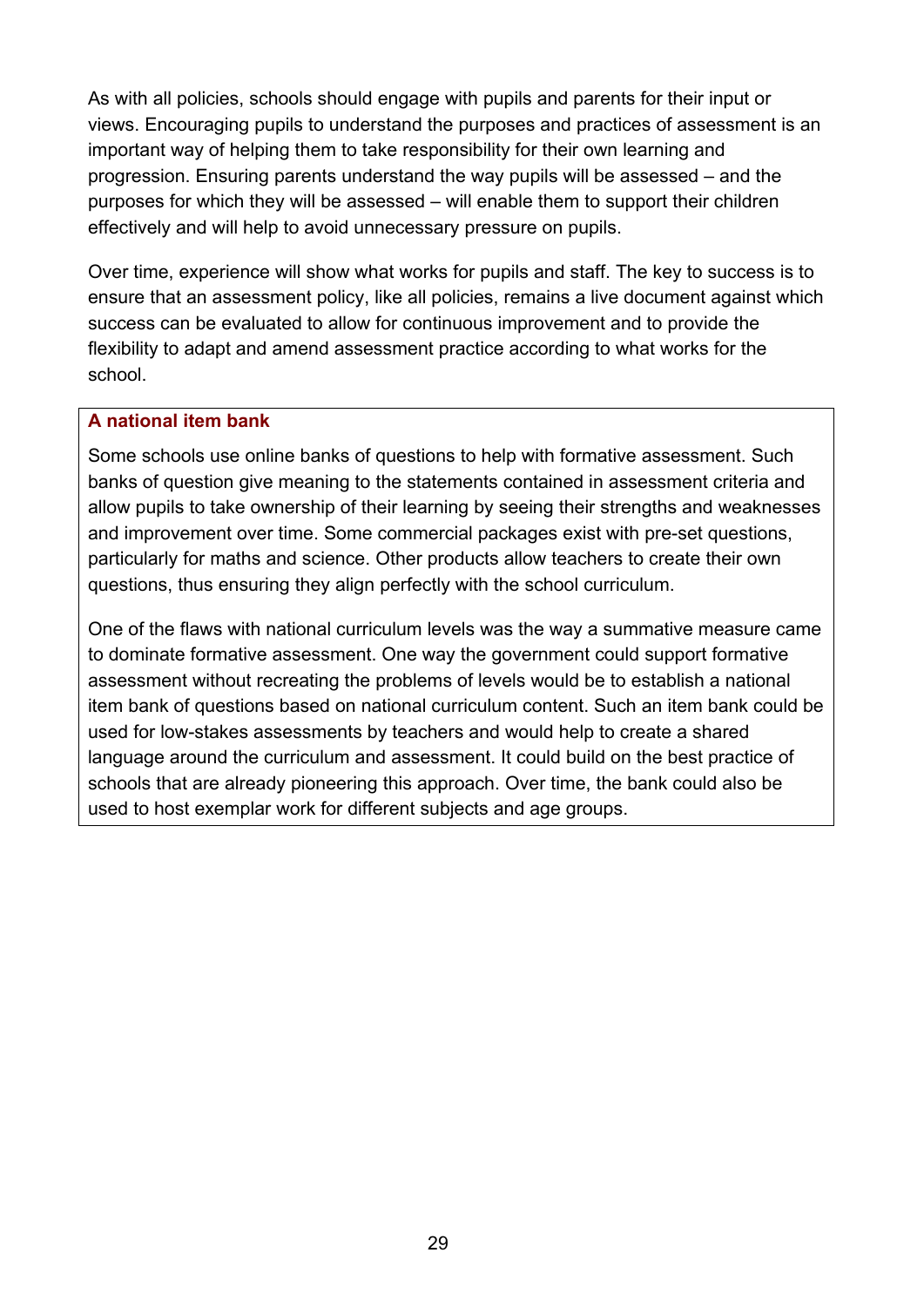# <span id="page-29-0"></span>**Data collection and reporting**

The 'Guidance for Assessment Policies' at page 25 of this report stated that a school's assessment policy should outline when it is necessary to record assessment data and when the purposes of assessment do not require data to be collected. Schools may wish to have a separate data collection and reporting policy or simply incorporate it into their wider assessment policy. Either way, schools should give consideration to avoiding any unnecessary addition to teacher workload in developing the policy.

The Department for Education's Workload Challenge<sup>10</sup> consultation ran between 22 October and 21 November 2014. The consultation asked what unnecessary and unproductive tasks take up too much of the workforce's time and where these tasks come from. The results demonstrated that many teachers found data entry and data management in their school burdensome.

Teachers reported recording and analysing data on multiple programmes and reporting it in different ways for different audiences. Recording, inputting, monitoring and analysing data was reported as being burdensome by a majority (56%) of the respondents, and 25% suggested reducing the need for data inputting and analysis as a solution to unnecessary workload. Respondents<sup>11</sup> did not claim that these tasks were unnecessary, but that they were sometimes carried out in ways which created extra workload. 63% of sample respondents thought the excessive level of detail required made tasks, including those mentioned above, burdensome, 45% said that duplication added to the burden of their workload, and 41% mentioned the over-bureaucratic nature of the work.

Data management systems are often complicated and demand a large amount of teachers' time to design and use them. The Commission believes that much of this time is taken up unnecessarily and could be better spent in the classroom.

The fundamental question for teachers and school leaders to consider in evaluating systems for collecting and reporting assessment data is what purposes the data is intended to support. In the 'Purposes and Principles of Assessment' at page 18, the Commission has identified two main assessment functions: formative and summative.

Formative assessment is intended to identify learning needs and provide information for teachers and pupils about where pupils are going, how close to it they are and what they need to do to get there. There is no intrinsic value in recording formative assessment; what matters is that it is acted on. If it is acted on, there is likely to be other evidence (e.g. in pupil work, or lesson plans) to show this. The Commission therefore recommends that teachers and school leaders should consider carefully what extra value would be achieved by additional recording and whether it is worth the additional workload it generates.

The purpose of summative assessment is to evaluate pupils' learning and progress at the end of a period of teaching. It may have multiple audiences, including pupils themselves,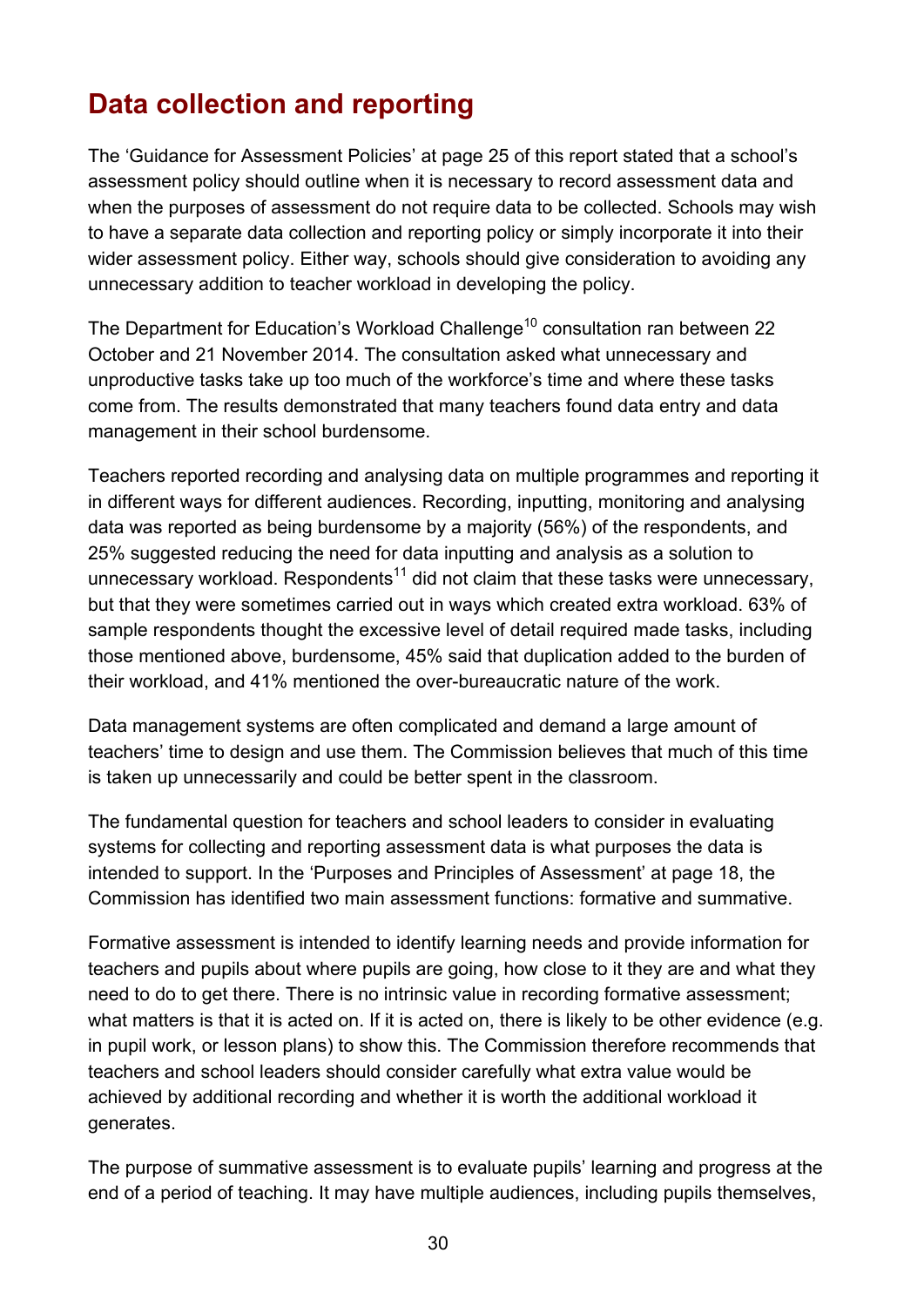parents, teachers, school leaders and inspectors, and each may have different requirements for the kinds of assessment data that should be collected and how it should be analysed and presented. Achieving a good balance between meeting these multiple requirements and keeping the workload manageable is a significant challenge.

The Commission has outlined some questions that may help teachers and school leaders to design or choose collection and reporting systems below:

# **What interpretations or uses are the assessments intended to support?**

Being clear about who will use or interpret the data, and exactly how they will use it, is a crucial step in judging its fitness for purpose. Who are the stakeholders? What kinds of conclusions might they want to be able to draw or interpretations might they want to be able to make? What kinds of decisions or actions might they want to be able to take, based on the data?

# **What is the quality of the assessment information that is being recorded?**

There is no point in collecting 'data' that provides no information about genuine learning. The underlying assessment processes must be valid and reliable to capture authentic learning with adequate precision, free from biases, moderated or standardised if appropriate, and free from unintended side effects.

### **How much time will it take teachers to record the information?**

This should be given explicit consideration, and estimated as an opportunity cost of the system: time spent collecting and recording information is time that could otherwise have been spent on other things.

# **How frequently is it appropriate to collect and report assessment data?**

Many systems require summative tracking data to be entered every few weeks, or less. However, recording summative data more frequently than three times a year is not likely to provide useful information. Over-frequent summative testing and recording is also likely to take time away from formative assessments which offer the potential not just to measure pupils' learning, but to increase it. Schools will need to make judgements about the frequency of data collection and reporting taking account of their individual circumstances and the profile and needs of their pupils.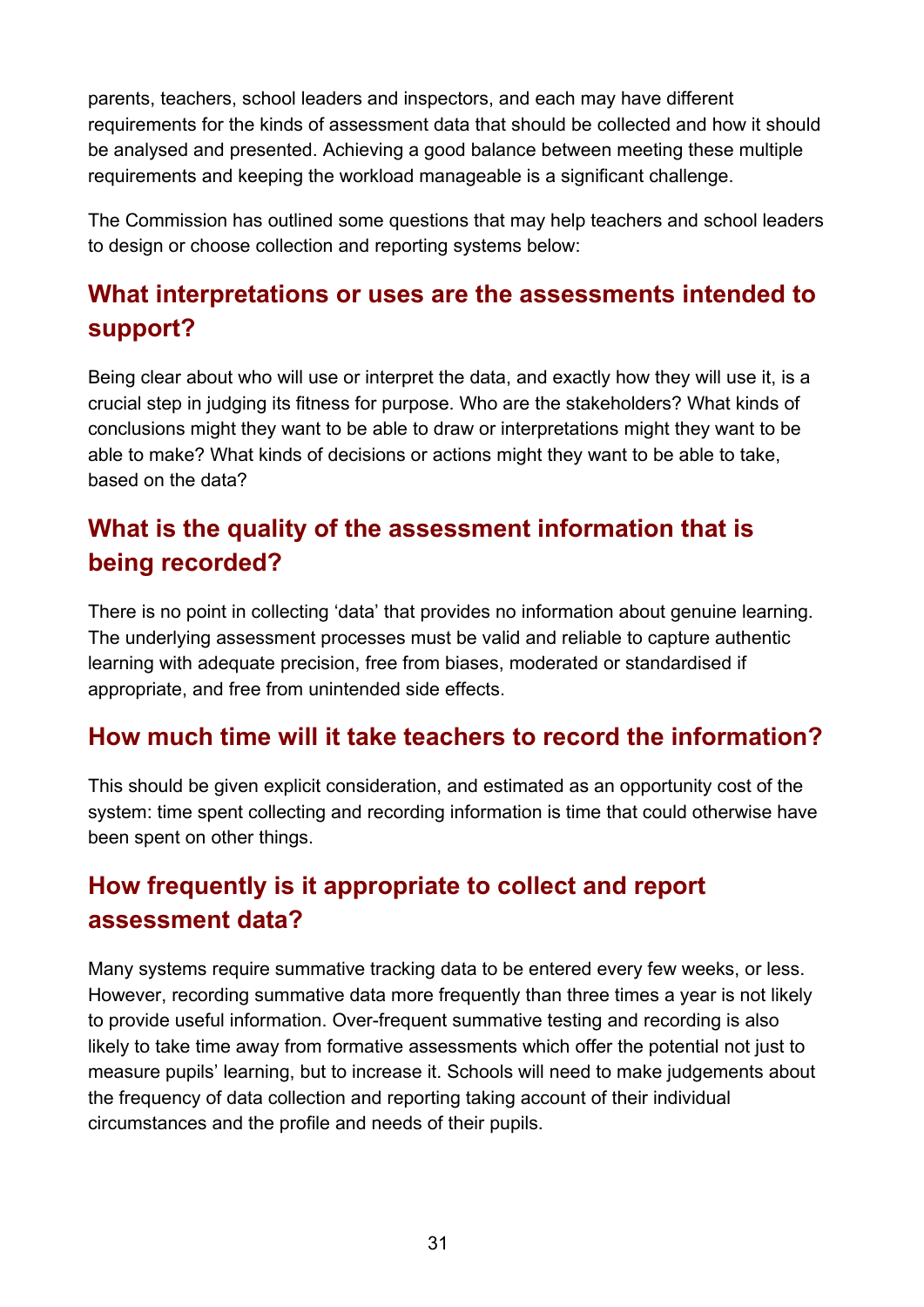# <span id="page-31-0"></span>**Evaluating external assessment systems**

The Commission recognises that many schools already use, or may be considering using, assessment systems that have been developed by external providers. These may be standalone systems, or part of more comprehensive management information systems. On the face of it, these off-the-shelf systems may seem attractive because they appear to provide an expedient solution to the assessment issue. Schools should, however, ensure that any system that they buy into fully meets the needs of their school curriculum and assessment policy. It is very important that these systems do not reinvent levels, or inappropriately jump to summary descriptions of pupils' attainments. Nor should they overburden teachers with recording duties or data management.

Schools should develop their approach to assessment before considering external assessment systems in order that products can be evaluated according to how they fit with the school's aims and policy. The school's curriculum should determine any use of external products, not the other way round.

Schools should consider any assessment system that goes beyond summative assessment and dictates formative assessment very carefully. There are many ways to teach curriculum content. Approaches to formative assessment that are successful in one context may not be appropriate in other contexts. Effective formative assessment will be dynamic, adapting and evolving in the light of responses in class. Any prescribed form of formative assessment is likely to hinder this process.

There is a good deal of misunderstanding around the use of the word 'tracking' and the Commission has therefor been cautious about using the word in the report. It has become closely associated with measuring progress with levels, in a way that may no longer be appropriate without levels. When evaluating external packages, Schools should be aware of this and tread with caution. For example, tracking software, which has been used widely as a tool for measuring progress with levels, cannot, and should not, be adapted to assess understanding of a curriculum that recognises depth and breadth of understanding as of equal value to linear progression.

To support schools that are considering using external assessments, the Commission has provided questions to help evaluate the potential use or value of available products. The Commission emphasises that neither the Commission, the Department for Education nor Ofsted endorses any external provider or school-based approach.

### **Does the product support the school's policy on assessment?**

Before considering any commercially available assessment tool, schools should make sure their policies on assessment have been confirmed. Any product should be evaluated in terms of how well it supports delivery of that policy. Without a robust policy, it will not be possible to determine the suitability of any assessment product, and it will be easy to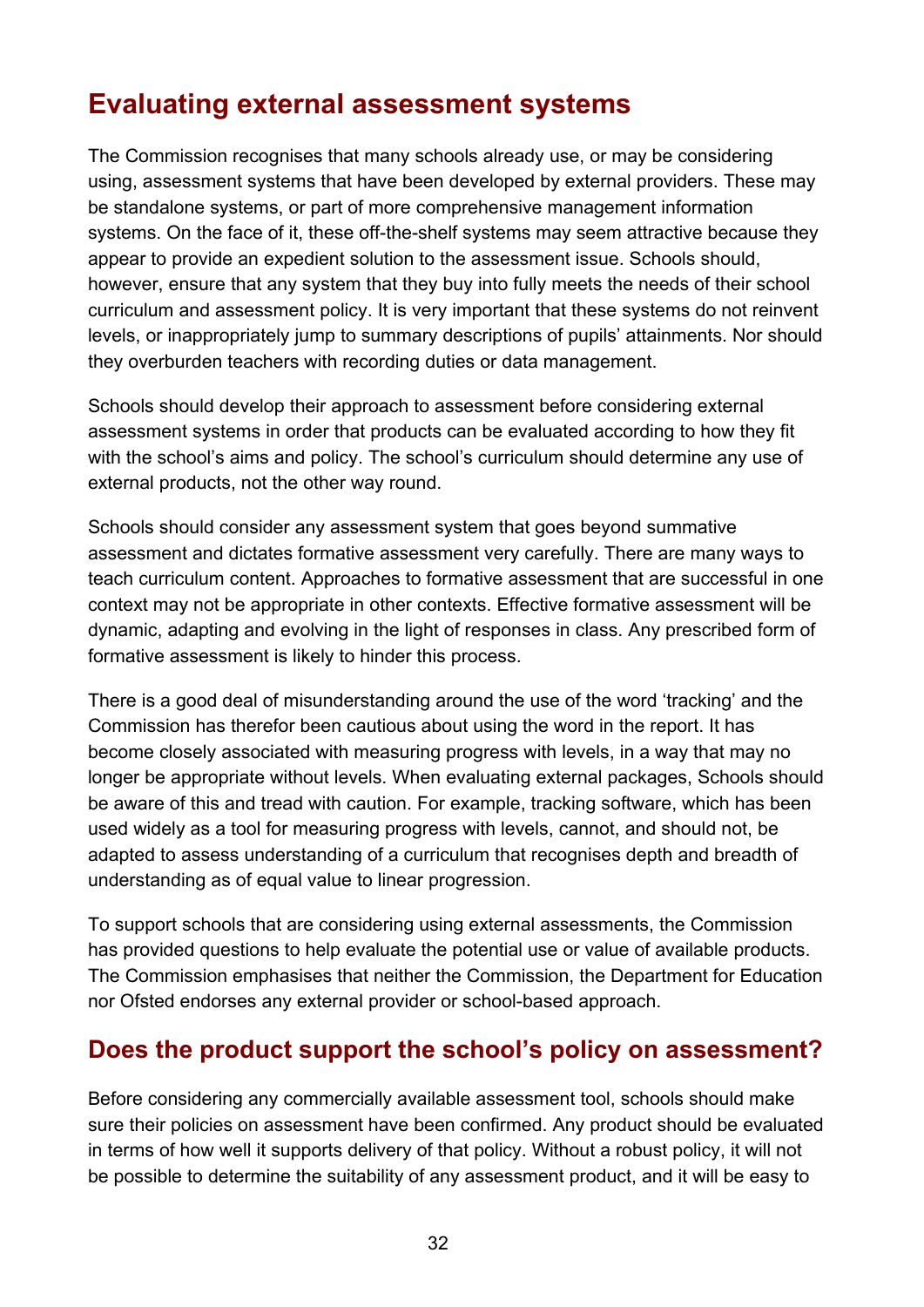become distracted by superficially attractive features which might turn out to be unnecessary or inappropriate.

# **To what extent will the product support delivery of that policy?**

It is likely that any system that is not designed specifically to support the curriculum and context of the school will help to achieve certain assessment objectives, but not others. It is important to be clear exactly, which objectives can be supported, how well those objectives can be supported and which objectives cannot be supported.

The next step will be to determine how the objectives that cannot be supported by the external system would be achieved. In other words, it is important to work out how the entire assessment system will function. It may be that a separate solution for achieving the remaining objectives will be more complex and time-consuming for staff than developing a bespoke system from scratch.

For example, a software package which requires teachers to input frequent summative judgements on detailed elements of the curriculum (even at the level of 'can do' statements) will not be appropriate if the main priority is to focus on in-class formative assessment. The burden of gathering and inputting summative judgements on such a comprehensive basis would undermine the focus on formative classroom practice.

### **Is the assessment approach implied by the product credible?**

In answering this question, schools should ask whether the product captures the right curriculum knowledge and understanding, whether the assessment judgements it implies make sense and whether it can be used effectively to inform teaching and lesson planning. The assessment judgements demanded by the database should provide an accurate and meaningful reflection of pupils' knowledge and understanding and there should be sufficient safeguards in place to ensure that data input into the system will be of a high quality.

Some assessment tools rely very heavily on statements of achievement drawn from the curriculum. For example, teachers may be required to judge pupils against a series of 'can-do' statements. Whilst such statements appear precise and detailed, they are actually capable of being interpreted in many different ways. "A statement like 'Can compare two fractions to identify which is larger' sounds precise, but whether pupils can do this or not depends on which fractions are selected. The Concepts in Secondary Mathematics and Science (CSMS) project investigated the achievement of a nationally representative group of secondary school pupils, and found out that when the fractions concerned were 3/7 and 5/7, around 90% of 14-year-olds answered correctly, but when more typical fractions, such as 3/4 and 4/5 were used, 75% answered correctly. However, where the fractions concerned were 5/7 and 5/9, only around 15% answered correctly."<sup>12</sup>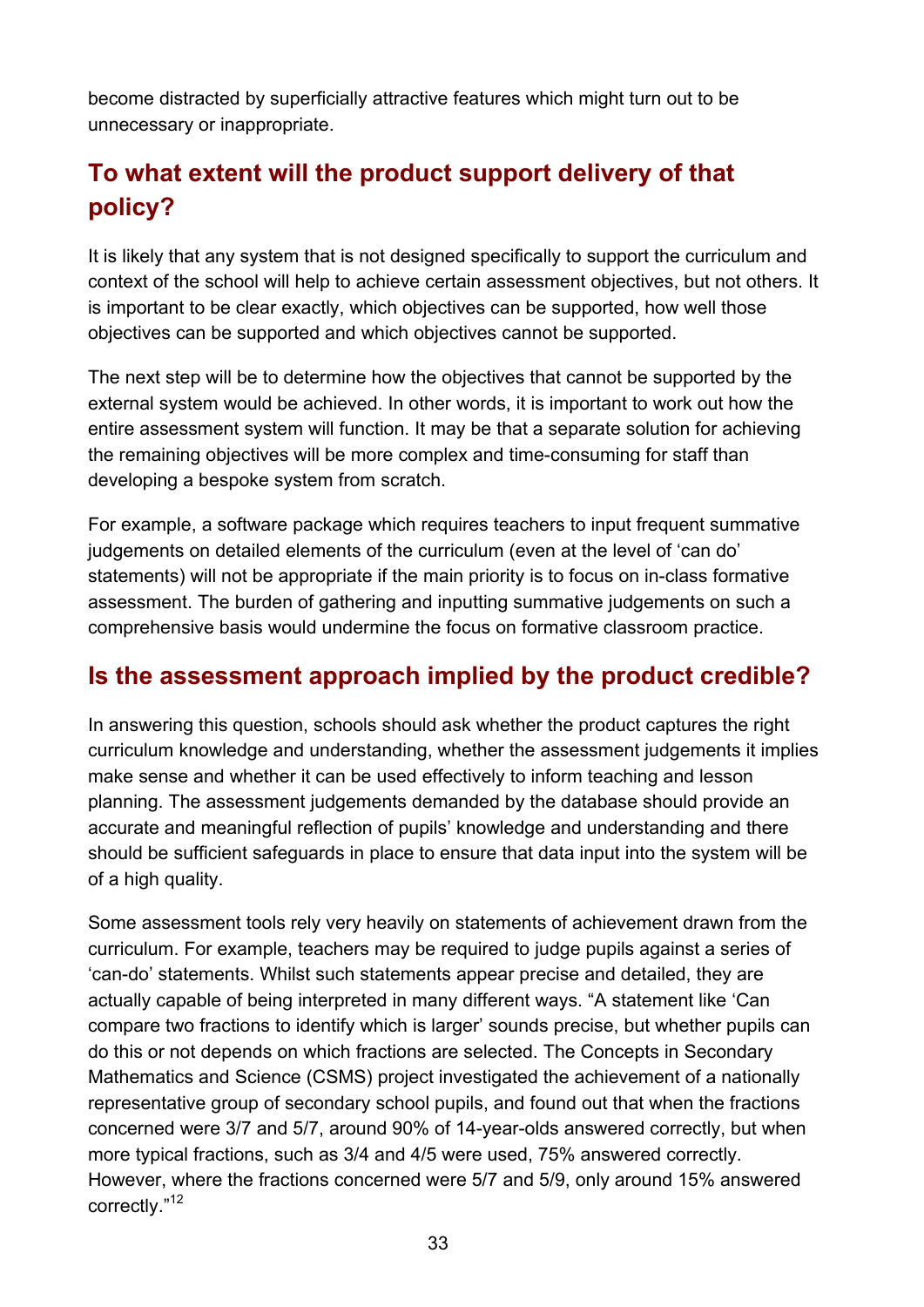# **Does the product provide good value?**

As the product is likely to be just one element of the school's assessment system, schools should consider both the financial cost and any indirect costs, such as the workload cost of collecting and inputting the data. Schools should beware of adopting a commercially available product simply because it is convenient to do so, because it is cheap, or because it is packaged with other systems already in use. A product should only be adopted if it presents the best way to support delivery of the school's assessment policy.

#### **Good practice**

The Commission has seen good practice in a primary school that is developing an assessment system that uses short tests in key subjects. For example, comprehension questions in literacy, spellings and times tables tests and end-of-unit tests in maths. The marks, which will be used in place of levels, will be recorded by teachers in mark books (or spreadsheets); but not entered on a central data management system. The results of these tests will be used diagnostically as a starting point for discussions with parents, as well as in discussions with the leadership team to identify pupils who may need further support.

For pupils who may need further intervention, teachers will also complete an assessment form for review meetings to consider what additional support or intervention might be appropriate. Intervention will be woven into the system to ensure those who are falling behind receive targeted support in reading and number. It may include, for example, short daily one-to-one 'keep up' sessions. Alongside this, the school uses commercially produced standardised end-of-year tests in reading and mathematics, the marks for which are recorded centrally by the school.

#### **Good practice**

The Commission has seen good practice in a school which has a strong focus on day-today formative assessment and an open dialogue between teachers, pupils and parents. A range of formative assessment methods are used. For example, exit tickets may be used at the end of a lesson as a means of assessing prior understanding before teaching the next lesson. Each child could be asked to record a simple response that would nevertheless provide useful insight for the teacher. For example, 'Write down the most important things you know already about electricity'. Learning Review meetings are held between pupils, parents and teachers on a termly basis, in which pupils are given the opportunity to assess their own learning, provide exemplar work and discuss their progress. Pupils are helped to develop a good understanding of their goals and next steps. They are also encouraged to identify their own strengths and challenges and discuss these with their teachers as part of the yearly reporting process, after which all information is provided to their next teachers to inform future teaching and learning.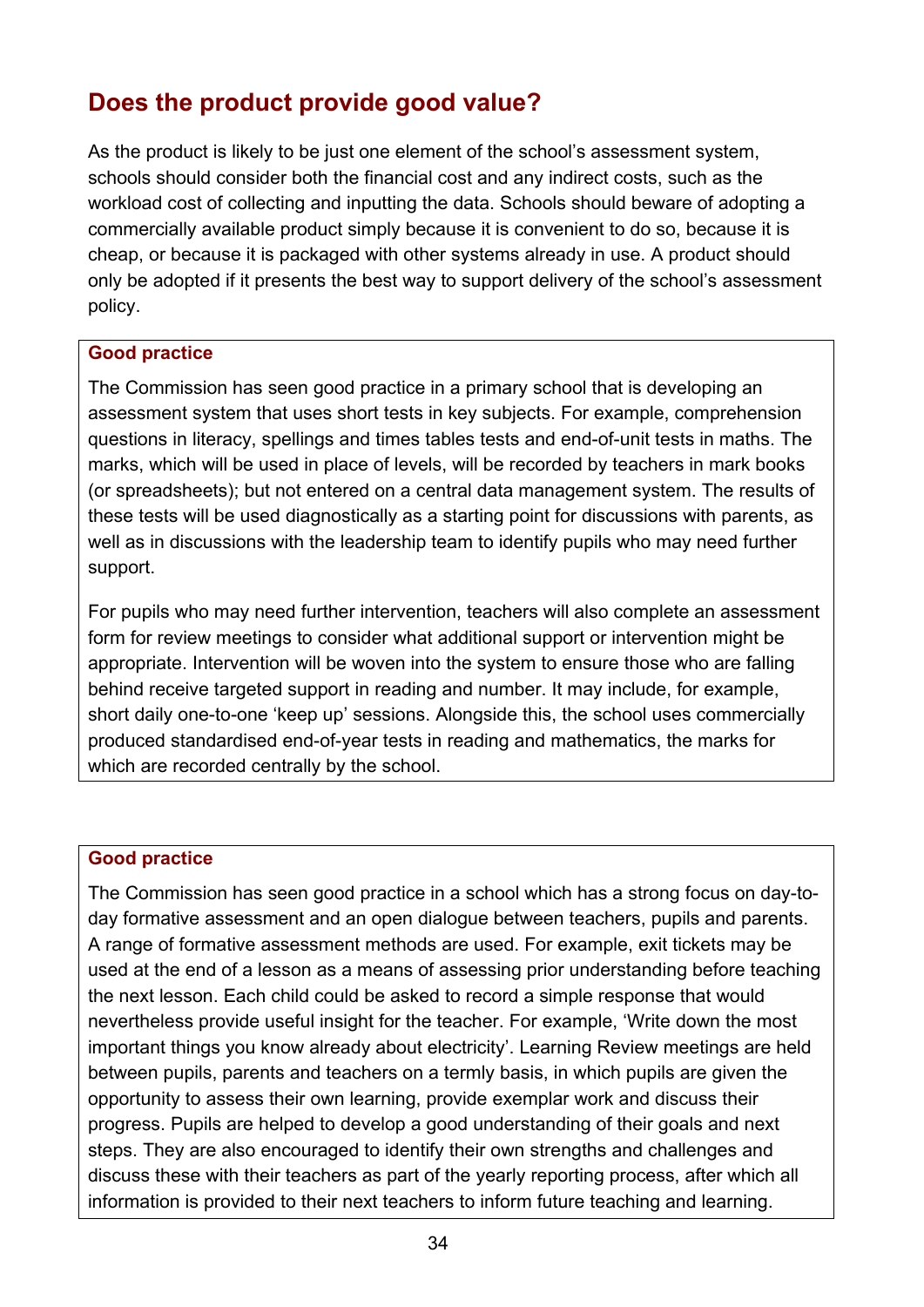# <span id="page-34-0"></span>**Accountability and inspection**

While engaging with teachers, school leaders and teaching unions and associations, the Commission has repeatedly heard that schools' approaches to assessment and data management are driven by expectations of what Ofsted inspectors are looking for when they visit schools. Ofsted has played an active part in the work of the Commission, and this section of the report has been drafted in cooperation with the inspectorate to clarify its position on assessment and to demonstrate how it aligns with the Commission's views.

Ofsted is only one part of the national accountability framework. The inspectorate plays a role in holding schools to account alongside the publication of test and examinations data in performance tables, government-set floor standards, financial accountability, governance, and emerging forms of peer-to-peer review.

It is important that school leaders devise an approach to assessment that is effective in assessing the progress made by their pupils within their curriculum. School leaders should therefore not seek to devise a system that they think inspectors will want to see; it should be one that works for their pupils with the sole aim of supporting their achievement.

That said, clearly school leaders will want to know how inspection will consider the effectiveness of their school's curriculum and the underpinning assessment system, if not its form, under Ofsted's new Common Inspection Framework.

Inspectors will look at the effectiveness of a school's curriculum and assessment system in terms of the impact on pupils' achievement through the key judgement areas of the Common Inspection Framework.

# **Teaching, learning and assessment**

When making judgements about the effectiveness of teaching, learning and assessment, inspectors will evaluate the extent to which:

- assessment information is gathered from looking at what pupils already know, understand and can do, and is informed by their parents/previous providers as appropriate
- assessment information is used to plan appropriate teaching and learning strategies, including to identify pupils who are falling behind in their learning or who need additional support, enabling pupils to make good progress and achieve well
- except in the case of the very young, pupils understand how to improve as a result of useful feedback, written or oral, from teachers.

In evaluating the accuracy and impact of assessment, inspectors will consider how well: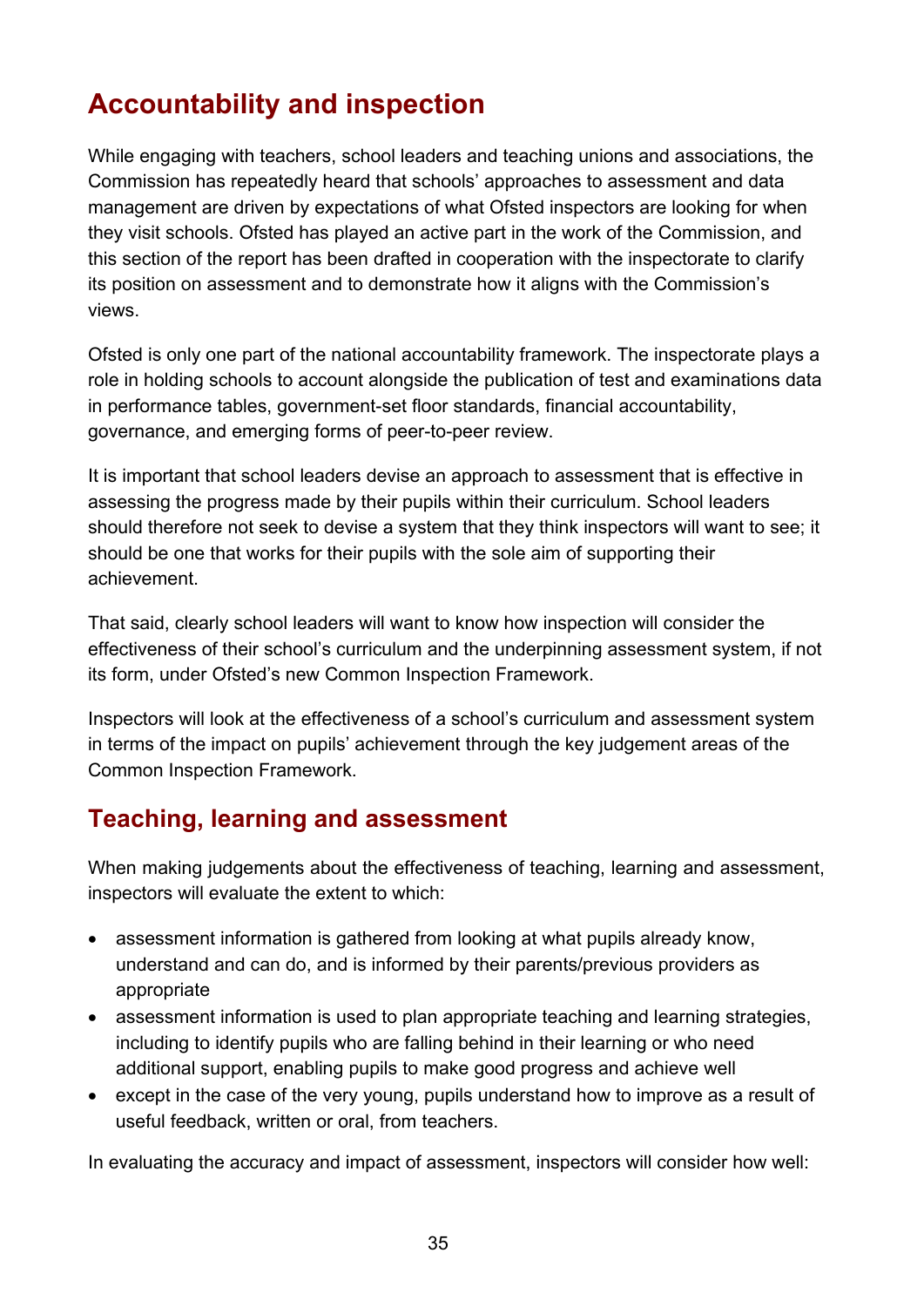- teachers use any assessment for establishing pupils' starting points, teacher assessment and testing to modify teaching so that pupils achieve their potential by the end of a year or key stage. However, Ofsted does not expect to see any particular system of assessment in place.
- assessment draws on a range of evidence of what pupils know, understand and can do across the school's own curriculum
- teachers make consistent judgements about pupils' progress and attainment, for example within a subject, across a year group and between year groups.

### **Leadership and management**

When making judgements about the effectiveness of leadership and management, inspectors will consider:

- the effectiveness of the actions leaders take to secure and sustain improvements to teaching, learning and assessment
- how effectively leaders and governors monitor the progress of groups of pupils to ensure that none falls behind and underachieve, and how effectively governors hold them to account for this.

# **Outcomes for pupils**

When making judgements about pupils' outcomes, inspectors will consider how well:

- pupils are making good progress towards meeting or exceeding the expected attainment for their age, as set out in the school's own curriculum and assessment policies
- all pupils are set challenging goals, given their starting points, and are making good progress towards meeting or exceeding these
- all pupils, including the most able, do work that deepens their knowledge, understanding and skills, rather than simply undertaking more work of the same difficulty or going on to study different content.

Inspectors will gather evidence about the progress of current pupils through:

- observations in lessons
- discussions with pupils about their understanding of things they have been learning about
- scrutiny of pupils' acquisition of knowledge, understanding and skills over time as shown in their work, including that in their books
- the school's own information, taking account of the quality and rigour of the assessment on which it is based.

Ofsted has been very clear in its document, 'Ofsted inspections – clarification for schools', that unnecessary or extensive collections of marked pupils' work are not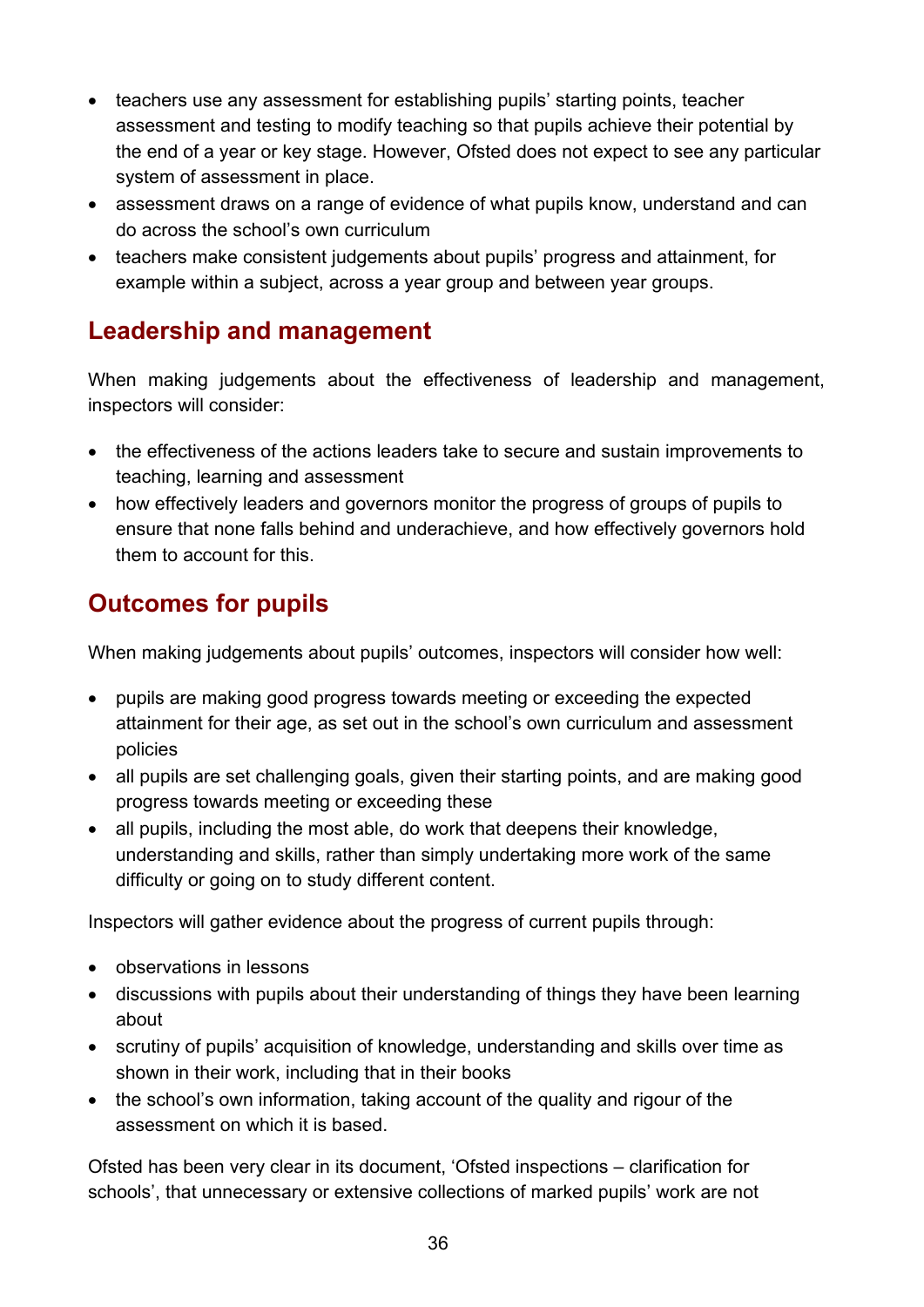required for inspection. It is equally clear that it does not expect performance information to be presented in a particular format. Such information should be provided to inspectors in the format that the school would ordinarily use to monitor the progress of pupils in that school.

#### **Myths**

#### **"Ofsted wants to see lots of data to demonstrate and track progress."**

*Inspectors will want to know how schools are assessing whether their pupils are making progress which is appropriate for their age and ability and is sufficiently challenging. Inspectors will gather information from observations in lessons, pupils' work, discussions with pupils about their understanding and acquisition of knowledge, and the school's own records. However, Ofsted will not expect any particular data outputs from a school's assessment system.* 

#### **"Ofsted has a preferred assessment system against which they will judge schools."**

*Ofsted will not expect to see any particular type of assessment system in a school. It is important that each school develops a system that is consistent with its own curriculum and supports effective teaching and learning.*

### **"My school will be penalised by Ofsted if it is still developing new assessment systems."**

*Inspectors recognise that schools are at different stages in the development of assessment without levels, and will take this into account when considering how schools are monitoring the progress of pupils. Inspectors will want to understand how pupil progress is being assessed, and how the chosen systems are benefiting teaching and learning.*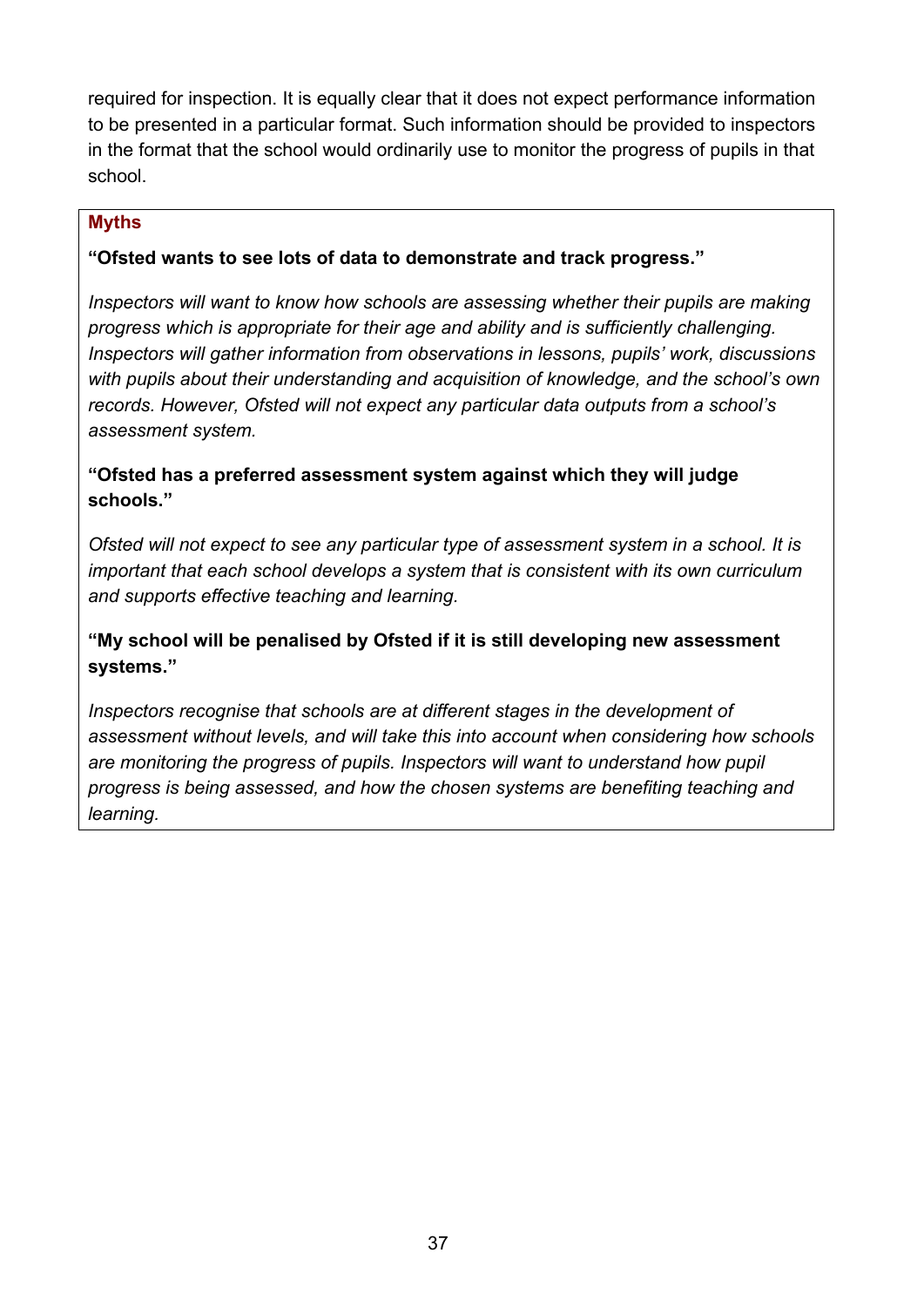# <span id="page-37-0"></span>**Ensuring a fully inclusive approach to assessment**

A fully inclusive approach to assessment in all mainstream and specialist settings is one where policy and practice are designed to promote the outcomes of all pupils. Assessment without levels will enable schools to articulate the progress of all pupils, including low attaining pupils and those with special educational needs (SEN) and disabilities in a more individual way.

The principles of assessment set out at page 22 apply to all pupils, including those with SEN and disabilities. However, there are some further points of guidance which schools may find helpful to consider in ensuring their approaches to assessment are appropriate for pupils with SEN and disabilities. These points are reflected in the statutory Special Educational Needs and Disability Code of Practice, 0 to 25 years. In thinking about their approach to assessment schools will also need to be mindful of their duties under the Equality Act 2010 which require them to improve equality of opportunity for people with disabilities.

### **Assessment should be inclusive of all abilities**

Assessment needs to be holistic and consider long term wider outcomes such as higher education, employment and independent living. Schools should consider meaningful ways of measuring all aspects of progress including communication, social skills, physical development and independence. Assessment should reflect the extent to which a pupil can apply their learning in a wider range of contexts and enable teachers to determine what they need to do to ensure that the intervention and support provided enable children to progress in all areas of their learning and development.

# **High expectations**

High expectations should apply equally to pupils with SEN and disabilities as to all other pupils. For many pupils with SEN and disabilities effort applied to learning is significant and assessment should recognise this alongside outcomes achieved whilst maintaining high aspirations and expectations.

For pupils working below national expected levels of attainment assessment arrangements must consider progress relative to starting points and take this into account, alongside the nature of pupils' learning difficulties.

# **Identification of special educational needs**

Assessment should contribute to the early and accurate identification of children and young people's special educational needs and any requirements for support and intervention.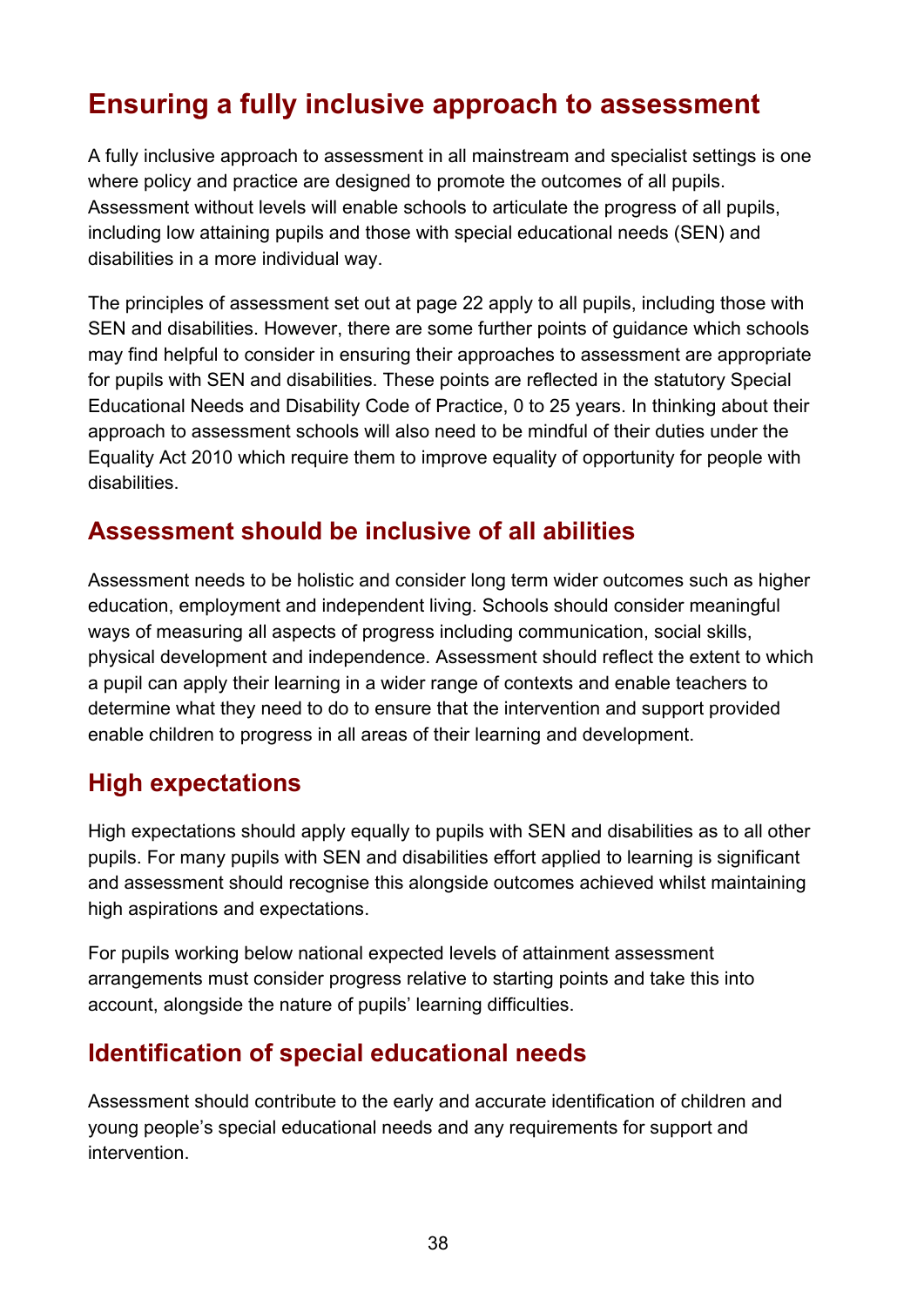Pupils with SEN and disabilities will particularly benefit from the principle embodied in the new National Curriculum which advocates understanding key concepts before moving onto the next phase of learning. This should enable teachers to become better informed about pupils' individual learning needs. It should also better inform the teaching approaches and interventions they use to support pupils in making progress in their learning.

Both the SEN and Disability Code of Practice and Ofsted highlight the importance of assessing progress in wider areas, whilst maintaining high expectations. The school's assessment arrangements should build in the 'graduated approach' for pupils with SEN and disabilities (Assess, Plan, Do, Review). Teachers working with the SENCO should carry out a clear analysis of the pupil's needs. This should draw on any on-going formative and summative assessment, the views of parents and pupil and, where relevant, information from external specialists. Assessment should be designed to offer the next steps on each child's learning pathway and ensure a focus on long term outcomes in the areas of higher education and employment, independent living, participation in society and being as healthy as possible.

For some pupils with SEN and disabilities schools will need to consider the most effective methods and tools for formative and summative assessment. These may include adapting the use of questioning to give pupils with significant learning difficulties sufficient time to respond, using visual stimuli and alternative means of communication and observation. The same considerations apply in relation to engaging pupils with significant learning needs in feedback on their teaching and learning. The latter is an important aspect of learning for such pupils in order to help them develop greater autonomy and independence.

The Commission acknowledges that there are additional challenges for schools with significant numbers of pupils with complex needs in making judgements about what constitutes good attainment and progress. Many schools use P-Scales but there is limited comparative data available nationally for pupils who are not working at agerelated expected levels and a need for consistency within and between schools in the approaches to and application of assessment arrangements. The Commission believes there is further work to be done in relation to assessment of lower attaining pupils and welcomes the Department's announcement to establish an expert review of assessment for pupils who are working below the level of the national curriculum tests.

*"Class and subject teachers, supported by the senior leadership team, should make regular assessments of progress for all pupils. These should seek to identify pupils making less than expected progress given their age and individual circumstances…. It can include progress in areas other than attainment – for instance where a pupil needs to make additional progress with wider development or social needs in order to make a successful transition to adult life."* 

The SEND Code of Practice: 0 to 25 years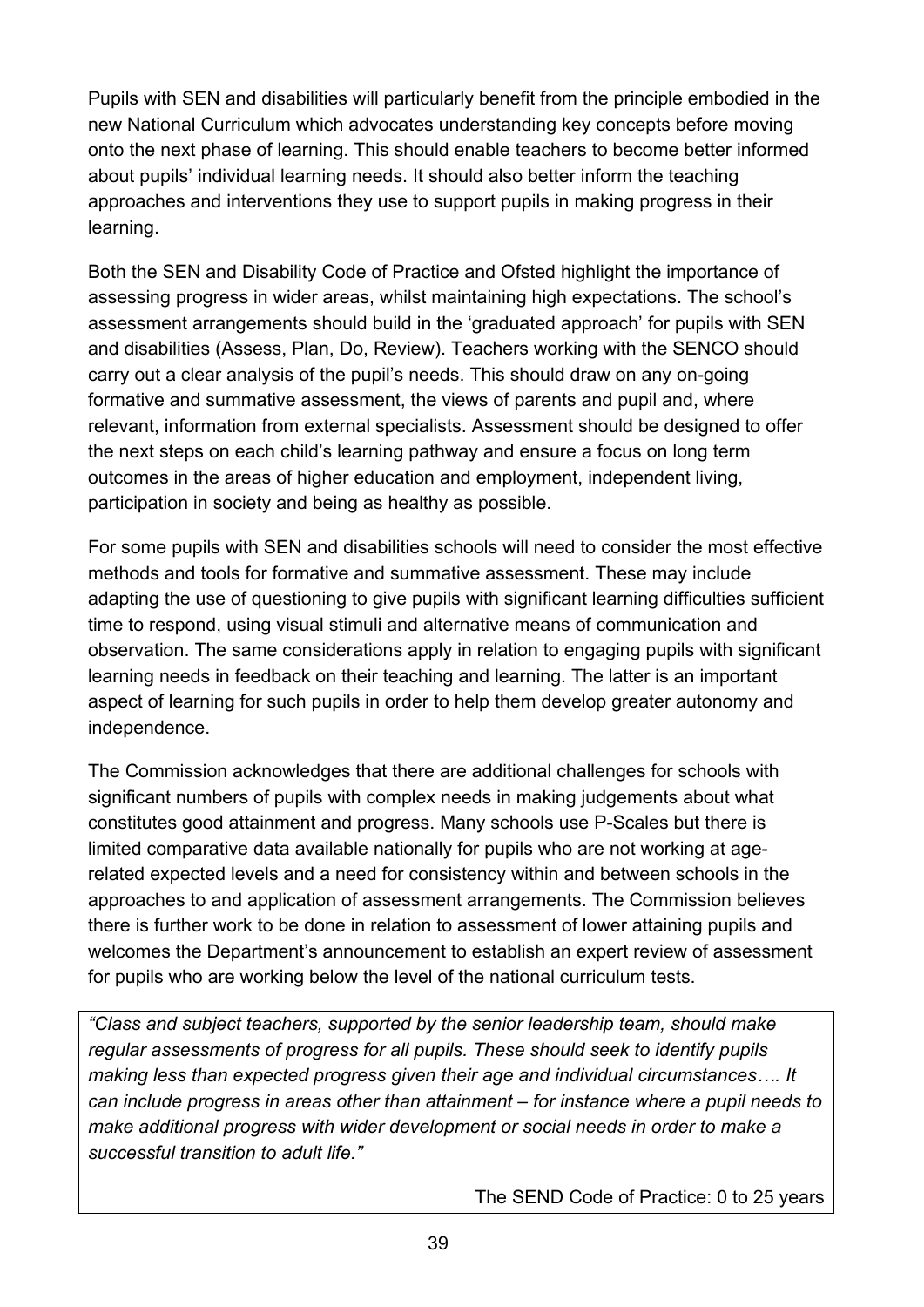# <span id="page-39-0"></span>**Teacher education**

Perhaps the greatest barrier to embedding good assessment practices in schools is the variable quality of this area in initial teacher training (ITT) and continued professional development (CPD). The Carter  $Review<sup>13</sup>$  of ITT, published earlier this year, identified assessment as the area of greatest weakness in current training programmes and highquality professional development can be difficult for teachers to identify and access. Teachers report that time and money are the most significant barriers preventing them from undertaking high-quality professional development.

# **Initial teacher training (ITT)**

The Carter Review argued that "of all areas of ITT content, we believe the most significant improvements are needed on training for assessment." The Review team noted that Ofsted inspection reports indicate that insufficient attention is paid to trainees' understanding of different types of assessment practice. In addition the 2014 NQT survey<sup>14</sup> found that assessing pupils' progress was one of the lowest rated aspects of teacher training for primary trainees. The weakness of current ITT provision was also noted in the NAHT's report on assessment<sup>15</sup>:

*"Evidence heard by the Commission was consistent in the view that, in terms of assessment, teacher training was not of a sufficiently high or rigorous standard. This applied across the board, from initial teacher training through to on-going professional development. With any change to the system, there needs to be sufficient support and development for teachers to allow them to adjust and adapt to the change. All teachers are not automatically equipped to assess, even though there is an apparent assumption that this is the case."*

This Commission agrees that the quality of assessment training is currently far too weak. This is not a new phenomenon. In 2007 a major research project<sup>16</sup> into the experiences of Newly Qualified Teachers found that, at the end of their ITT courses, just 5% described "Knowledge / understanding of the principles of assessment for learning" as a strength of the teaching. By the end of their NQT year this had fallen to 2%. Moreover the NQTs highlighted "marking and assessment" as one of their top five reported professional development needs.

This problem has, to some extent, been masked by National Curriculum levels in that schools have not been required to think through their own assessment structures. The end of levels has revealed a worrying lack of knowledge and confidence in schools around the principles of assessment and the technical understanding required to enact them.

The Carter Review suggested the following topics should be covered within training on assessment: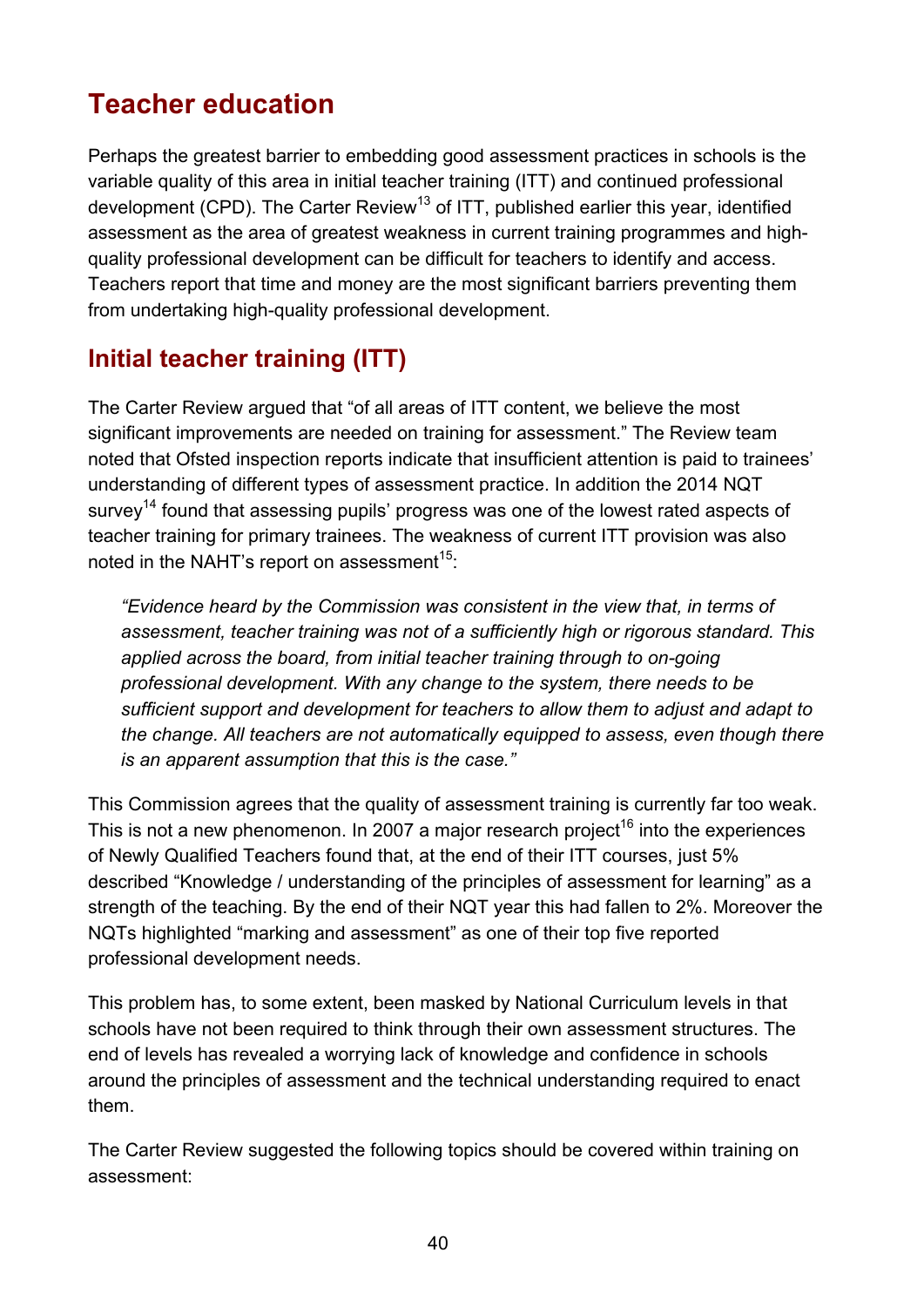- *The theories of assessment – why, when and how to assess*
- *Important concepts in assessment: validity, reliability, and utility*
- *Stages of development within subjects so new teachers know what to assess*
- *How to use a range of assessment approaches – including norm referencing, criterion referencing and standardised tests*
- *How to give effective feedback and the next steps for progression*
- *How to write "good questions" – i.e. how to design valid assessments*
- *Misconceptions and how to identify them through assessment*
- *How to use pupil data (including some training in basic statistics)*

The Commission agrees with this list and would reiterate for schools the importance of seeking and taking up opportunities to train staff in assessment. The first item on the list is perhaps the most important as it gives meaning and context to the more technical skills listed below. The Commission recommends that the Purposes and Principles of Assessment at page 18 are part of the core content given to all trainees when studying this topic.

The Commission also agrees with the Carter Review "that the link between ITT and professional development is often weak in the system." Too often there is minimal career development in the NQT year and thereafter. While much can be done to improve the quality of ITT training in assessment, there is a limit to what can be achieved during an ITT course given the significant amount of other material new trainees need to learn. The Commission advocates the development of closer links between ITT and the first few years of teachers' careers, particularly regarding assessment expertise.

### **Continuous professional development (CPD)**

The three essential strands of teacher expertise relate to pedagogy, curriculum and assessment. The Commission believes that beyond ITT every teacher should have the opportunity to become skilled and confident at assessing pupils' learning.

Within a changing landscape of teaching school alliances, school clusters, local authorities and academy groups, there is an opportunity for leading teachers to support local assessment practice. The Commission recognises the importance of system leaders enabling collaborative professional learning across local regions and suggests that high quality CPD endorsed by assessment experts from higher education institutions could be developed for delivery locally via regional groups such as teaching schools and local authorities. Where there are existing qualifications in educational assessment, the Commission recommends that these are advertised and promoted widely.

The members of the Commission are of the view that there should be an explicit expectation that school leaders and the Ofsted inspectorate develop a rigorous and shared understanding of all aspects of summative and formative educational assessment, confidently being able to explain technical aspects of data such as: 'scaled scores' and the strengths and weaknesses of assessment, including the nature and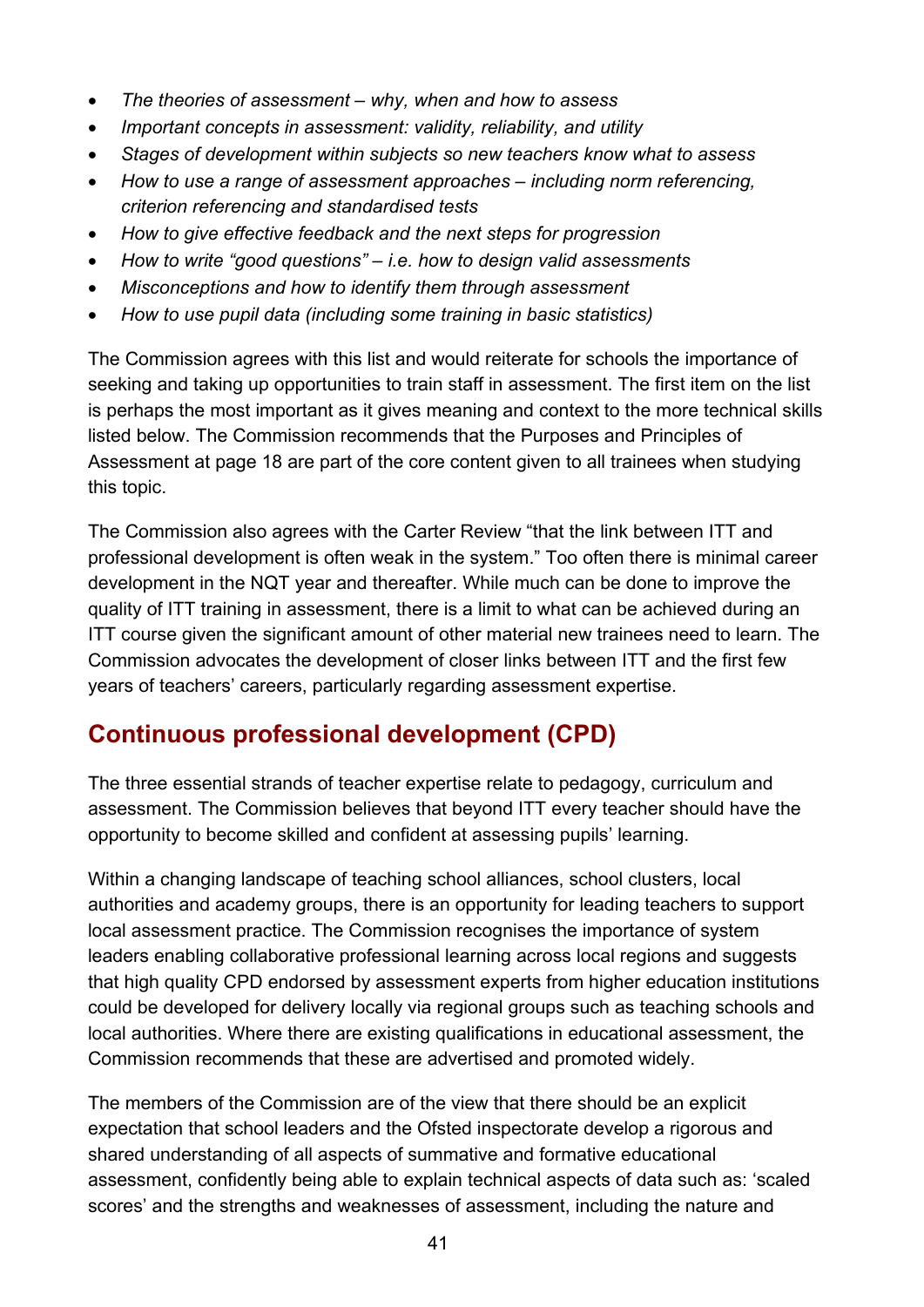prevalence of assessment error. There should also be a shared understanding of the importance of engaging pupils and parents in the assessment process. The use of a wide range of formative assessment as an embedded part of day-to-day pedagogy is an important aspect of this.

#### **Good practice**

Pupils should be given high quality feedback to support and involve them properly in their learning. When visiting schools the Commission has seen pupils who can articulate what they have learned and how they need to progress – not in terms of a defined rubric, level or target, but by demonstrating a real understanding of where they need to focus their efforts, gained from effective question and answer between the teacher and pupil.

The Commission recognises that engaging pupils with significant learning difficulties in feedback can sometimes be more challenging. Approaches that encourage selfassessment and self-reflection need to be adequately adapted to meet the needs of individual pupils, including for those who use alternative or augmentative methods of communication. One example is the use of visual learning journals, where pupils can see their progress in a concrete way. The reinforcement of self-assessment skills is a crucial goal for pupils with significant learning difficulties, whose personal learning targets may often include autonomy and independence. For pupils to be able to self-assess themselves accurately, they require an element of competence in the area being assessed, so the ability to self-assess is an important goal in itself.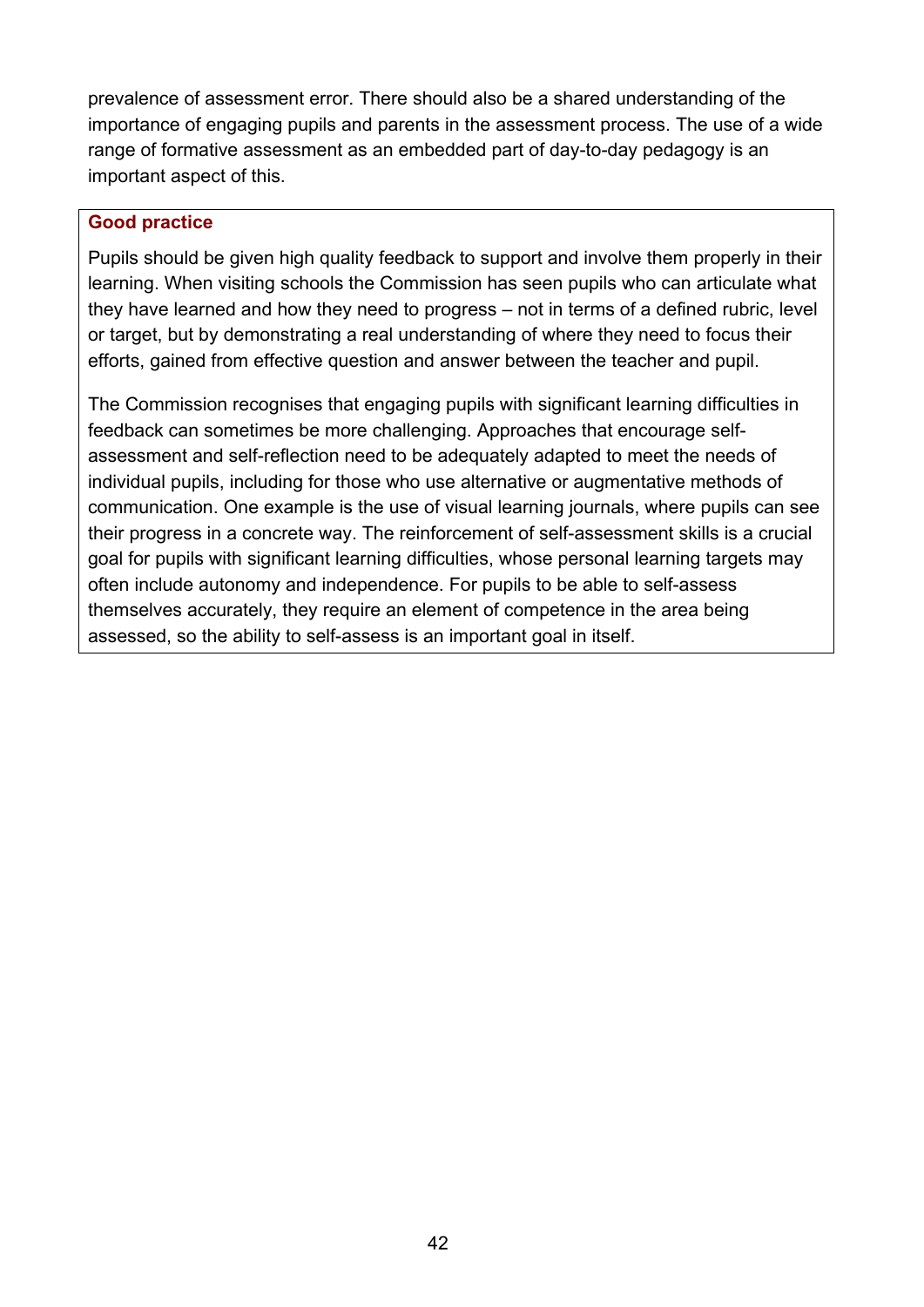# <span id="page-42-0"></span>**Next steps and recommendations**

The Commission recognises that many schools are just beginning the journey towards assessment without levels. This summer will be the last time that statutory national test results and teacher assessment are reported in the form of national curriculum levels. The Commission encourages schools to embrace this change and seize the opportunity to develop innovative and effective new approaches to assessment that meet the needs of their pupils, parents, staff and curriculum.

The Commission hopes this report will be helpful in supporting schools on their journey towards developing new systems of assessment, but recognises that to ensure the success of these journeys and to embed and share effective new practices, further support may be needed. The creation and implementation of alternative approaches to assessment will need to be reinforced by opportunities for teachers to build their expertise in assessment and by genuine culture change in thinking about the purposes and means of assessment.

Over time, the successful transition to assessment without levels should be measurable in a number of ways.

- Pupils should develop a better understanding of how they are doing and where they need to target their efforts to progress. This should foster a sense of responsibility for their own learning and should result in more meaningful dialogue between pupil and teacher about the pupil's attainment and progress
- Parents should be able to see the link between the school's curriculum and the information they receive about their child's attainment and progress. Discussions with teachers should provide more helpful information about what their child knows and understands and should help to clarify how they, as parents, can support their child's continued progression.
- Teachers should feel a growing confidence in using assessment to better inform their teaching practices and lesson planning. Over time, new forms of assessment should become an integral part of day-to-day teaching, avoiding the need for unnecessary tracking and recording. Teachers should see a greater responsiveness in pupils to assessment feedback as a reflection of the effectiveness of the new practices.
- The link between the three components of teacher expertise curriculum, pedagogy and assessment – will be stronger. School leaders will be assured that both pedagogy and assessment are being used to ensure that the full curriculum is being delivered effectively and is being accessed by all pupils.
- Together, the changes above should result in greater professional expertise in assessment, overall improvements in teaching practice, improved engagement between parents and school and improved outcomes for pupils.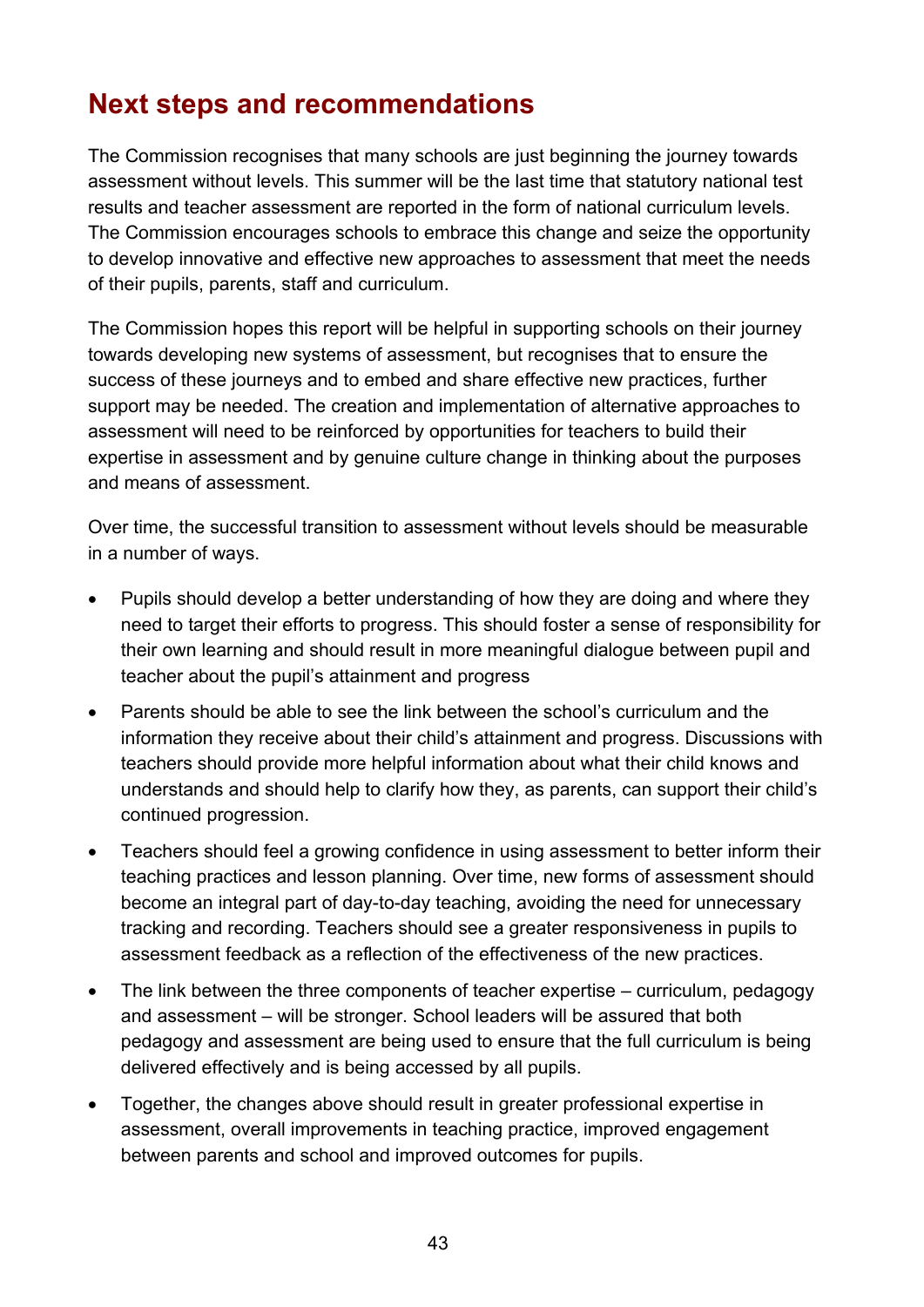The Commission has considered what further support may be needed following the publication of its report to help schools achieve this success. The Commission's proposals are set out below.

### **Implementation and advocacy**

The Commission believes there is a need for continued advocacy for effective assessment without levels. It is important that the purposes, principles and guidance within this report are disseminated widely to raise awareness of good practice and to highlight the important role that assessment without levels plays in effective educational practice.

It is particularly important to ensure that individuals and organisations who work closely with schools, such as Regional School Commissioners, Local Authorities and Ofsted are equipped to identify good practice and provide advice or support to schools where required. These bodies and individuals should be able to build a picture of how schools are progressing in their journey to assessment without levels and share lessons learned across the system.

The Commission recommends the appointment of a standing committee on assessment, supported by a panel of experts. The committee could call on the experts to provide advice when required, to oversee the next phase of implementation and to have continuing stewardship of assessment development. Through its chair, the committee would work closely with Regional School Commissioners, Local Authorities, Ofsted and the DfE to help build the assessment expertise. The chair and members of the committee would be available to attend conferences and events as part of a programme of engagement and dissemination to share information with teachers and school leaders and maintain oversight of the long-term impact on teacher workload. The committee would also be able to offer advice on assessment to ministers.

# **Teacher education**

The Commission has set out its views on the importance of both high quality initial teacher training and continuing professional development to help build expertise in assessment. This report has identified the Commission's concerns about the fragmented system of training and development that currently exists. The Commission recommends that any Government review of initial teacher training ensures that assessment is included in the core content for teacher training and includes all the topics proposed by the Carter review, outlined at page 40 of this report. This core content, in particular the theories of assessment, should be informed by the principles outlined at page 22 of this report.

The Commission believes there should be greater continuity between initial teacher training and continuous professional development as a cohesive phase of early career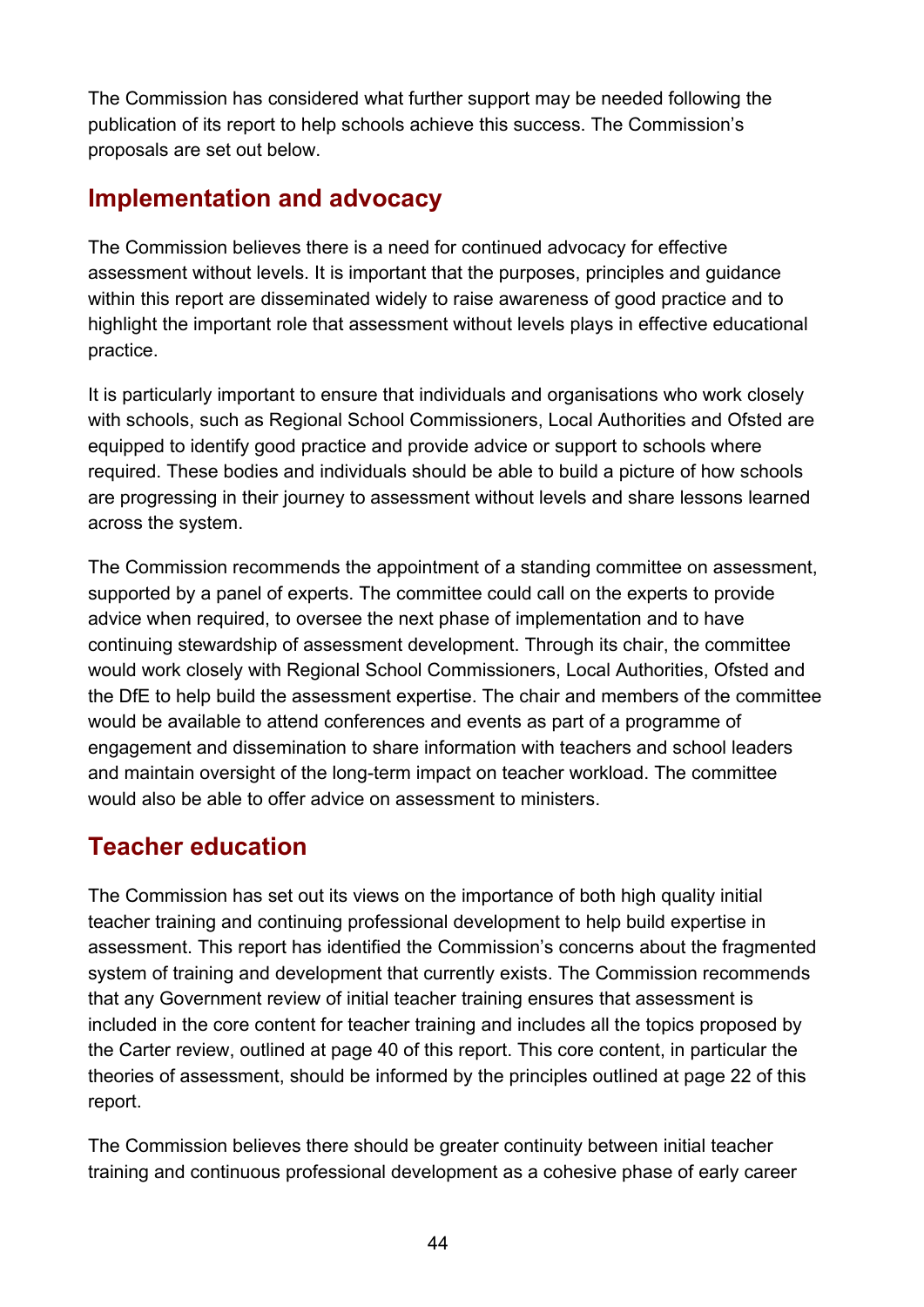development. The Commission recommends that the Government considers funding a suitable training course for one person within each Teaching School alliance.

There should be an expectation that this person will become a Specialist Leader in Education (SLE) on assessment for their alliance. Organisations providing these courses should be funded to develop more accessible online courses in the basics of assessment that could also be a means of supporting school-based in-service training.

Together these changes would help to ensure that teachers and school leaders develop a rigorous understanding of all aspects of summative and formative educational assessment to inform continuous improvement and support the highest standards of educational practice.

### **Shared information and resources**

The Commission recognises that schools would welcome channels for sharing ideas and accessing resources they can be confident reflect good practice.

The Commission recommends the establishment of a national item bank of assessment questions. The questions would provide a flexible resource for use in both formative and summative assessment. They could be used formatively in the classroom to support effective question and answer, enabling teachers to evaluate understanding of a topic or concept. The item bank would also provide the functionality to allow teachers to create bespoke tests for summative assessment at the end of a topic or teaching period.

The Commission notes that to be effective for assessment for teaching and learning, an item bank would have to be just one of a range of tools that teachers use and should not be used for high-stakes testing.

The Commission also recommends the creation of a dedicated online forum where teachers can share their ideas on assessment without levels and seek suggestions or help from each other. Peer to peer support and challenge are effective ways of improving practice and the Commission recommends that the Department explores ways in which opportunities for this may be provided.

# **Inspection and accountability**

The Commission acknowledges that many schools have concerns about Ofsted's expectations in relation to assessment without levels. This report has aimed to highlight the consistency between the Commission's views and Ofsted's approach to inspection. However, there are likely to remain some misconceptions about the requirements Ofsted have of schools' assessment practices. There may also be Ofsted inspectors who have been working within the system of levels for many years who may need support in developing an understanding of what to look for when inspecting schools assessing without levels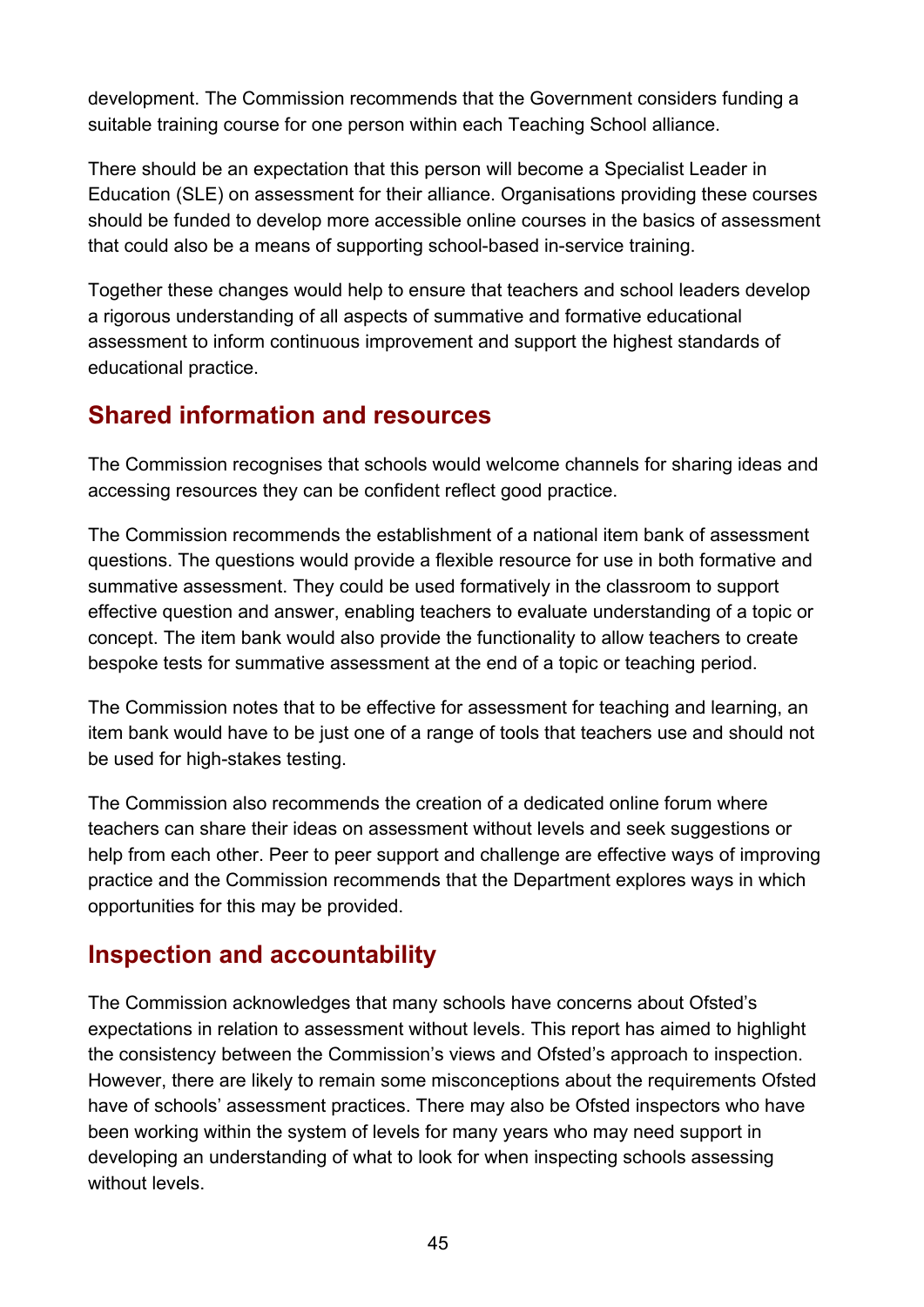The Commission therefore recommends the development of a training module, which can be used by both senior leaders in schools and Ofsted inspectors to ensure a shared understanding of the principles and purposes of assessment, what good practice looks like and how it can be demonstrated in schools. This training course should also be available to Regional School Commissioners and Local Authorities to ensure join up across the system.

In disseminating its work, the Commission would welcome the opportunity to work closely with Ofsted inspectors, particularly during the 2015/16 academic year, to support their training and provide assurance to schools of their shared approach to assessment without levels.

### **School data management**

The Commission welcomes the Department for Education's decision to establish a review group on school data management as part of its strategy for tackling unnecessary teacher workload. The Commission is aware that the Department is keen to ensure continuity between the work of the Commission and that of the new group.

The Commission recommends that this group helps to build the evidence base to understand how schools are using assessment data and what drives their data management practices. The Commission also recommends that the group follows up the Data Collection and Reporting section at page 30 of this report to provide further practical advice to support schools in evaluating the value achieved by collecting assessment data, identifying how they can reduce the workload it generates and understanding how they can develop effective, reliable and efficient approaches to collecting and reporting assessment data.

### **Assessment for all**

The Commission has given consideration to pupils with special educational needs and disabilities throughout its work. To support its discussions, the Commission convened a workshop to bring together experts in the field of special educational needs to identify any issues or challenges associated with assessing this group of pupils and to ensure this report represented their interests.

The Commission believes that the principles of assessment set out in this report are applicable to all pupils, including those with special educational needs and disabilities. However, the Commission recognises that assessing pupils with complex needs and those with very low attainment can be more complicated than assessing other pupils and that implementing the principles of assessment may sometimes need to be approached differently.

For this reason, the Commission welcomes the Government's decision to establish an expert group on assessment for pupils who are working below the level of the national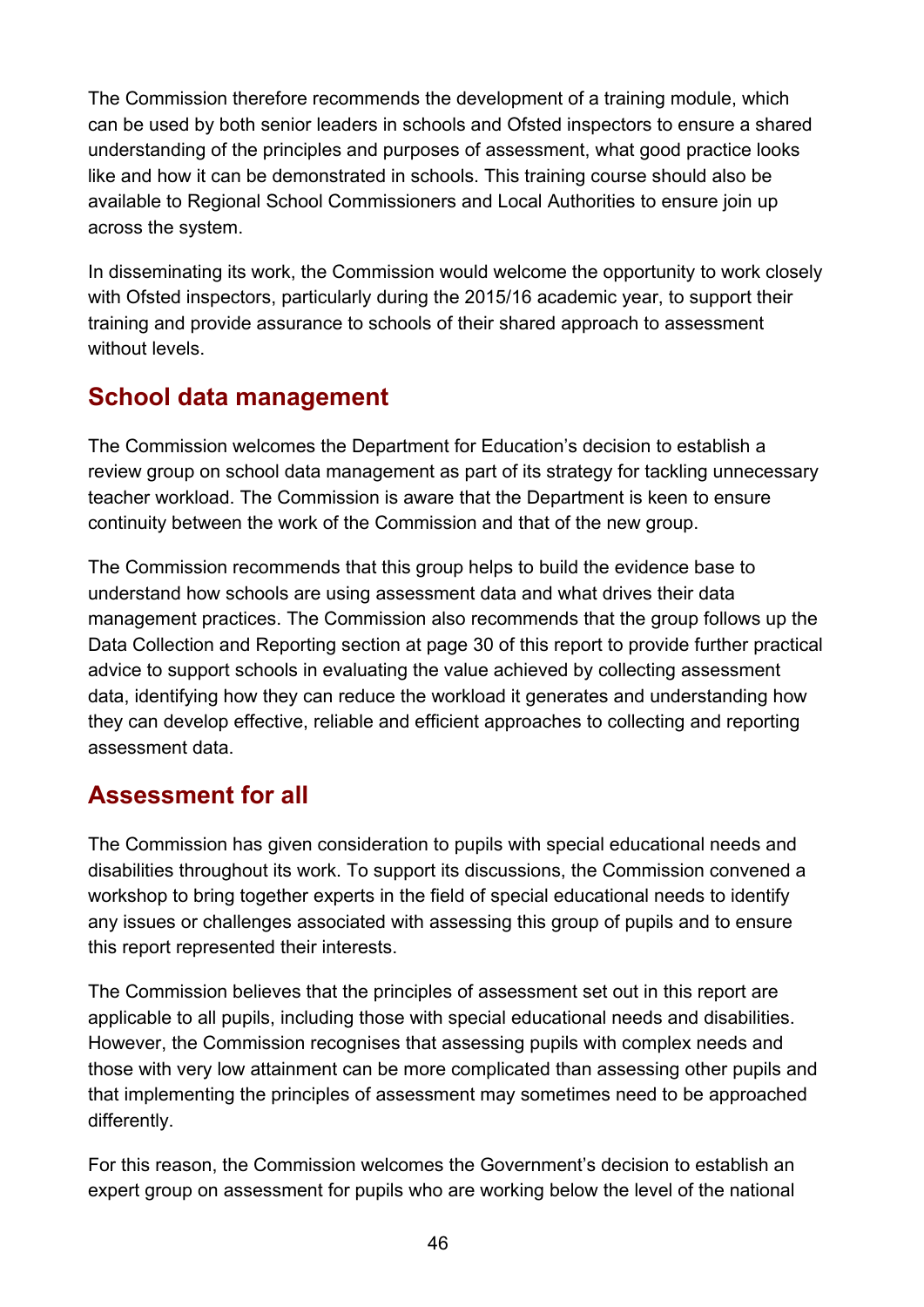curriculum tests. This will provide the opportunity for more detailed consideration of the factors that need to be taken into account when assessing these pupils.

The Commission recommends a holistic look at current assessment methods, including P-Scales to ensure the best advice is provided for schools working with pupils with complex needs.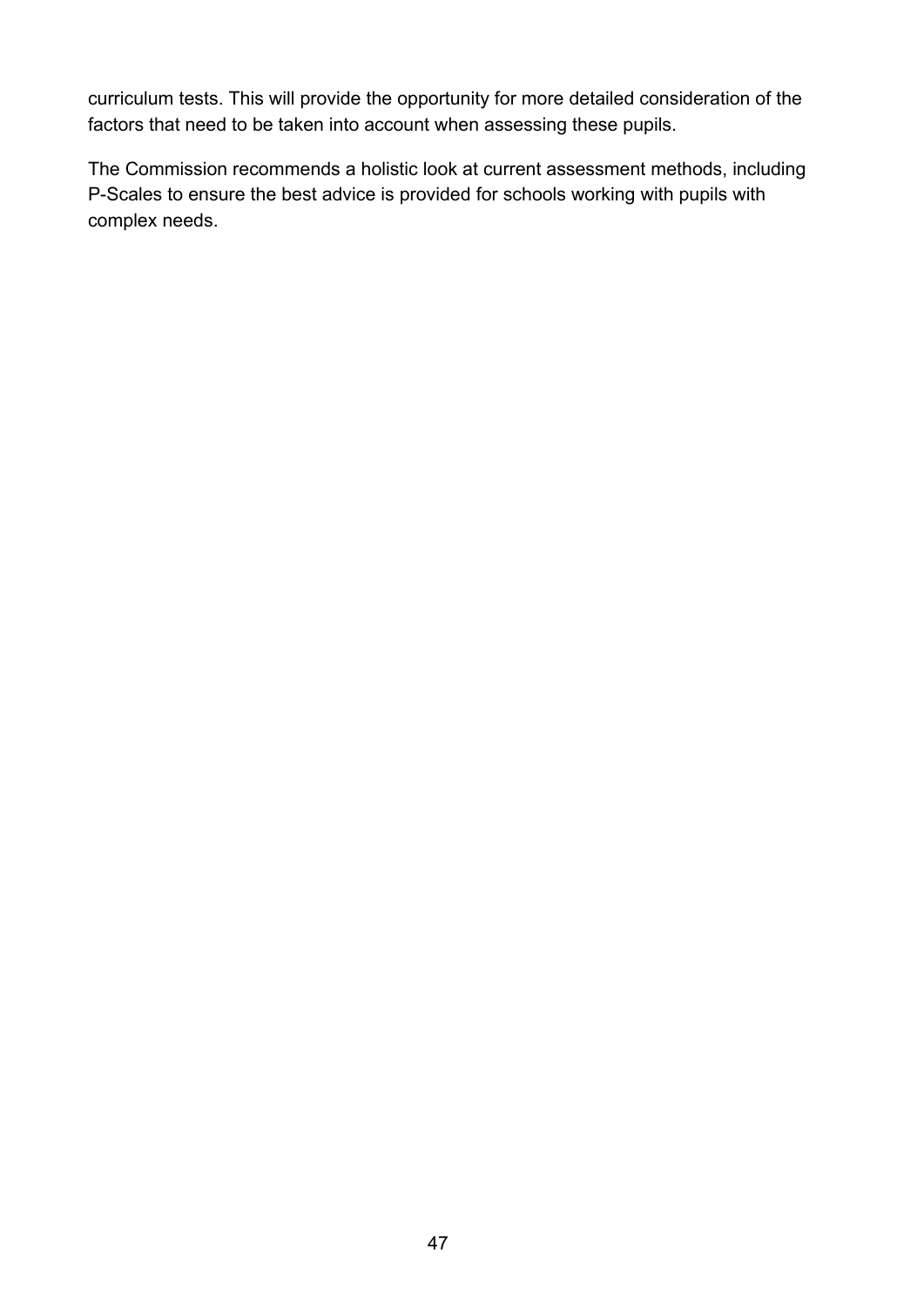# **References**

 $\overline{a}$ 

<span id="page-47-0"></span><sup>1</sup> DfE (James M, Oates T, Pollard A, & Wiliam D).(2011). *The Framework for the National Curriculum – a report by the Expert Panel for the National Curriculum* Department for Education.

 $2$  Oates, T. (2010). Could do better, using international comparisons to refine the National Curriculum in England Cambridge Assessment

 $3$  STA has published guidance on scaled scores which is available on [gov.uk.](https://www.gov.uk/scaled-scores)

<sup>4</sup> Although the Commission committed at the outset to provide information to help clarify the legal and regulatory requirements for assessment, it has been agreed that the Department for Education will provide this information separately as part of a broader package of communications which will confirm arrangements for changes being introduced from autumn 2015.

<sup>5</sup> For more information on the forms of assessment, see the section on "Purposes and Principles of Assessment" at Page 18.

 $6$  There are a number of references to parents throughout this report. Where the Commission refers to parents, it should be considered to refer to both parents and carers, even where not specifically stated.

 $7$  NETCM Mastery approaches to mathematics and the new national curriculum. Available [here.](https://www.ncetm.org.uk/public/files/19990433/Developing_mastery_in_mathematics_october_2014.pdf)

<sup>8</sup> Kulik, C. C., Kulik, J. A., & Bangert-Drowns, R. L. (1990). Effectiveness of mastery learning programs: A meta-analysis. *Review of Educational Research*, *60*, 265–299. Guskey, T. R. (2012). Mastery learning. In Encyclopedia of the Sciences of Learning (pp. 2097-2100). Springer US. Available [here.](http://link.springer.com/referenceworkentry/10.1007%2F978-1-4419-1428-6_1553)

<sup>9</sup> Harlen, W. (2004). *A systematic review of the evidence of reliability and validity of assessment by teachers used for summative purposes.* Available [here.](https://eppi.ioe.ac.uk/eppi/Evidence/EPPI_reviews/Assessment/Review3/ass_rv3.pdf)

<sup>10</sup> DfE. (2015). *Workload Challenge: Analysis of teacher consultation responses research report*. Available on [gov.uk.](https://www.gov.uk/government/uploads/system/uploads/attachment_data/file/401406/RR445_-_Workload_Challenge_-_Analysis_of_teacher_consultation_responses_FINAL.pdf)

 $11$  Respondents to the Workload Challenge Survey were self-selecting so the results should not be read as being representative of the overall school workforce.

<sup>12</sup> Wiliam, D. (2014). *Redesigning Schooling: Principled assessment design, SSAT (The Schools Network) Ltd*

<sup>13</sup> Sir Andrew Carter. (2015). *Carter review of initial teacher training (ITT).* Available on [gov.uk.](https://www.gov.uk/government/uploads/system/uploads/attachment_data/file/399957/Carter_Review.pdf)

 $14$  Marguerite Adewoye, Sue Porter and Lois Donnelly (National College for Teaching and Leadership). (2014) *Newly Qualified Teachers: Annual Survey 2014 Research report.*Available [here.](https://www.gov.uk/government/uploads/system/uploads/attachment_data/file/430783/Newly-Qualified-Teachers-Annual-Survey_2014.pdf)

<sup>15</sup> National Association of Head Teachers. (2014) *Report of the NAHT Commission on Assessment*. Available [here.](http://www.naht.org.uk/assets/assessment-commission-report.pdf)

<sup>16</sup> A.J. Hobson, A. Malderez, L. Tracey, M. Homer, N. Mitchell, M. Biddulph, M.S. Giannakaki, A. Rose, R.G. Pell, T. Roper, G.N. Chambers & P.D. Tomlinson, University of Nottingham, University of Leeds and Ipsos MORI Social Research Institute. (2007). *Newly Qualified Teachers' Experiences of their First Year of Teaching*, *Findings from Phase III of the Becoming a Teacher Project.* Available [here.](http://webarchive.nationalarchives.gov.uk/20130401151715/http:/www.education.gov.uk/publications/eOrderingDownload/DCSF-RR008.pdf)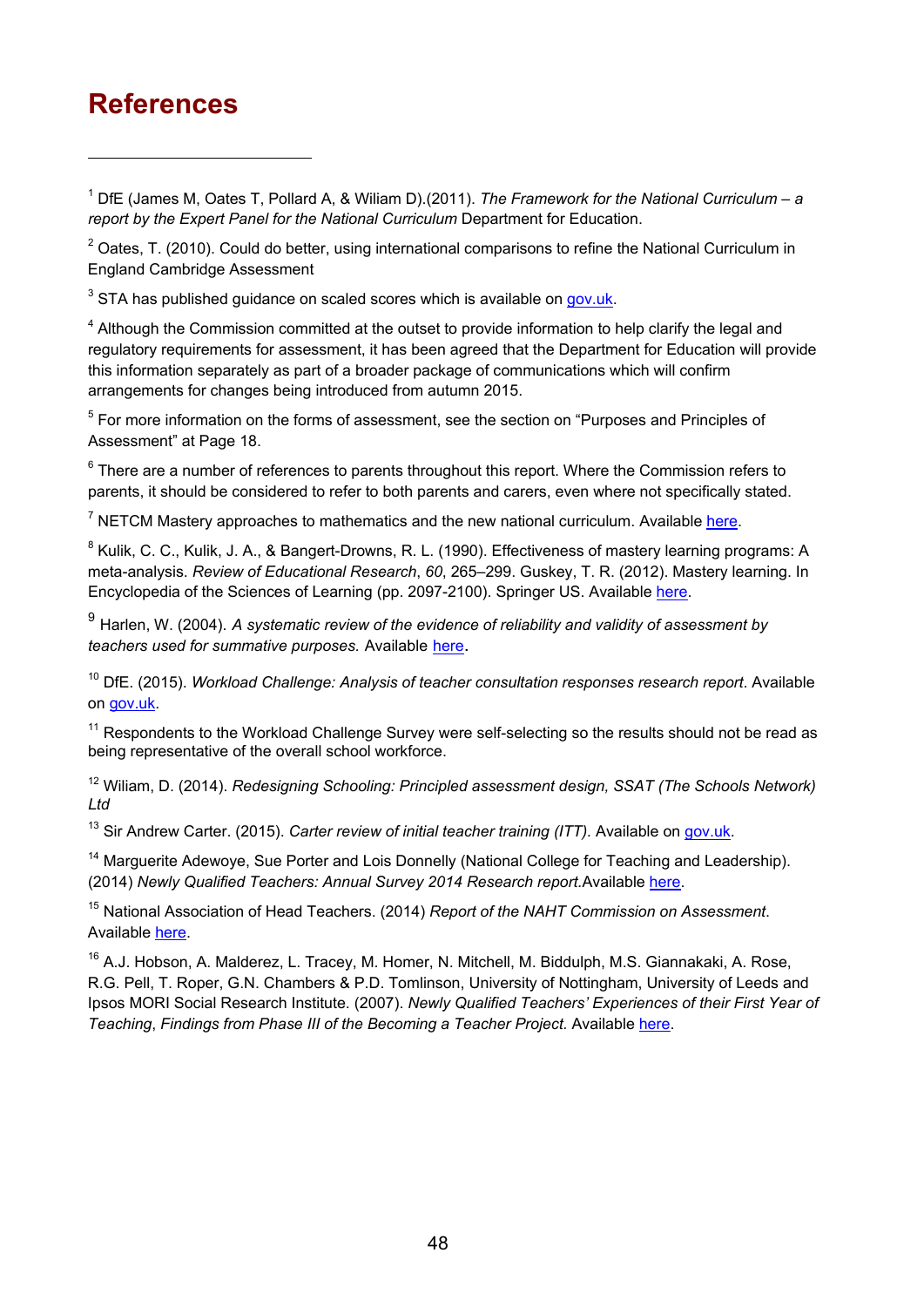# <span id="page-48-0"></span>**Annex**

### **Commission members**

John McIntosh CBE (Chair) – John is a former headmaster of The London Oratory School. He has served as a member of the Health Education Council, the National Curriculum Council, the Teachers' Standards Review, the Teaching Agency advisory group, the National College for School Leadership advisory board and the DfE advisory committee for the national curriculum review. He is presently a member of the Council of the University of Buckingham, a trustee of the English Schools Orchestra and has been an external adviser to the DfE on free schools interview panels since 2012.

Shahed Ahmed OBE – Headteacher, Elmhurst Primary School and National Leader of **Education** 

Professor Robert Coe – Director of the Centre for Evaluation and Monitoring, Durham **University** 

Daisy Christodoulou – Research and Development Manager, Ark Schools

Sam Freedman – Director of Research, Evaluation and Impact, Teach First

Sean Harford – National Director, Schools, Ofsted

Mark Neild – Director of Achievement and Standards, Samuel Ward Academy Trust

Dr Paul Newton – Research Chair, Ofqual

Natalie Packer – Education Consultant (SEN and School Improvement)

Dame Alison Peacock – Executive Headteacher, Educational Research Centre, The Wroxham School

# **Acknowledgements**

The Commission would like to thank the many schools, organisations and individuals that contributed to this report. The Commission has chosen to anonymise references to individual schools' practices in recognition that most approaches are still in development. This also reflects the freedoms for schools to choose their own approaches to assessment.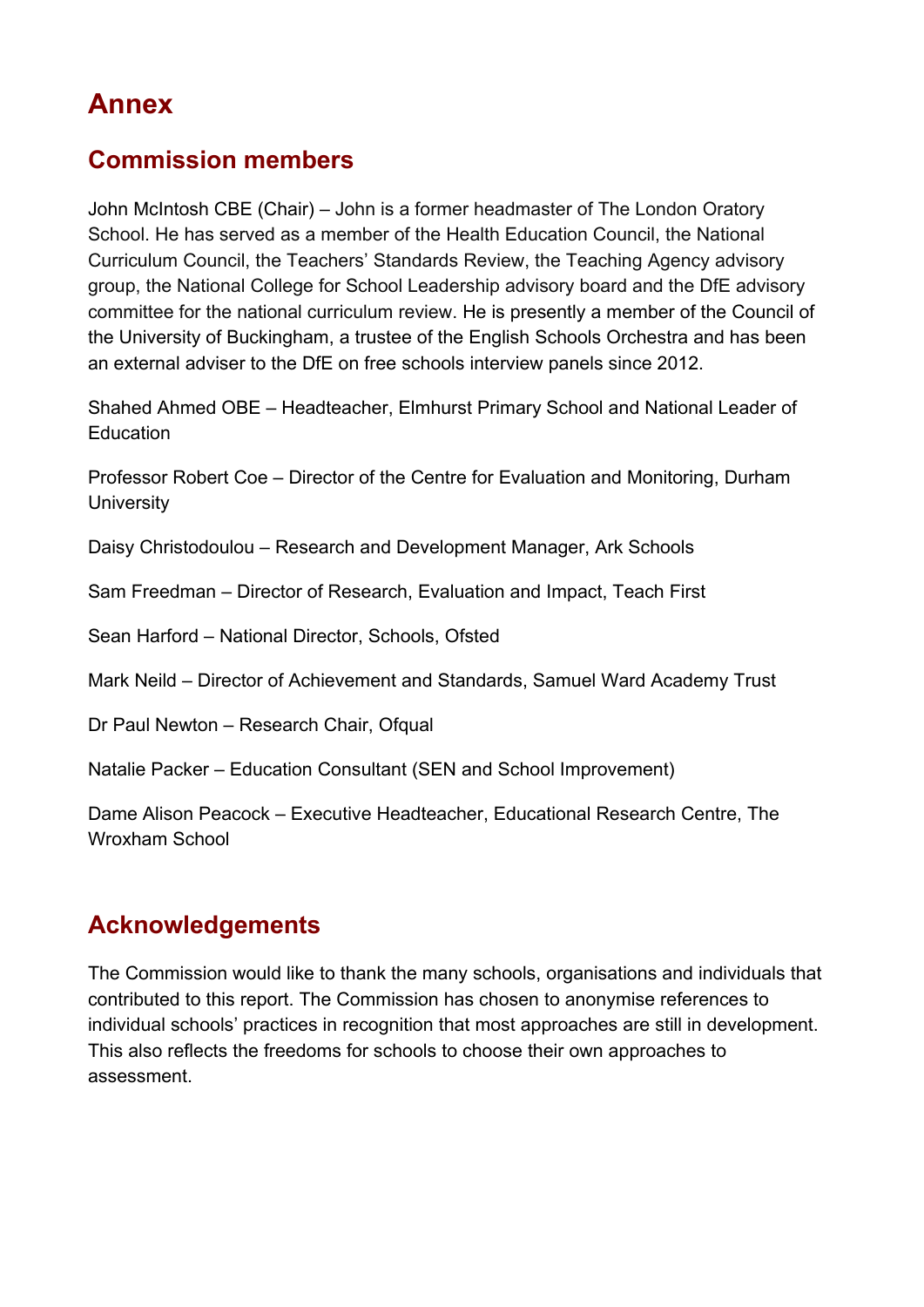# **Suggested reading**

Assessment Reform Group (ARG). (2002). *Assessment for Learning: 10 Principles.* Available on the [Assessment Reform Group website.](http://www.aaia.org.uk/afl/assessment-reform-group/)

Black, P., Harrison, C., Lee, C., Marshall, B. & Wiliam, D. (2003). *Assessment for Learning: Putting it into Practice.* Berkshire: Open University Press.

Black, P., Harrison, C., Lee, C., Marshall, B. and Wiliam, D. (2004). *Working Inside the Black Box: Assessment for Learning in the Classroom.* Phi Delta Kappan, 86 (1), 9-21.

Dixon, A., Drummond, M. J., Hart, S., McIntyre, D. (2004). *Learning Without Limits.* Open University Press.

Education Endowment Foundation teacher toolkit. Available on the [EEF website.](https://educationendowmentfoundation.org.uk/toolkit/toolkit-a-z/)

Hart, K.M. (Ed.). (1981). *Children's understanding of mathematics:* 11-16. London, UK: John Murray

Hattie, J. & Timperley, H. (2007). 'The Power of Feedback', *Review of Educational Research*, 77, 1, pp. 81-112.

Koretz, Daniel M. (2008). *Measuring up*. Harvard University Press.

National Association of Head Teachers. (2014). *NAHT Commission on Assessment*. Available on the [NAHT website.](http://www.naht.org.uk/assets/assessment-commission-report.pdf)

Swann, M., Peacock, A., Drummond, M. J., Hart, S. (2012). *Creating Learning Without Limits.* Open University Press.

Wiliam, D. (2011). *Embedded formative assessment*. Bloomington IN: Solution-Tree.

Wiliam, D. (2014). *Redesigning Schooling: Principled assessment design*, SSAT (The Schools Network) Ltd. Available on the SSAT [website.](https://www.ssatuk.co.uk/wp-content/uploads/2013/09/RS8-Principled-assessment-design-chapter-one.pdf)